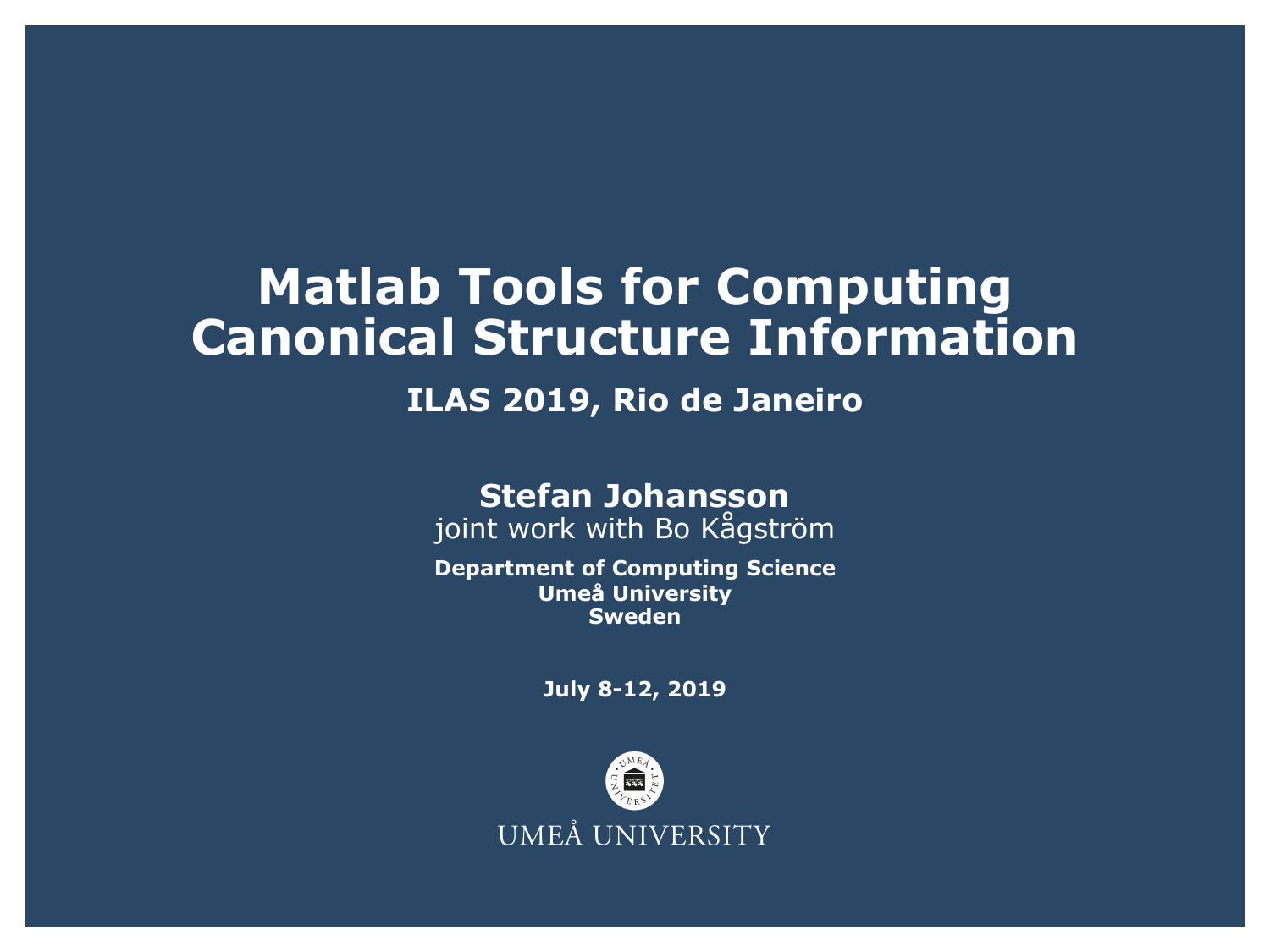<span id="page-1-0"></span>

### Consider a matrix pencil

 $G - \lambda H$ ,  $\lambda \in \mathbb{C}$ 

where  $G, H \in \mathbb{C}^{m \times n}$ 

### Goal

Robust Matlab software for computing and analyzing canonical structure information

Code contributions also by A. Dmytryshyn and P. Johansson





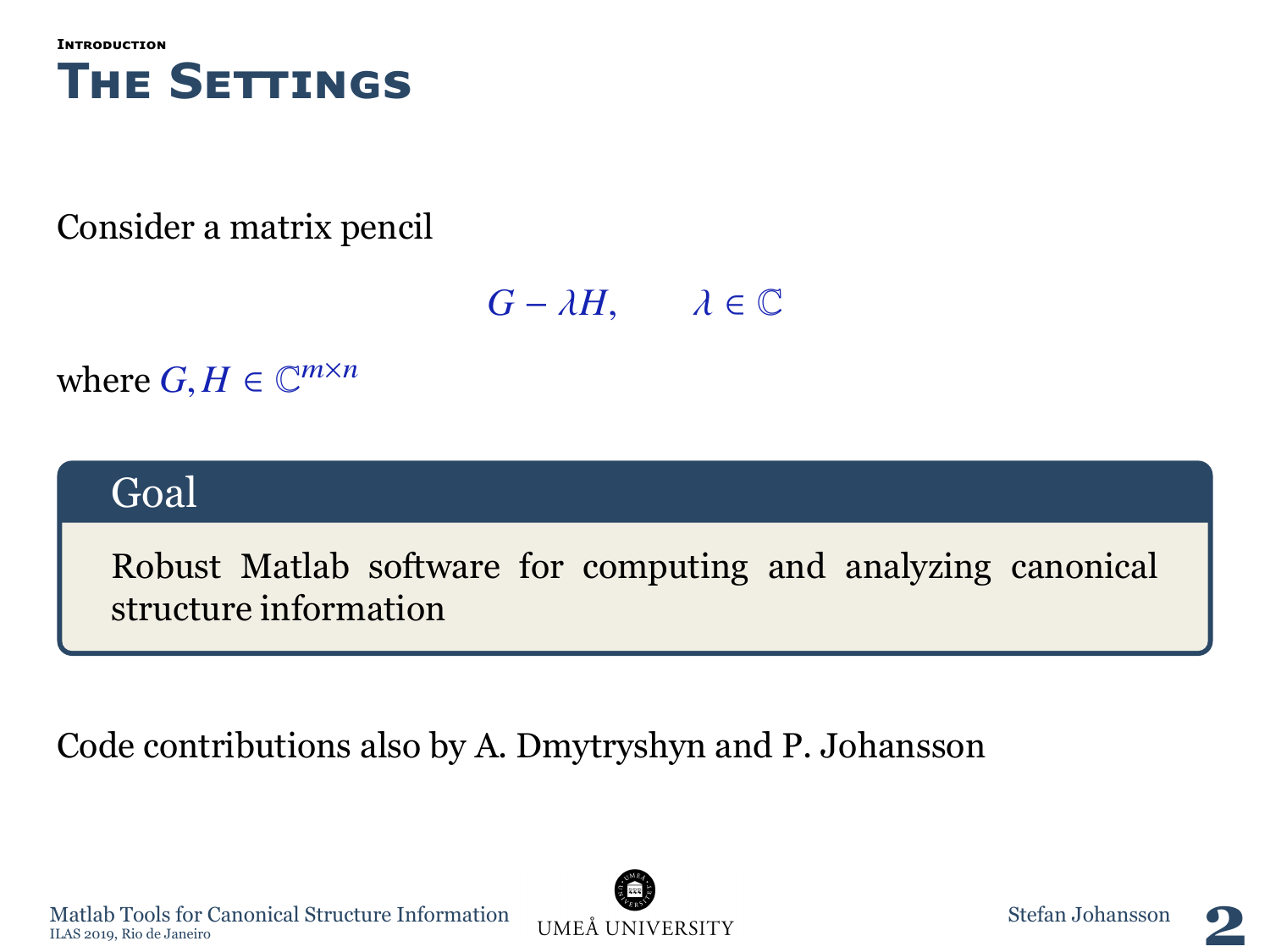## <span id="page-2-0"></span>**Canonıcal Structure Informatıon**

A canonical form (CF) reveals the canonical structure information from which the system characteristics are deduced

- I Matrices *A*
- Matrix pencils  $G \lambda H$
- System pencils  $S \lambda T$
- $\blacktriangleright$  Matrix polynomials  $P(\lambda) = \lambda^d A_d + \ldots + \lambda A_1 + A_0$

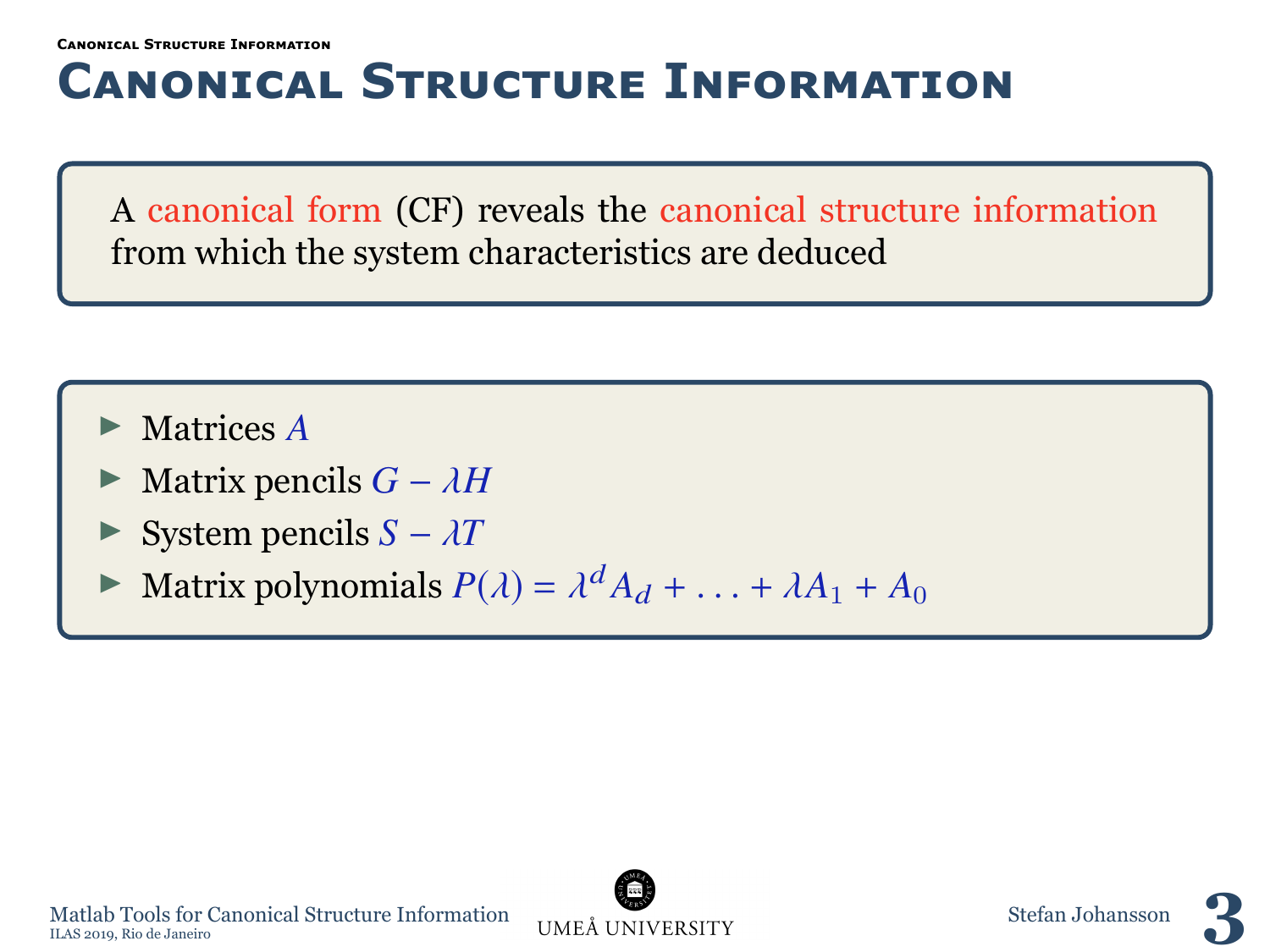## **Canonıcal Structure Informatıon**

A canonical form (CF) reveals the canonical structure information from which the system characteristics are deduced

- I Matrices *A Jordan CF*
- <sup>I</sup> Matrix pencils *<sup>G</sup>* <sup>−</sup> <sup>λ</sup>*<sup>H</sup> Kronecker CF*
- System pencils  $S \lambda T$  *Brunovsky-type CF*
- Matrix polynomials  $P(\lambda)$  *Smith CF*

A canonical form is the simplest or most symmetrical form a matrix or matrix pencil can be reduced to



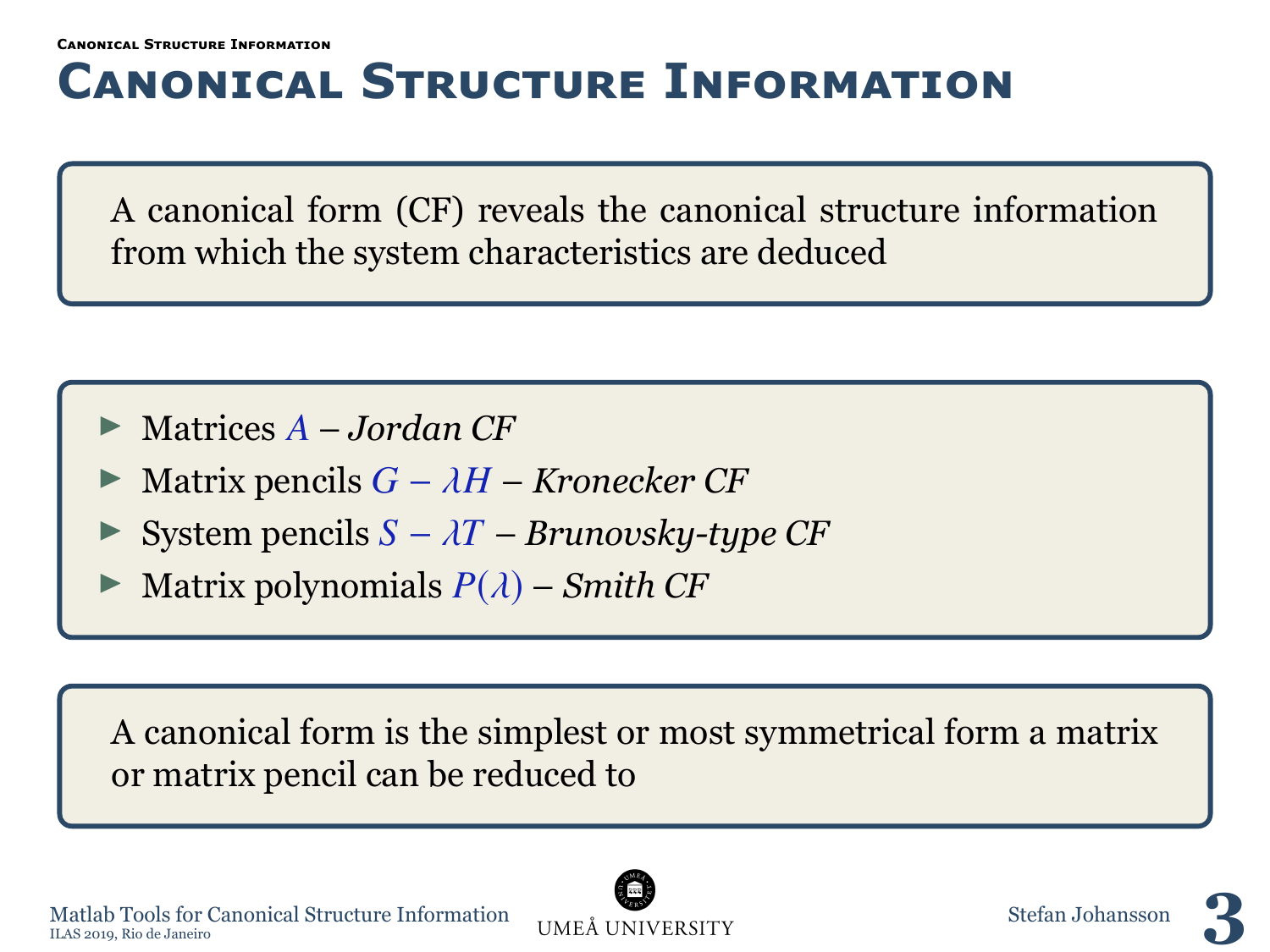## **Jordan Canonıcal Form**

The *Jordan canonical form* (JCF) reveals the fine eigenstructure of a square matrix *A*:

 $SAS^{-1} = J$ , where *S* is non-singular



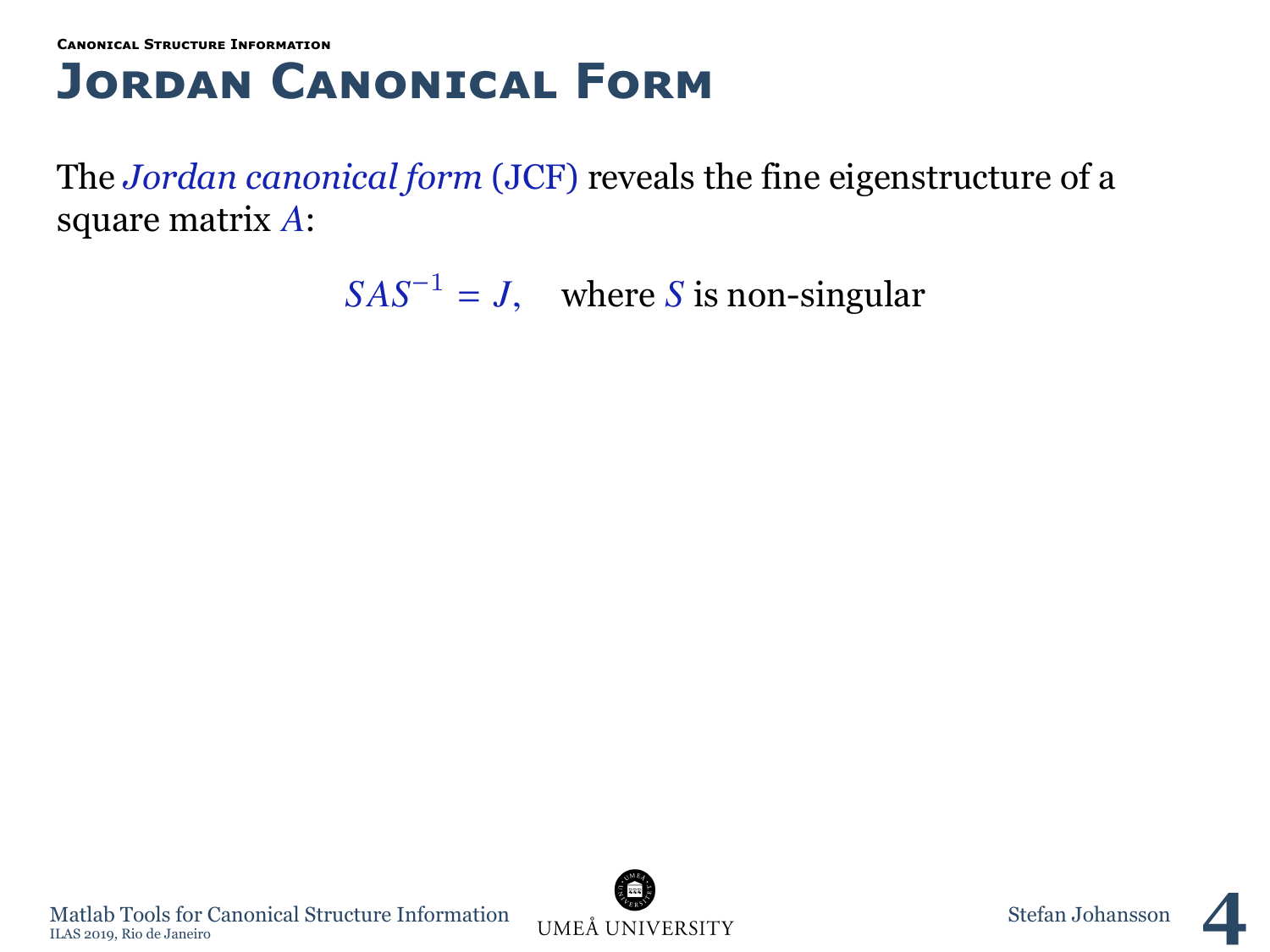## **Jordan Canonıcal Form**

The *Jordan canonical form* (JCF) reveals the fine eigenstructure of a square matrix *A*:

 $SAS^{-1} = J$ , where *S* is non-singular

*J* is a *block-diagonal matrix* where each block is a *k* × *k Jordan block* (a regular block) for an eigenvalue  $\mu$  of A:

$$
J_k(\mu) = \begin{bmatrix} \mu & 1 & & \\ & \mu & \ddots & \\ & & \ddots & 1 \\ & & & \mu \end{bmatrix}
$$

Geometric multiplicity – Number of Jordan block for  $\mu$ Algebraic multiplicity – Total size of all Jordan blocks for  $\mu$ 



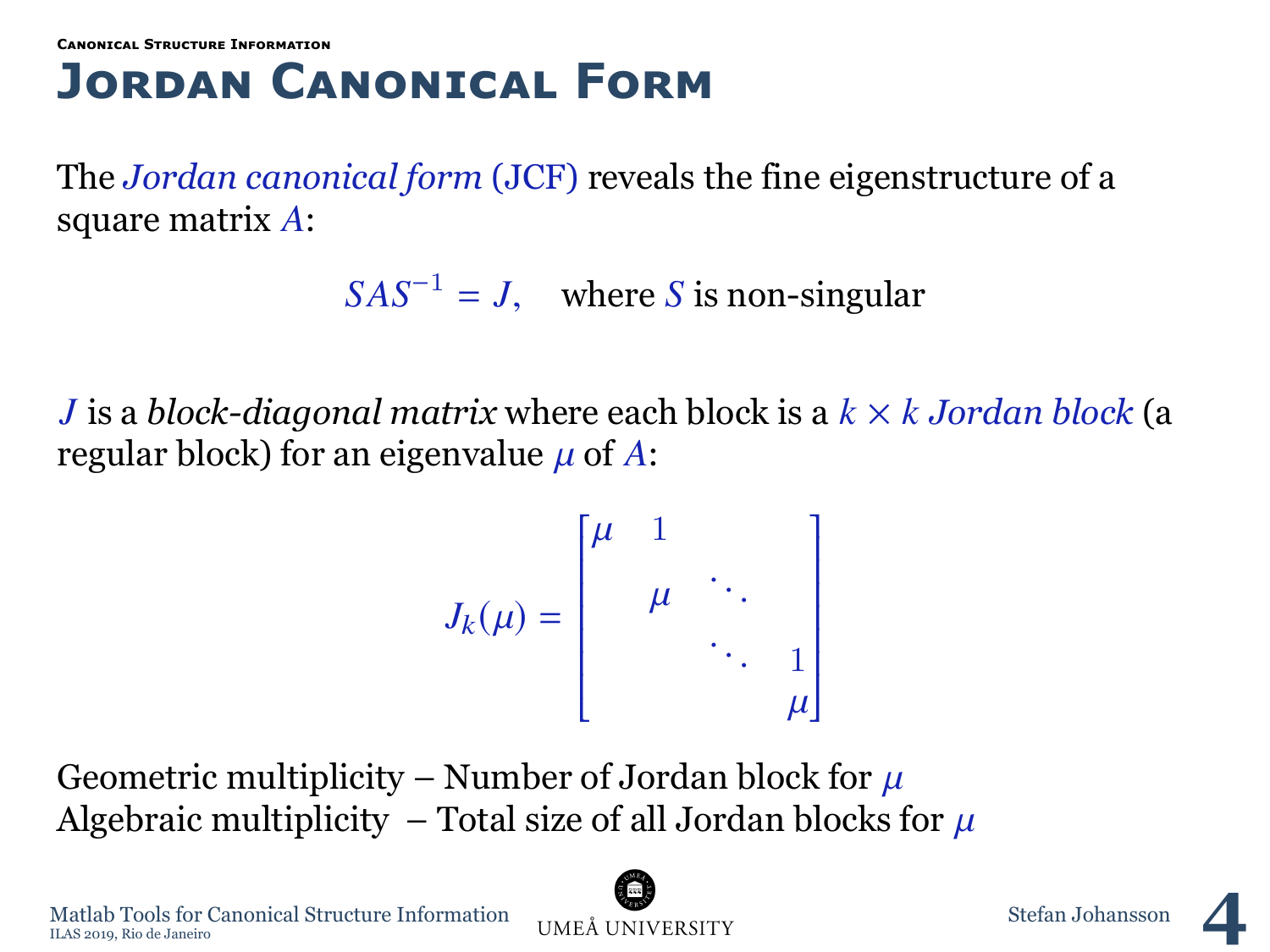## **Kronecker Canonıcal Form**

For *non-square* matrices and matrix pencils  $G - \lambda H$ , the canonical form may also consist of *singular blocks*

The *Kronecker canonical form* reveals the fine eigenstructure of a matrix pencil

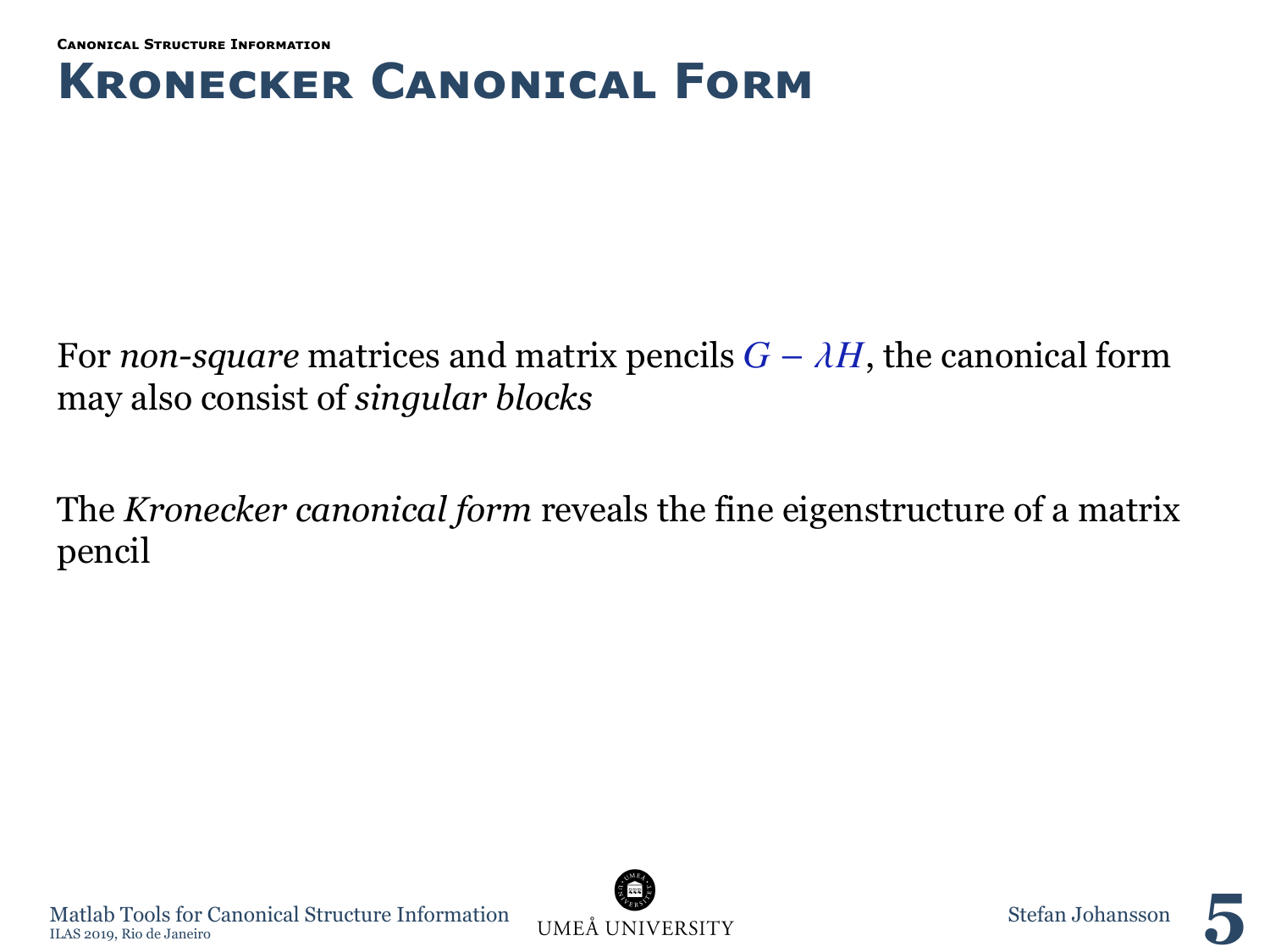**[Canonıcal Structure Informatıon](#page-2-0)**

### **Kronecker Canonıcal Form**

Any matrix pencil *<sup>G</sup>* <sup>−</sup> λ*<sup>H</sup>* can be transformed into *Kronecker canonical form* (KCF) using equivalence transformations (*U* and *V* non-singular):

 $U(G - \lambda H)V^{-1} =$ 

diag( $L_{\epsilon_1}, \ldots, L_{\epsilon_p}, J(\mu_1) - \lambda I, \ldots, J(\mu_t) - \lambda I, N_{h_1^{(\infty)}}, \ldots, N_{h_g^{(\infty)}}, L_\eta^T$  $T_{\eta_1}, \ldots, L_{\eta}^T$  $\eta_q$ )

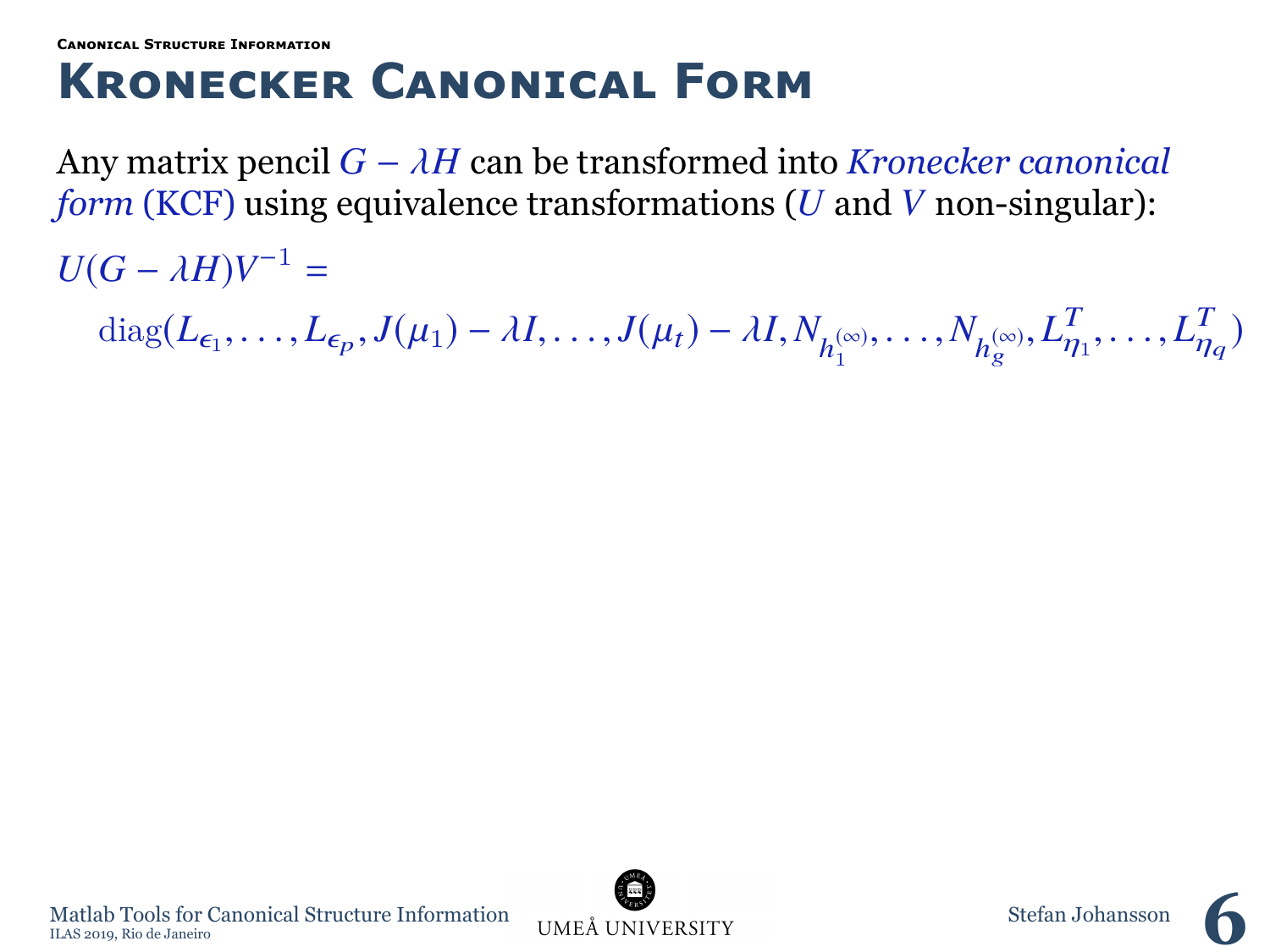**[Canonıcal Structure Informatıon](#page-2-0)**

### **Kronecker Canonıcal Form**

Any matrix pencil *<sup>G</sup>* <sup>−</sup> λ*<sup>H</sup>* can be transformed into *Kronecker canonical form* (KCF) using equivalence transformations (*U* and *V* non-singular):

 $U(G - \lambda H)V^{-1} =$ 

diag( $L_{\epsilon_1}, \ldots, L_{\epsilon_p}, J(\mu_1) - \lambda I, \ldots, J(\mu_t) - \lambda I, N_{h_1^{(\infty)}}, \ldots, N_{h_g^{(\infty)}}, L_\eta^T$  $T_{\eta_1}, \ldots, L_{\eta}^T$  $\eta_q$ )

Singular part:

 $L_{\epsilon_1}, \ldots, L_{\epsilon_p}$  – Right singular blocks  $\blacktriangleright$   $L_n^T$  $T_{\eta_1}, \ldots, L_{\eta}^T$  $\frac{1}{n_q}$  – Left singular blocks

| of size $k \times (k + 1)$ |  |  |  |  |  |  |  |  |  |
|----------------------------|--|--|--|--|--|--|--|--|--|
|                            |  |  |  |  |  |  |  |  |  |

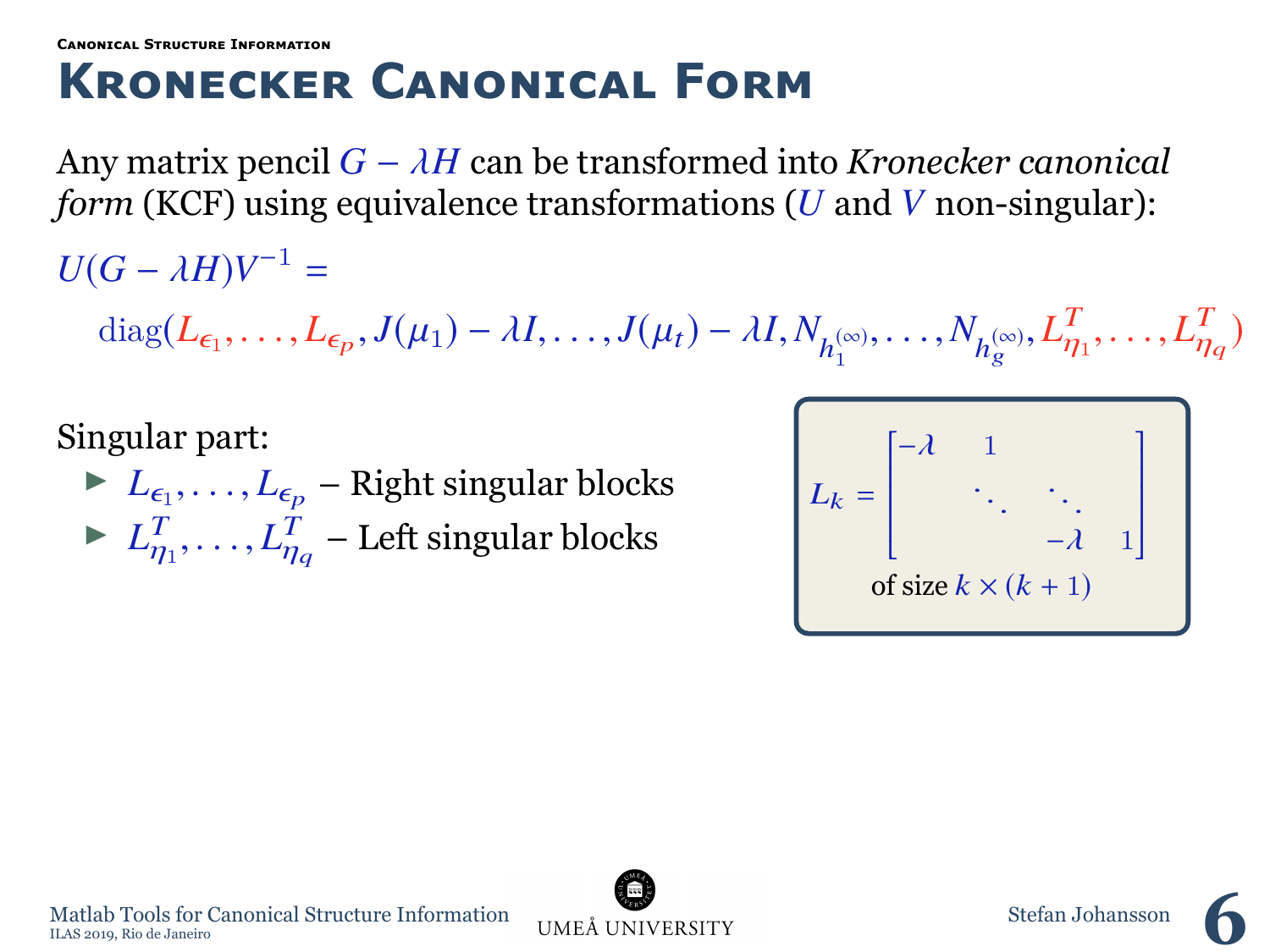## **Kronecker Canonıcal Form**

Any matrix pencil *<sup>G</sup>* <sup>−</sup> λ*<sup>H</sup>* can be transformed into *Kronecker canonical form* (KCF) using equivalence transformations (*U* and *V* non-singular):

 $U(G - \lambda H)V^{-1} =$ 

diag( $L_{\epsilon_1}, \ldots, L_{\epsilon_p}, J(\mu_1) - \lambda I, \ldots, J(\mu_t) - \lambda I, N_{h_1^{(\infty)}}, \ldots, N_{h_g^{(\infty)}}, L_\eta^T$  $T_{\eta_1}, \ldots, L_{\eta}^T$  $\eta_q$ )

Singular part:

 $L_{\epsilon_1}, \ldots, L_{\epsilon_p}$  – Right singular block  $J_k(\mu_i) - \lambda I =$  $\blacktriangleright$   $L_n^T$  $T_{\eta_1}, \ldots, L_{\eta}^T$  $\frac{1}{n_q}$  – Left singular block I I I I I I

$$
f(t) - \lambda I = \begin{bmatrix} \mu_i - \lambda & 1 & & & \\ & \ddots & \ddots & & \\ & & \ddots & \ddots & \\ & & & & \mu_i - \lambda \end{bmatrix}
$$

Regular part:

- $\blacktriangleright$  *J*( $\mu_1$ ), ..., *J*( $\mu_t$ ) Each *J*( $\mu_i$ ) is block-diagonal with *Jordan* blocks corresponding to the finite eigenvalue  $\mu_i$
- ►  $N_{h_1^{(\infty)}}, \ldots, N_{h_g^{(\infty)}}$  Each  $N_k = I \lambda J_k(0)$  and corresponds to the infinite eigenvalue

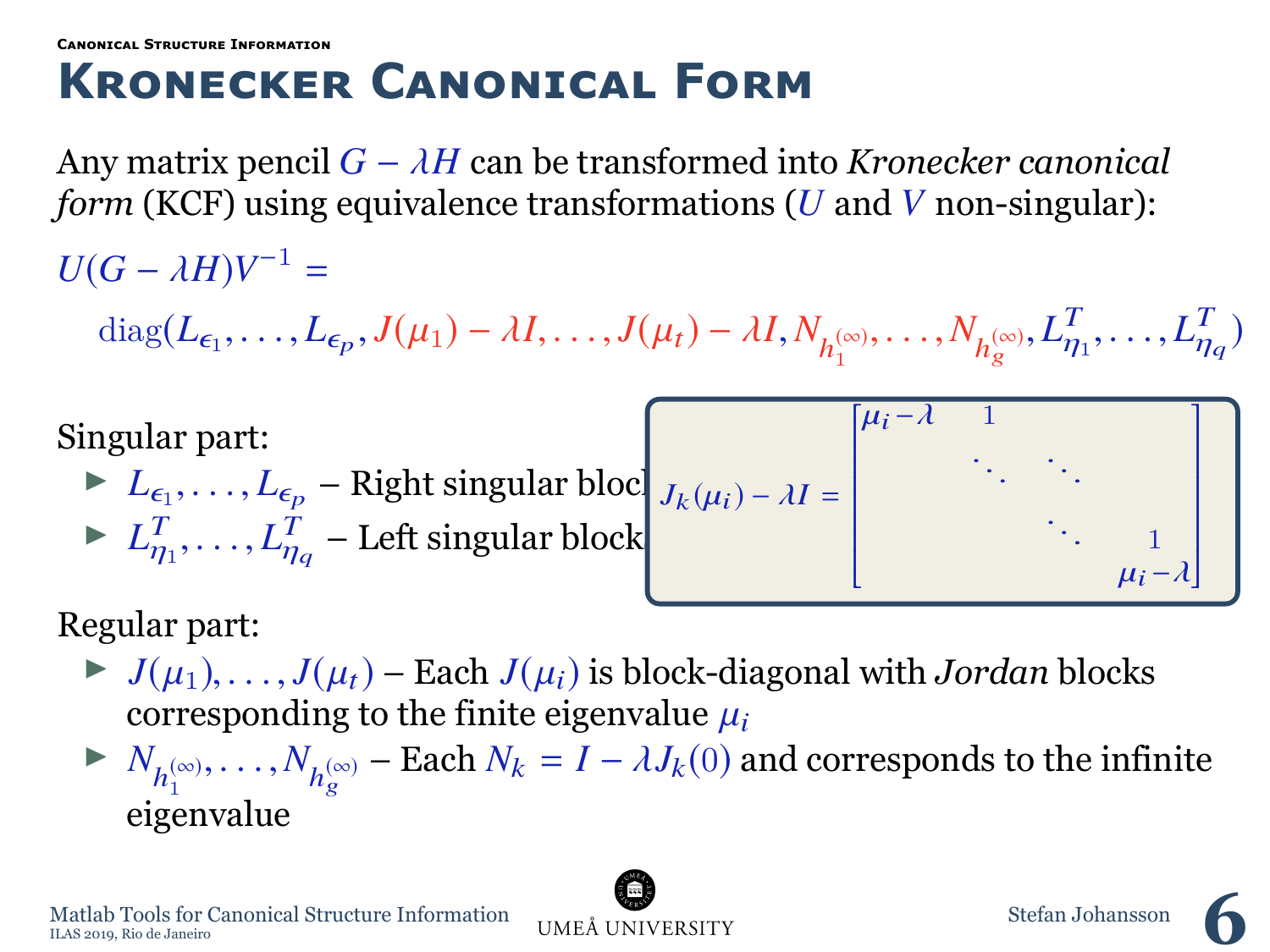<span id="page-10-0"></span>



Using orthogonal or unitary matrices and backward stable algorithms: **Matrices** The Jordan-Schur form [Kublanovskaya'66] **Matrix pencils** A generalized Schur-staircase form [Van Dooren'79], e.g. the *Guptri staircase form* [Demmel-Kågström'93]

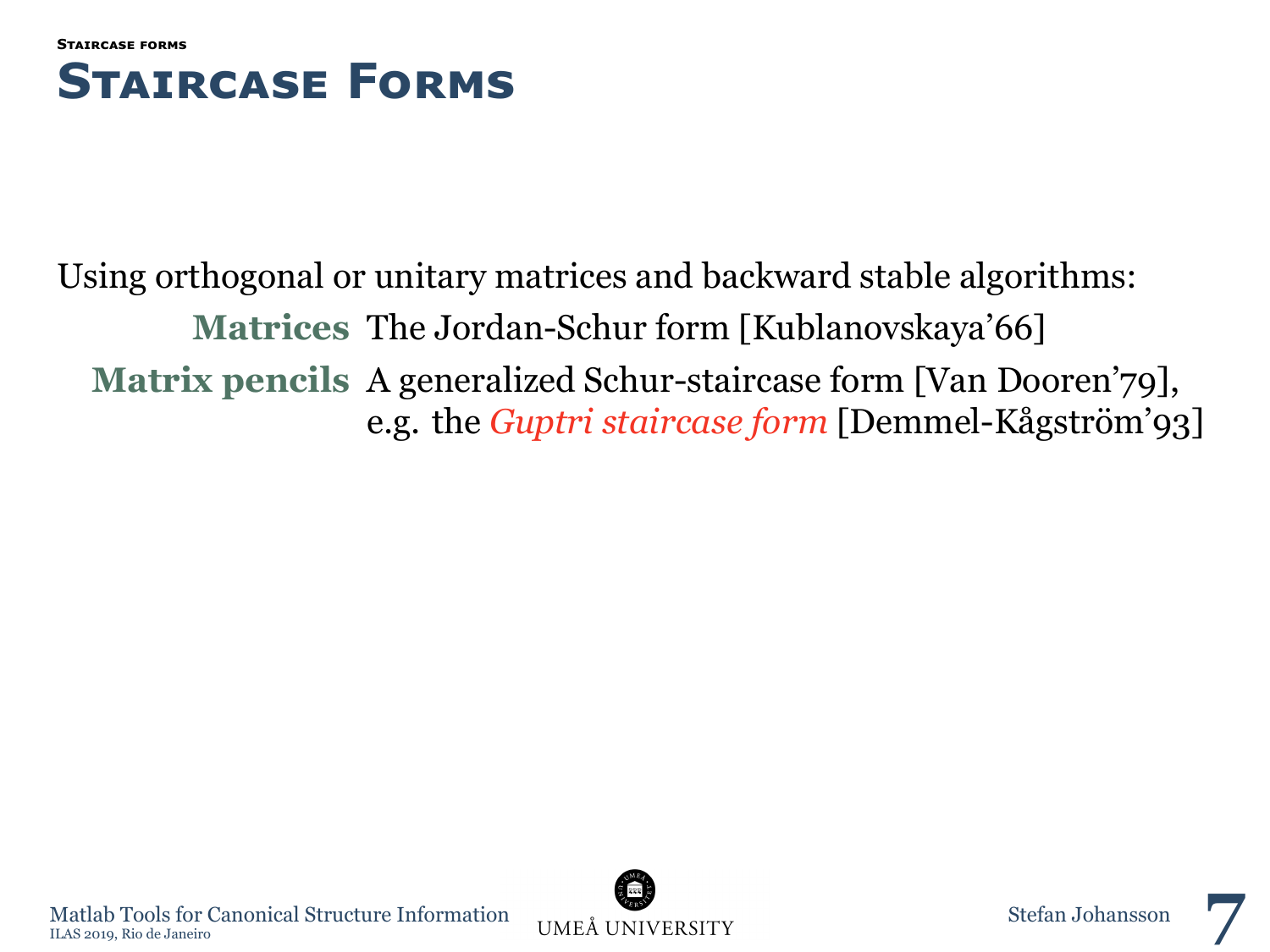

### Using orthogonal or unitary matrices and backward stable algorithms: **Matrices** The Jordan-Schur form [Kublanovskaya'66] **Matrix pencils** A generalized Schur-staircase form [Van Dooren'79], e.g. the *Guptri staircase form* [Demmel-Kågström'93]

Computing the canonical structure information is an **ill-posed problem**!



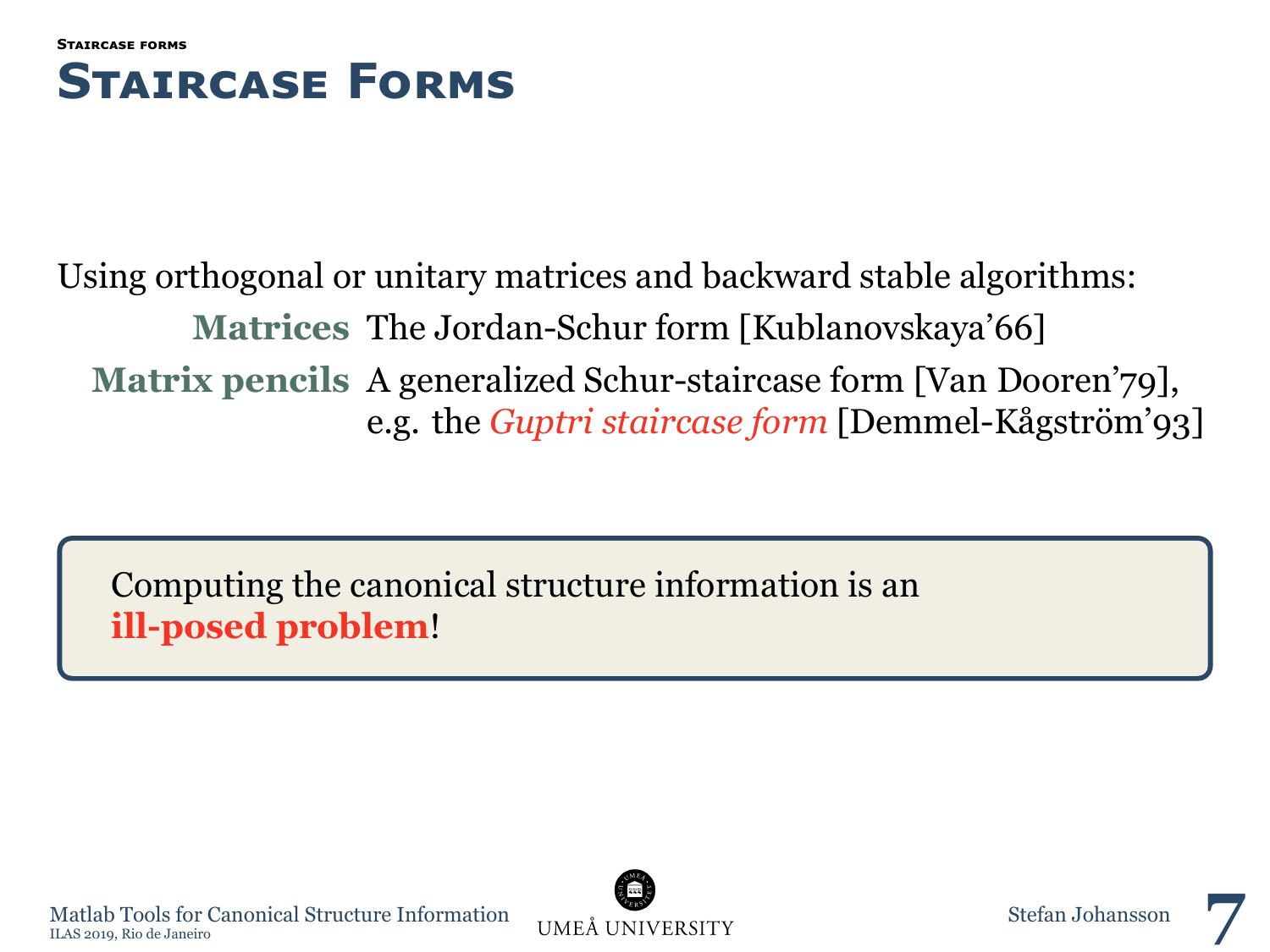### **[Staırcase forms](#page-10-0) The Guptrı Staırcase Form**

*GUPTRI* – Generalized UPper TRIangular form [Demmel-Kågström'93]

$$
P^{H}(G - \lambda H)Q = \begin{bmatrix} A_{r} - \lambda B_{r} & * & * \\ 0 & A_{reg} - \lambda B_{reg} & * \\ 0 & 0 & A_{l} - \lambda B_{l} \end{bmatrix}
$$

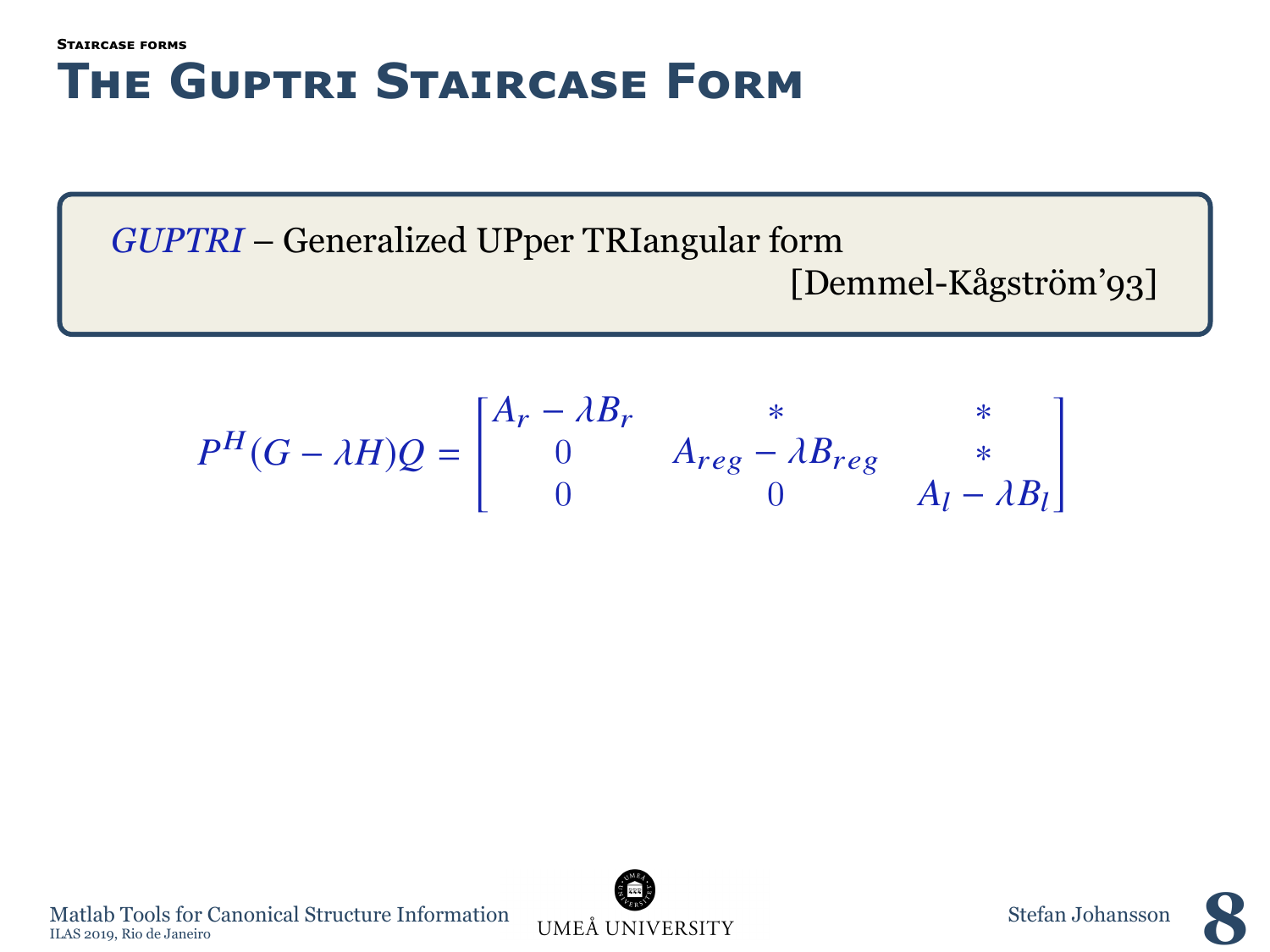#### **[Staırcase forms](#page-10-0) The Guptrı Staırcase Form**

*GUPTRI* – Generalized UPper TRIangular form [Demmel-Kågström'93]

$$
P^{H}(G - \lambda H)Q = \begin{bmatrix} A_{r} - \lambda B_{r} & * & * \\ 0 & A_{reg} - \lambda B_{reg} & * \\ 0 & 0 & A_{l} - \lambda B_{l} \end{bmatrix}
$$

where *P* and *Q* are unitary matrices

 $A_r - \lambda B_r$  – Right singular part; *L* blocks  $A_l - \lambda B_l$  – Left singular part;  $L^T$  blocks

 $A_r - \lambda B_r$  and  $A_l - \lambda B_l$  are block-upper triangular

Matlab Tools for Canonical Structure Information UMEÅ UNIVERSITY Stefan Johansson Stefan Johansson Matlab Tools for Canonical Structure Information UMEA UNIVERSITY Stefan Johansson Stefan Johansson Dune A UNIVERSITY

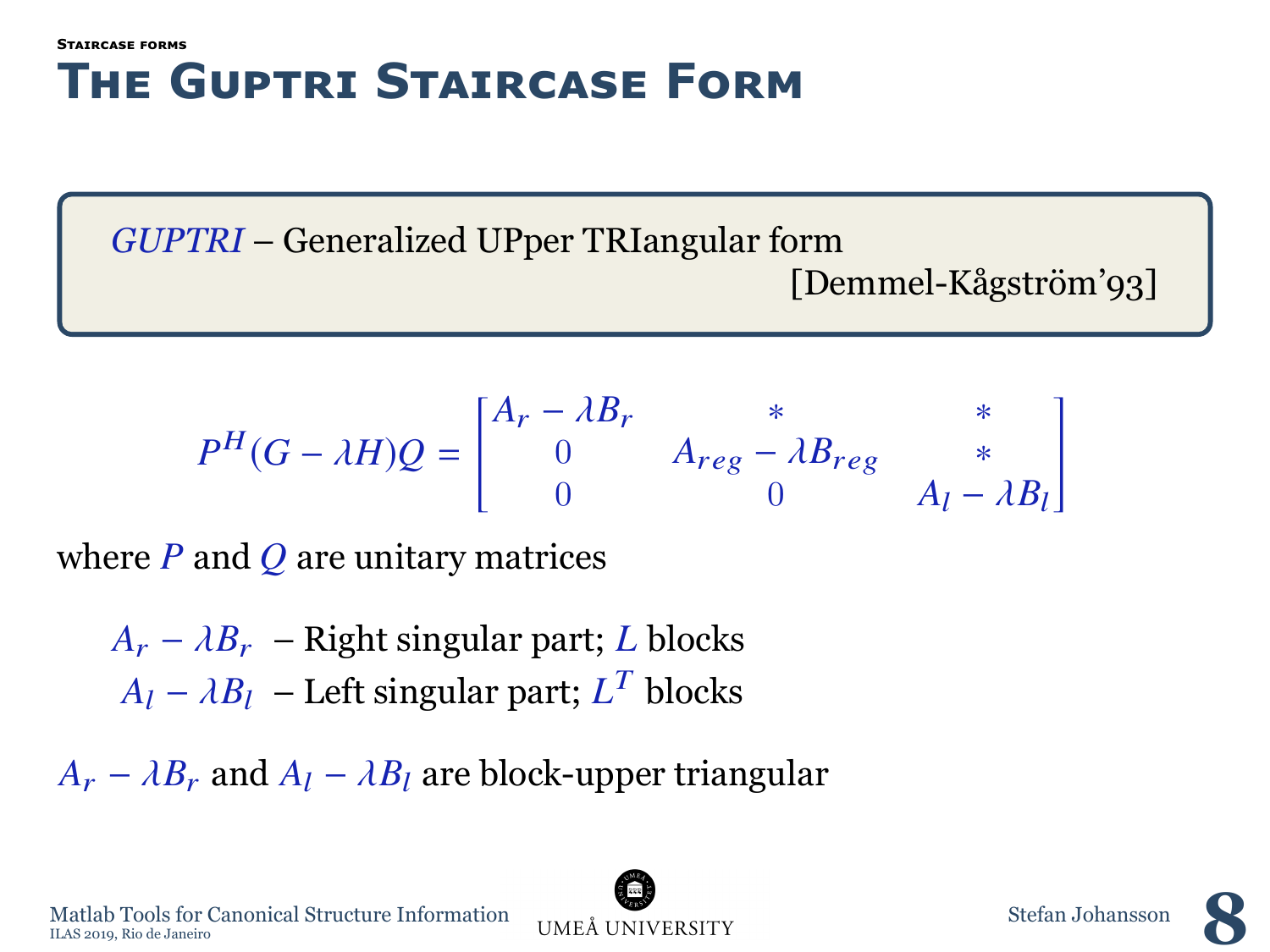#### **[Staırcase forms](#page-10-0)**

### **The Guptrı Staırcase From - Regular Part**

$$
A_{reg} - \lambda B_{reg} = \begin{bmatrix} A_z & * & * \\ 0 & A_f & * \\ 0 & 0 & A_i \end{bmatrix} - \lambda \begin{bmatrix} B_z & * & * \\ 0 & B_f & * \\ 0 & 0 & B_i \end{bmatrix}
$$

where  $A_{reg} - \lambda B_{reg}$  is upper triangular and

$$
A_z - \lambda B_z
$$
 - The zero eigenvalue  $\mu = 0$ 

 $A_f - \lambda B_f$  – Finite non-zero eigenvalues  $\mu$ 

 $A_i - \lambda B_i$  – The infinite eigenvalue  $\mu = \infty$ 

Matlab Tools for Canonical Structure Information UMEA UNIVERSITY Stefan Johansson **9** 

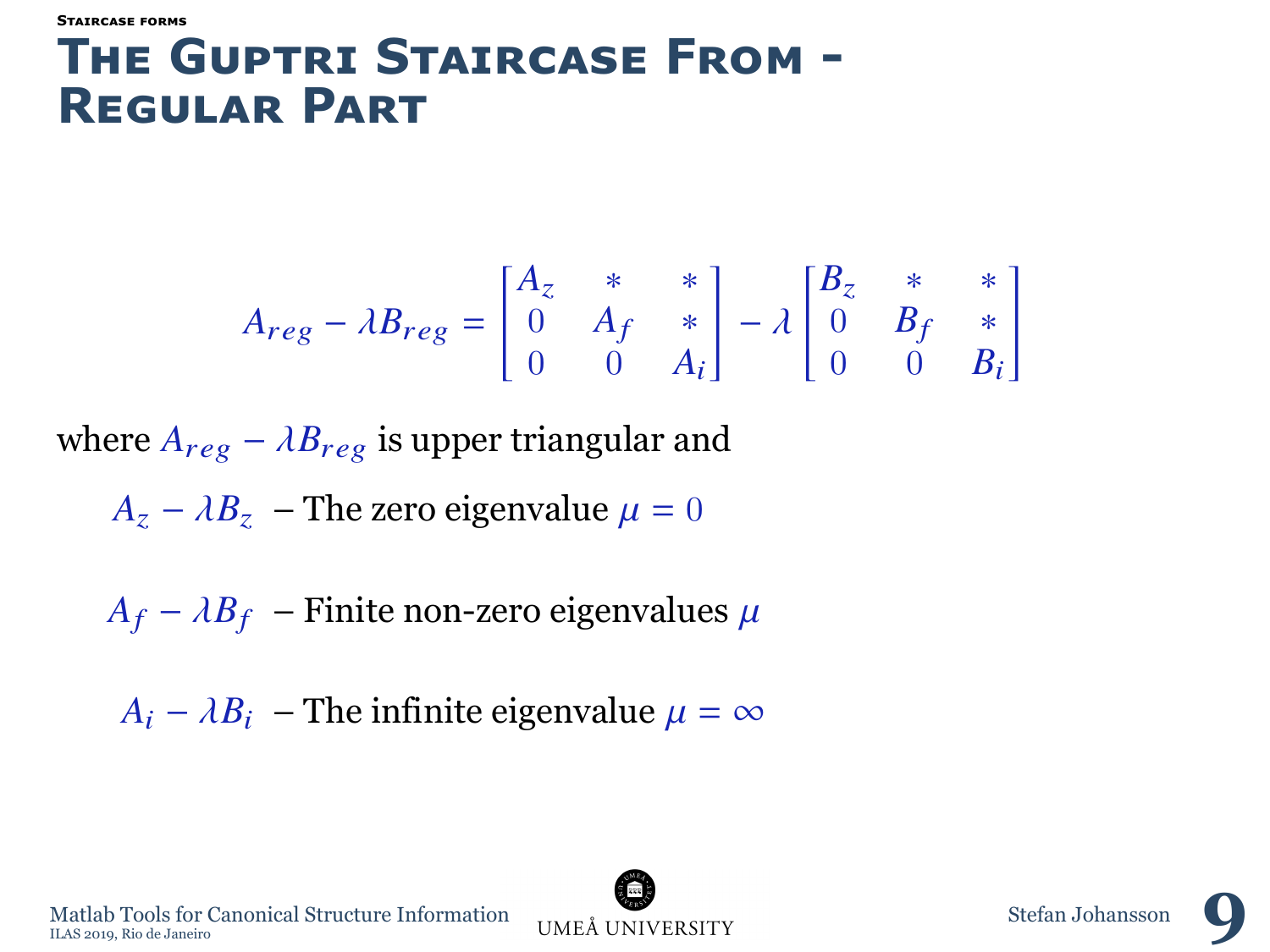#### **[Staırcase forms](#page-10-0)**

### **The Guptrı Staırcase From - Regular Part**

$$
A_{reg} - \lambda B_{reg} = \begin{bmatrix} A_z & * & * \\ 0 & A_f & * \\ 0 & 0 & A_i \end{bmatrix} - \lambda \begin{bmatrix} B_z & * & * \\ 0 & B_f & * \\ 0 & 0 & B_i \end{bmatrix}
$$

where  $A_{reg} - \lambda B_{reg}$  is upper triangular and

$$
A_z - \lambda B_z
$$
 - The zero eigenvalue  $\mu = 0$   
\n
$$
a_i = 0 \text{ and } b_i \neq 0
$$
  
\n
$$
A_f - \lambda B_f
$$
 - Finite non-zero eigenvalues  $\mu$   
\n
$$
\mu_i = a_i/b_i \text{ where } a_i \neq 0 \text{ and } b_i \neq 0
$$
  
\n
$$
A_i - \lambda B_i
$$
 - The infinite eigenvalue  $\mu = \infty$   
\n
$$
a_i \neq 0 \text{ and } b_i = 0
$$

Matlab Tools for Canonical Structure Information UMEA UNIVERSITY Stefan Johansson **9**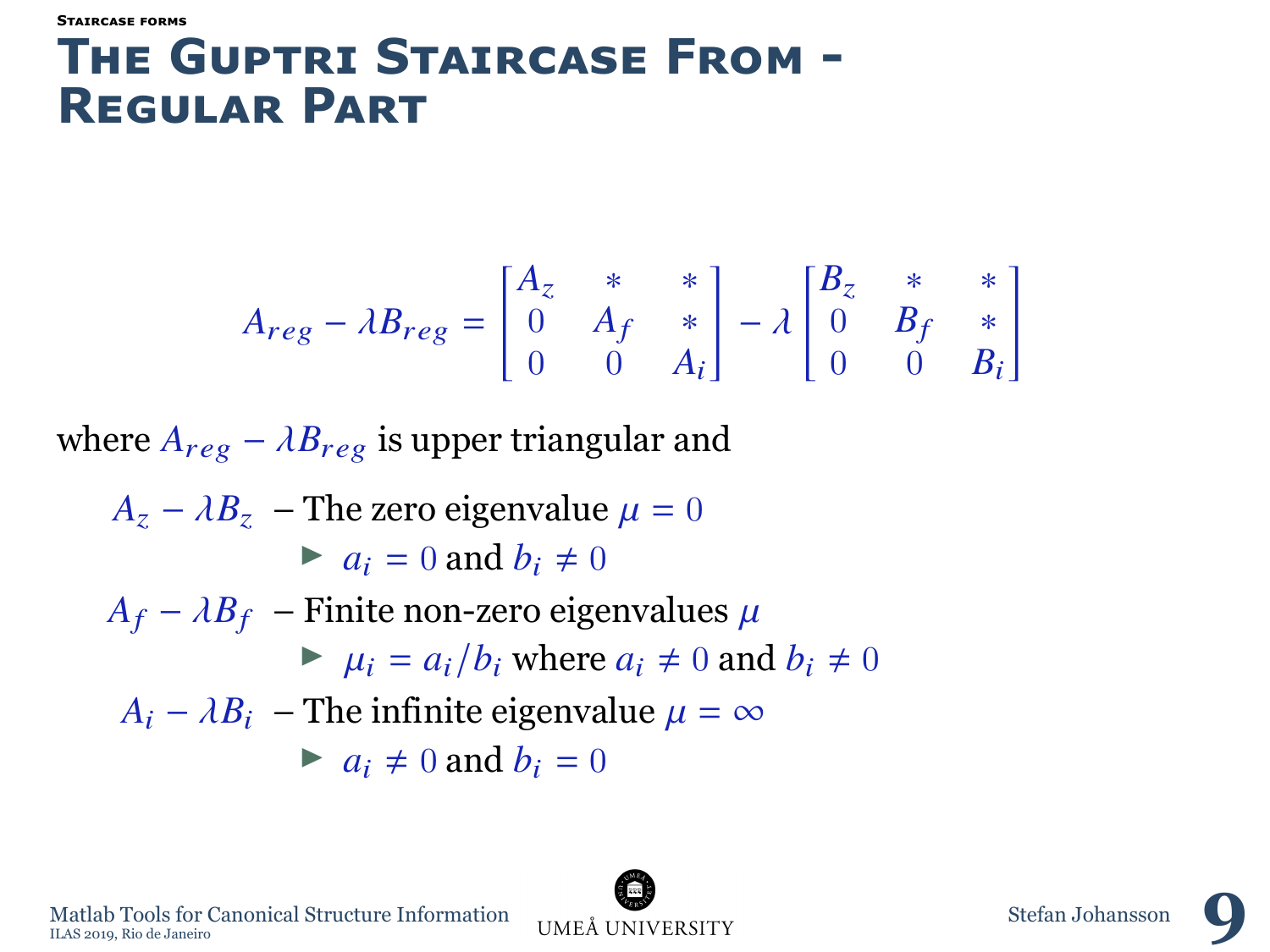- 1. Compute the RZ-staircase form (RZ-algorithm): Right singular structures and zero eigenvalues in  $A_{rz} - \lambda B_{rz}$ 
	- **–** Uses SVD and column compression on the (deflated) pencil  $G^{(k)} \lambda H^{(k)}$ ,  $k = 0, 1, ...$
	- *k* = 0, 1, ...<br> **–** Column compress *G*<sup>(*k*)</sup> using SVD(*G*<sup>(*k*)</sup>) = (\*, Σ<sub>A</sub>, V<sub>A</sub>):
		- $s_k =$ **dim column nullspace of**  $G^{(k)} = \#(\sigma(G^{(k)}) <$  *tolG*) (insist on *gap*)

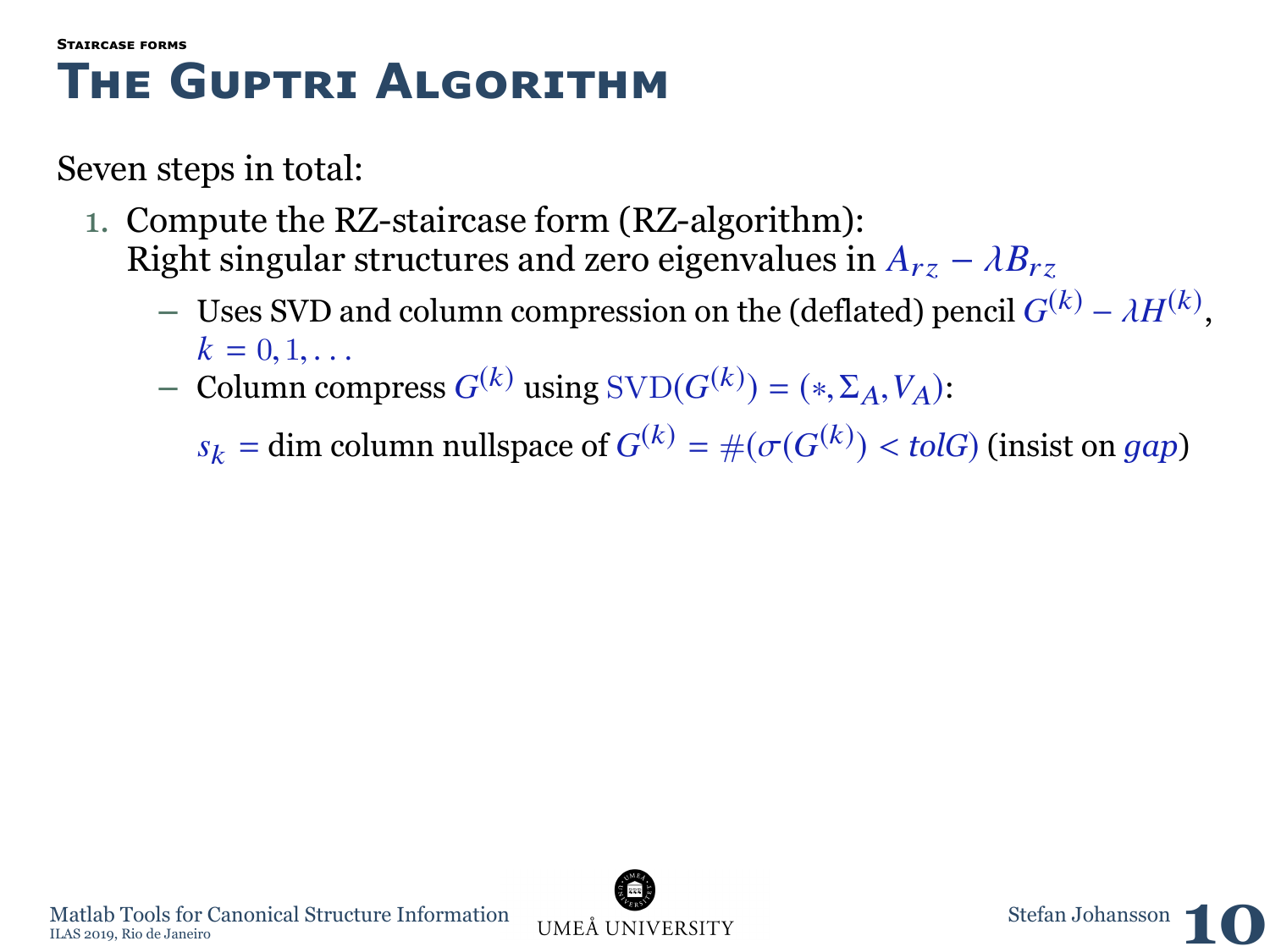- 1. Compute the RZ-staircase form (RZ-algorithm): Right singular structures and zero eigenvalues in  $A_{rz} - \lambda B_{rz}$
- 2. Separate right singular part from regular part: Obtain  $A_r - \lambda B_r$  in staircase form
	- **–** Apply RZ-algorithm on *<sup>B</sup>*rz <sup>−</sup> <sup>µ</sup>*A*rz
	- **–** Insist on the same right singular structure as in Step 1

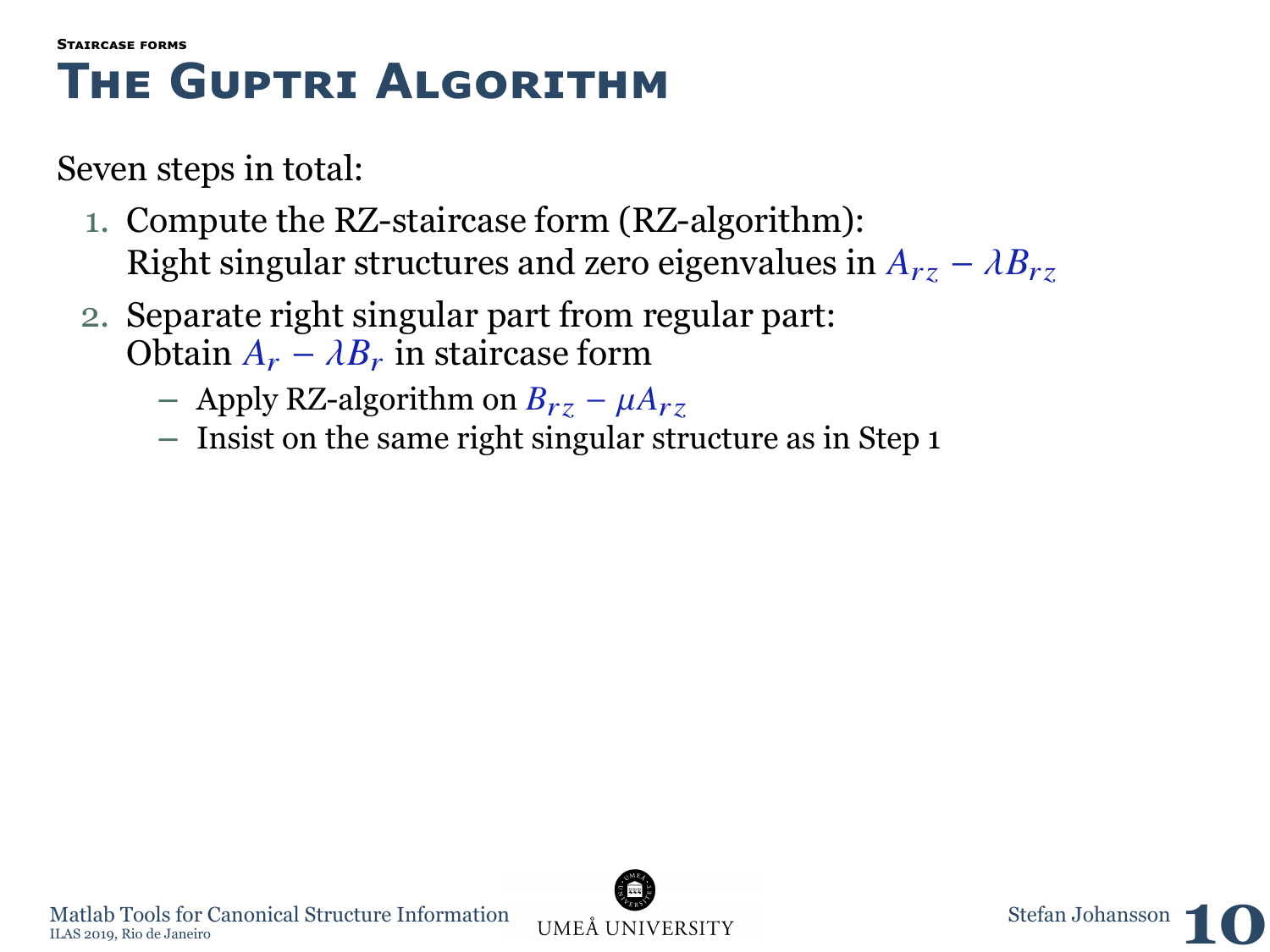- 1. Compute the RZ-staircase form (RZ-algorithm): Right singular structures and zero eigenvalues in  $A_{rz} - \lambda B_{rz}$
- 2. Separate right singular part from regular part: Obtain  $A_r - \lambda B_r$  in staircase form
- 3. Obtain  $A_z \lambda B_z$  in staircase form
	- **–** Apply RZ-algorithm on *<sup>A</sup>*<sup>z</sup> <sup>−</sup> <sup>λ</sup>*B*<sup>z</sup>
	- **–** Insist on the same regular structure as in Step 1

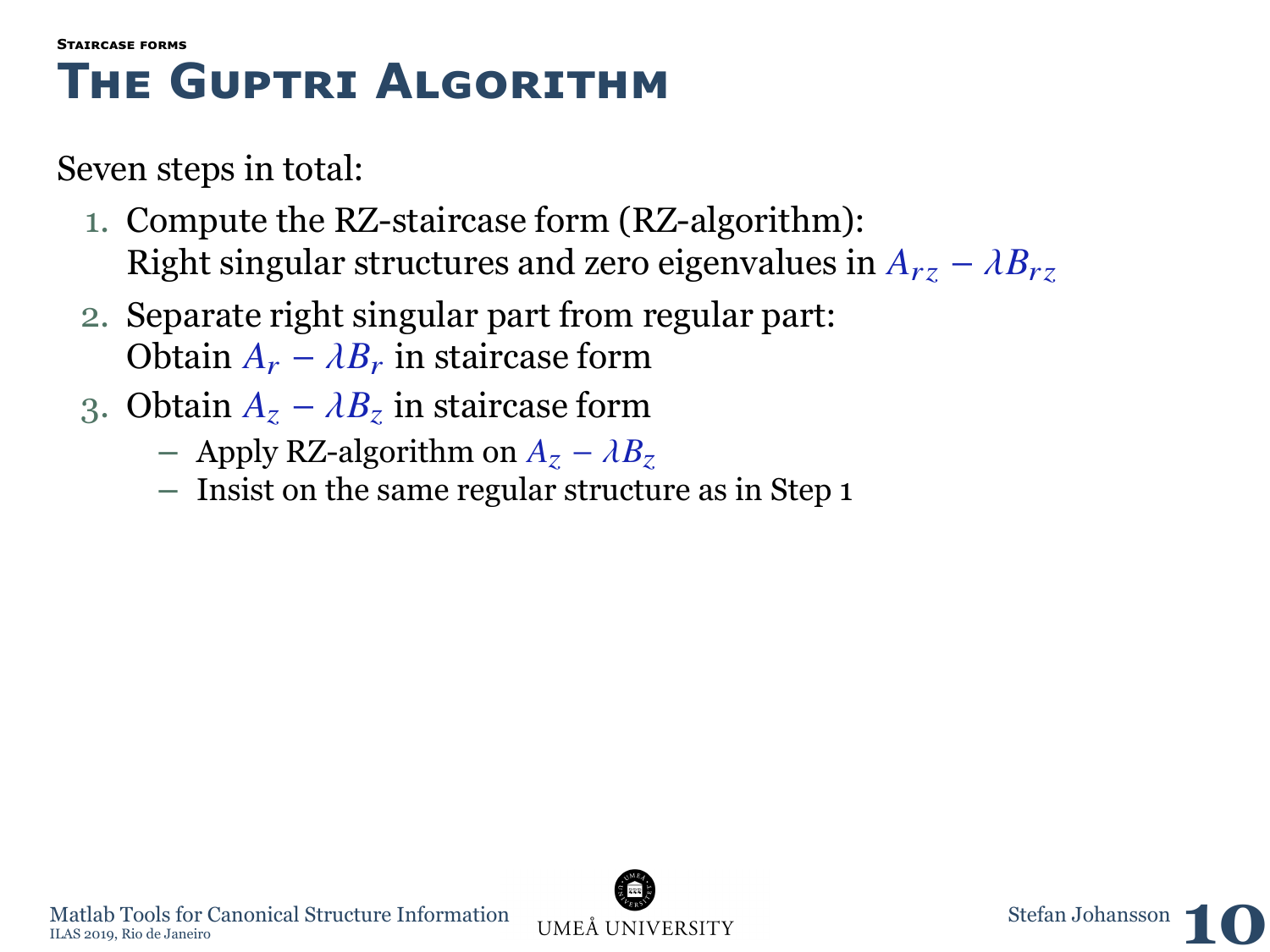- 1. Compute the RZ-staircase form (RZ-algorithm): Right singular structures and zero eigenvalues in  $A_{rz} - \lambda B_{rz}$
- 2. Separate right singular part from regular part: Obtain  $A_r - \lambda B_r$  in staircase form
- 3. Obtain  $A_z \lambda B_z$  in staircase form
- 4-6. Apply the LI-algorithm (from lower-right corner): Obtain left singular structures in  $A_l - \lambda B_l$  and infinite eigenvalues in  $A_i - \lambda B_i$ 
	- **–** Work on *<sup>B</sup>* <sup>−</sup> µ*<sup>A</sup>* using row compression
	- **–** In total 3 steps

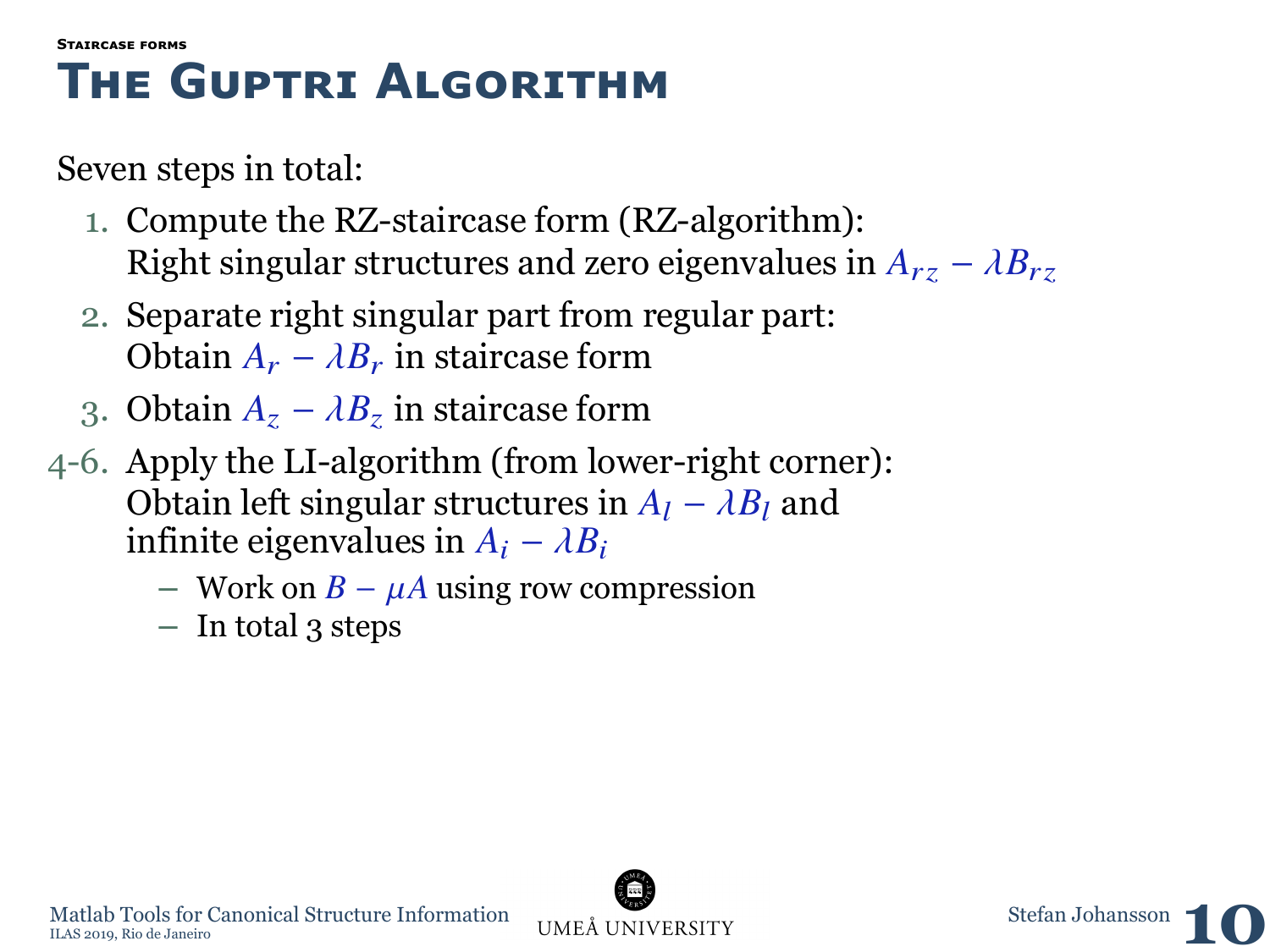- 1. Compute the RZ-staircase form (RZ-algorithm): Right singular structures and zero eigenvalues in  $A_{rz} - \lambda B_{rz}$
- 2. Separate right singular part from regular part: Obtain  $A_r - \lambda B_r$  in staircase form
- 3. Obtain  $A_z \lambda B_z$  in staircase form
- 4-6. Apply the LI-algorithm (from lower-right corner): Obtain left singular structures in  $A_1 - \lambda B_1$  and infinite eigenvalues in  $A_i - \lambda B_i$ 
	- 7. Apply RZ-algorithm on the remaining square regular pencil: Finite non-zero eigenvalues in  $A_f - \lambda B_f$ 
		- **–** Includes clustering of the eigenvalues

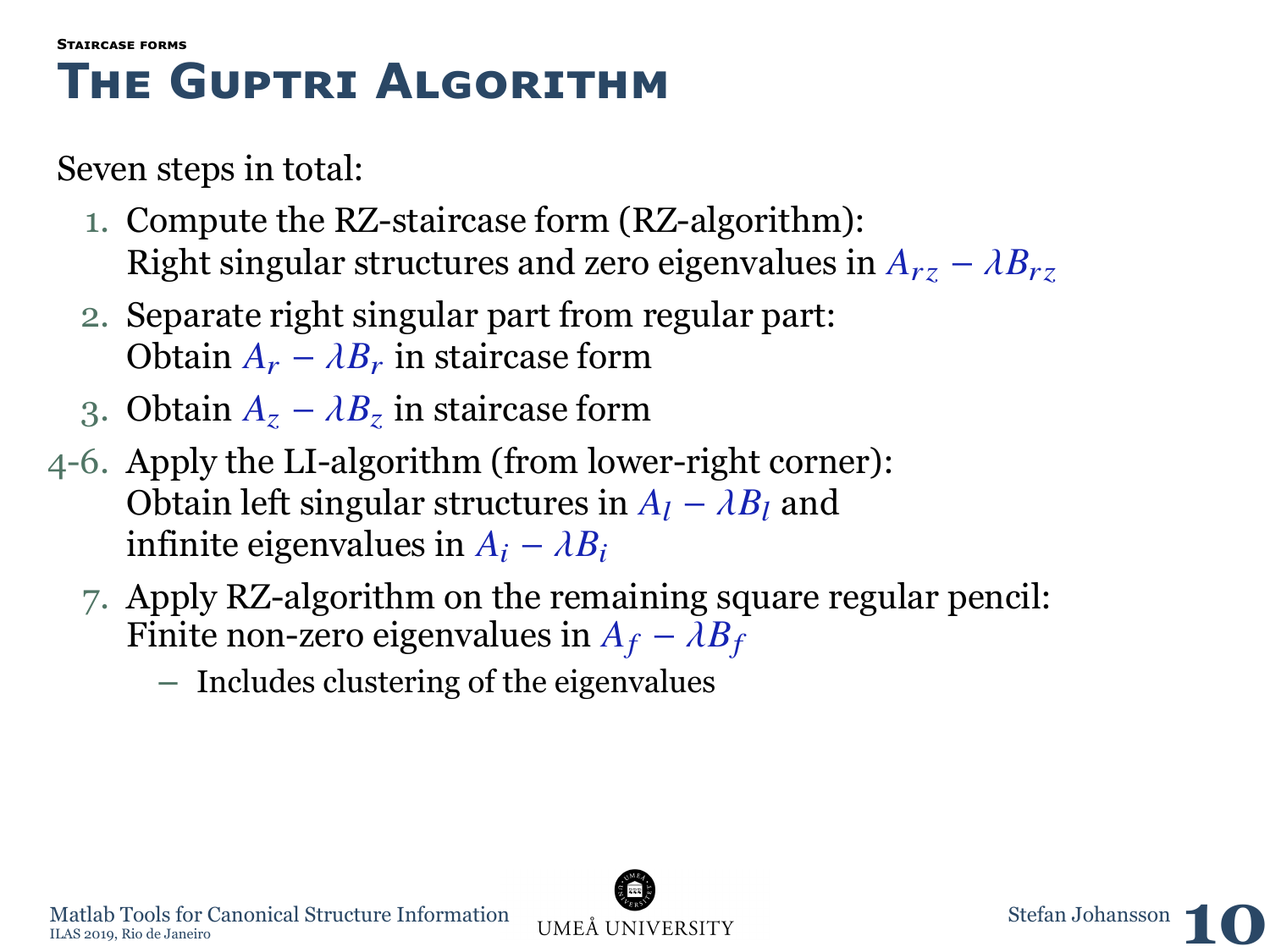**[Staırcase forms](#page-10-0)**

### **Guptrı Algorıthm Illustrated**

Initial matrix:

*<sup>G</sup>* <sup>−</sup> λ*<sup>H</sup>*  $[*] - \lambda[*]$ 



=

Matlab Tools for Canonical Structure Information UMEÅ UNIVERSITY Stefan Johansson **11**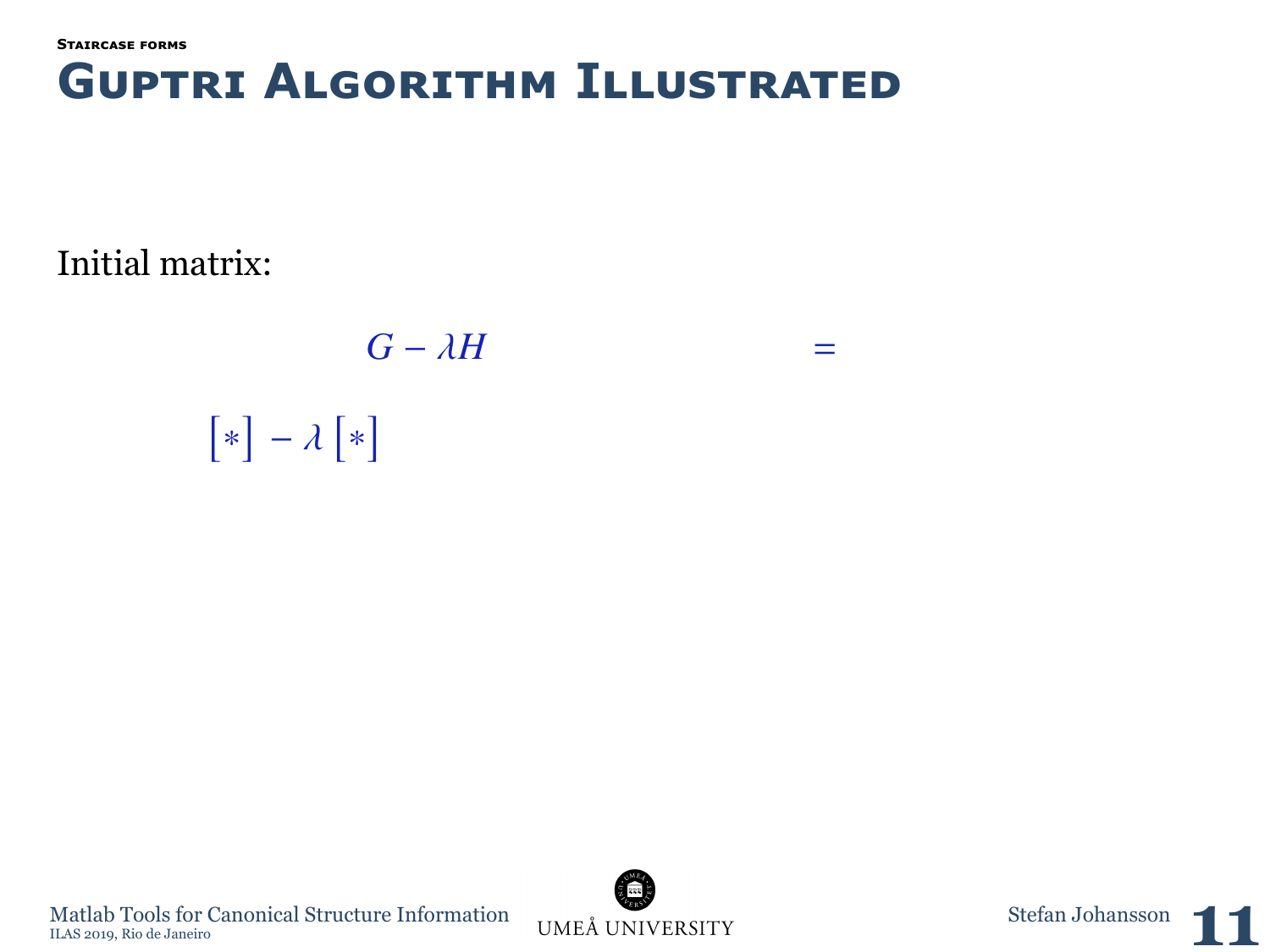Step 1:

 $P_{rz}^H(G - \lambda H)Q_{rz}$  $A_{rz}$  ∗ 0 ∗  $\Bigg] - \lambda \begin{bmatrix} B_{rz} & * \\ 0 & * \end{bmatrix}$ 0 ∗ 1

=

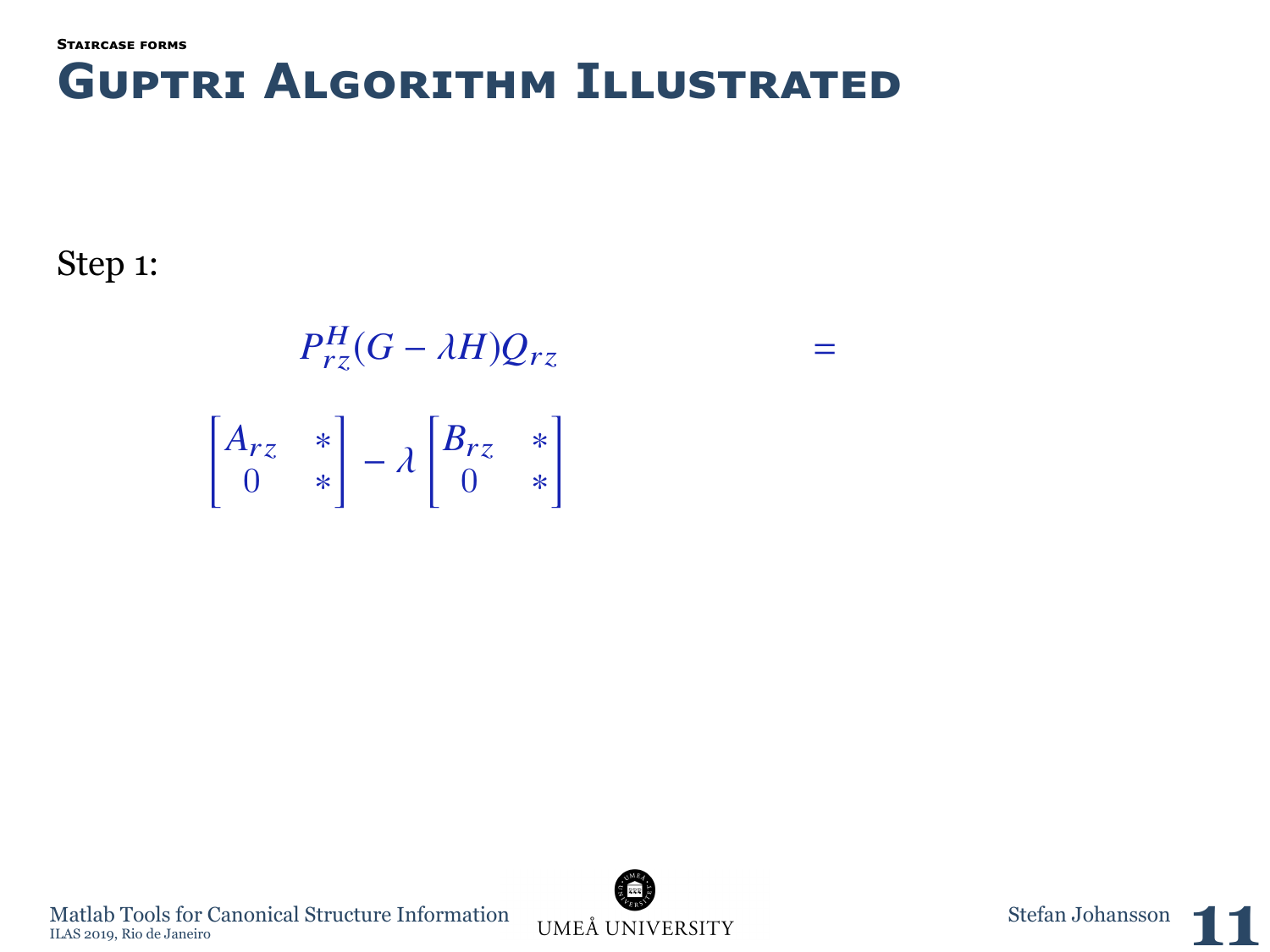Steps 2–3:

$$
P_{r-z}^{H} P_{rz}^{H} (G - \lambda H) Q_{rz} Q_{r-z}
$$
  
\n
$$
\begin{bmatrix} A_r & * & * \\ 0 & A_z & * \\ 0 & 0 & * \end{bmatrix} - \lambda \begin{bmatrix} B_r & * & * \\ 0 & B_z & * \\ 0 & 0 & * \end{bmatrix}
$$



=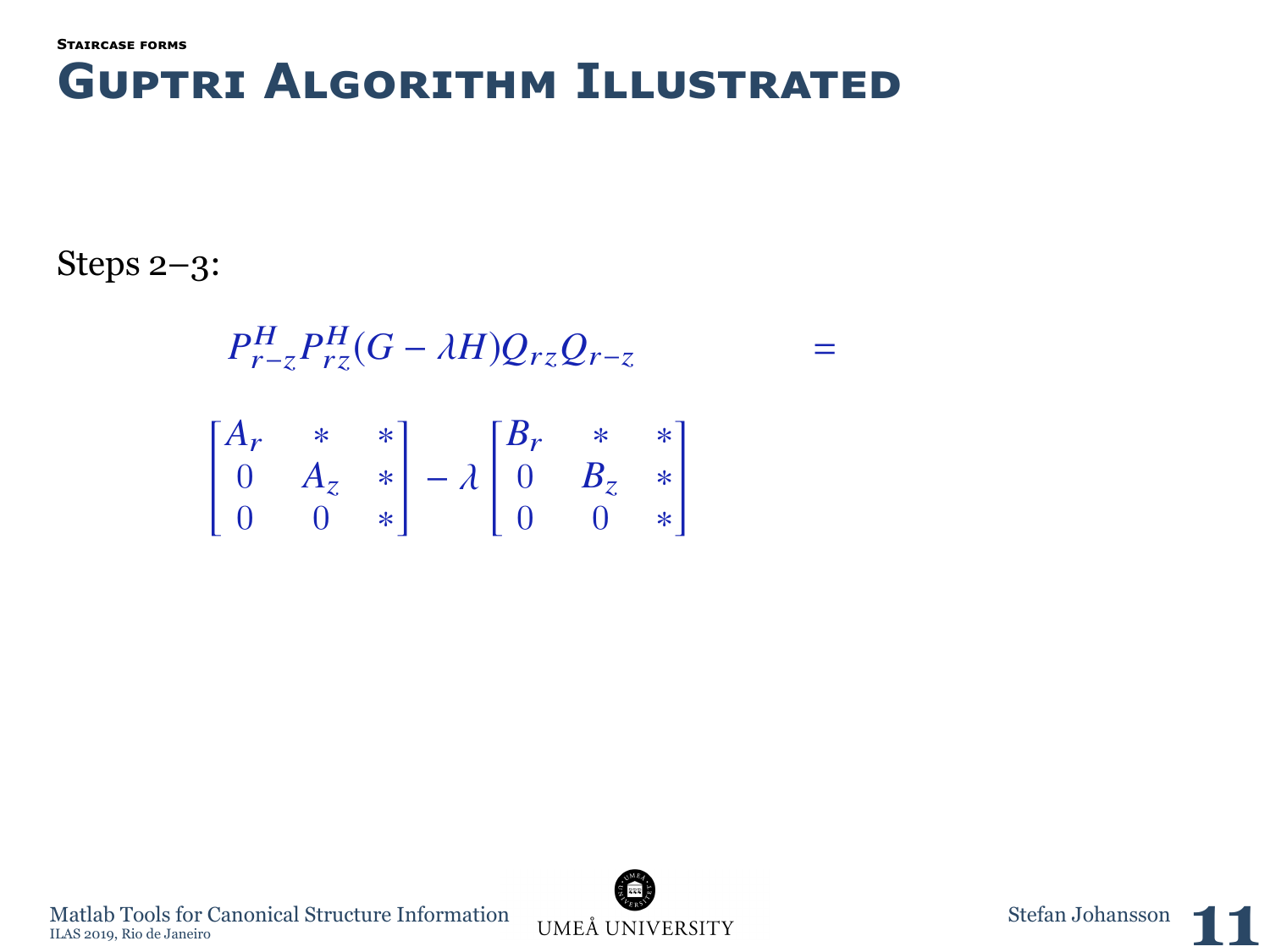Step 4:

$$
P_{li}^H P_{r-z}^H P_{rz}^H (G - \lambda H) Q_{rz} Q_{r-z} Q_{li} =
$$

$$
\begin{bmatrix} A_r & * & * & * \\ 0 & A_z & * & * \\ 0 & 0 & * & * \\ 0 & 0 & 0 & A_{li} \end{bmatrix} - \lambda \begin{bmatrix} B_r & * & * & * \\ 0 & B_z & * & * \\ 0 & 0 & * & * \\ 0 & 0 & 0 & B_{li} \end{bmatrix}
$$

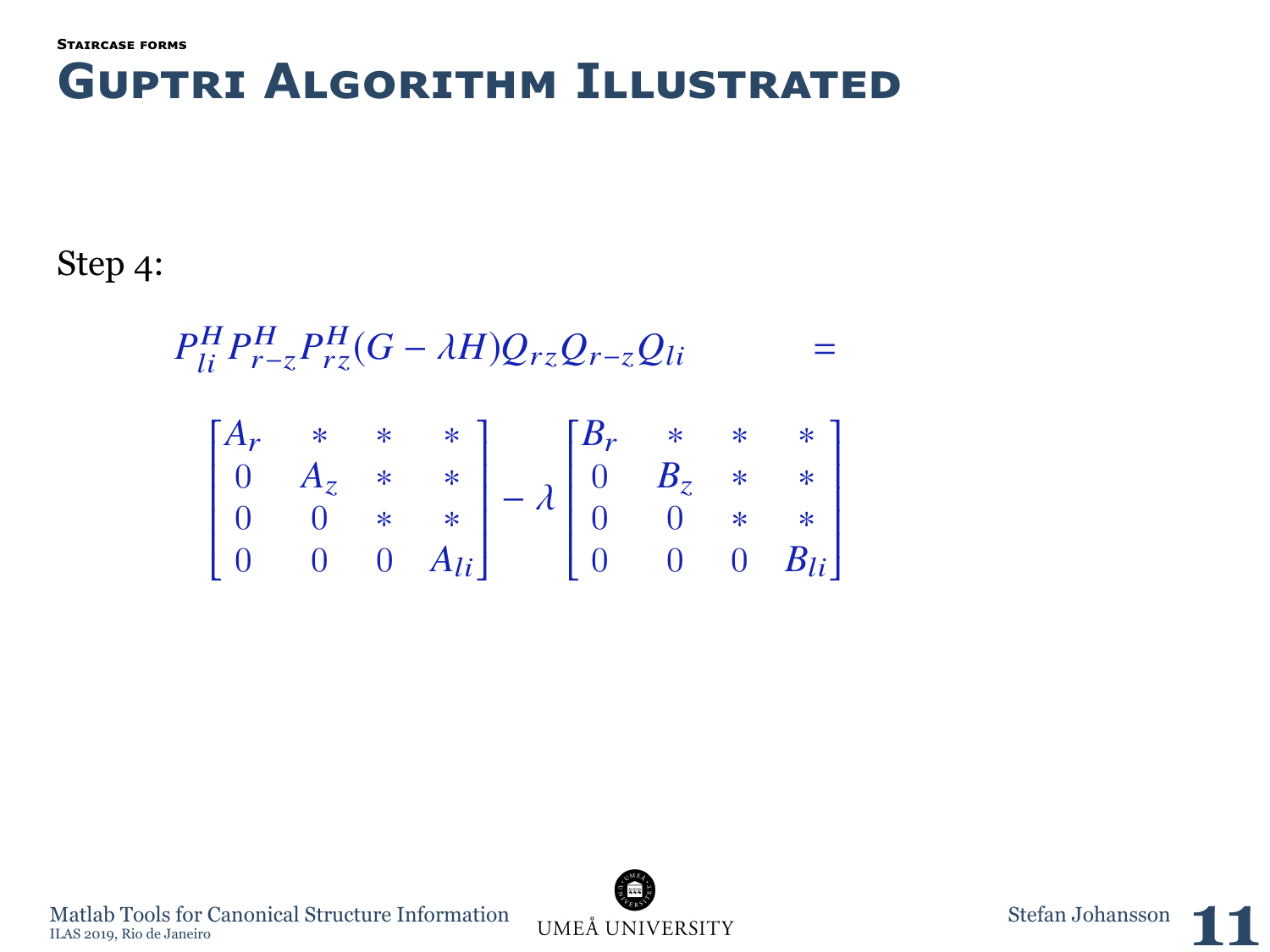Steps 5–6:

 $P_{l-i}^H P_{li}^H P_{r-z}^H P_{rz}^H (G - \lambda H) Q_{rz} Q_{r-z} Q_{li} Q_{l-i}$ =

$$
\begin{bmatrix} A_r & * & * & * & * \\ 0 & A_z & * & * & * \\ 0 & 0 & * & * & * \\ 0 & 0 & 0 & A_i & * \\ 0 & 0 & 0 & 0 & A_l \end{bmatrix} - \lambda \begin{bmatrix} B_r & * & * & * & * \\ 0 & B_z & * & * & * \\ 0 & 0 & * & * & * \\ 0 & 0 & 0 & B_i & * \\ 0 & 0 & 0 & 0 & B_l \end{bmatrix}
$$

Matlab Tools for Canonical Structure Information UMEÅ UNIVERSITY Stefan Johansson **11** 



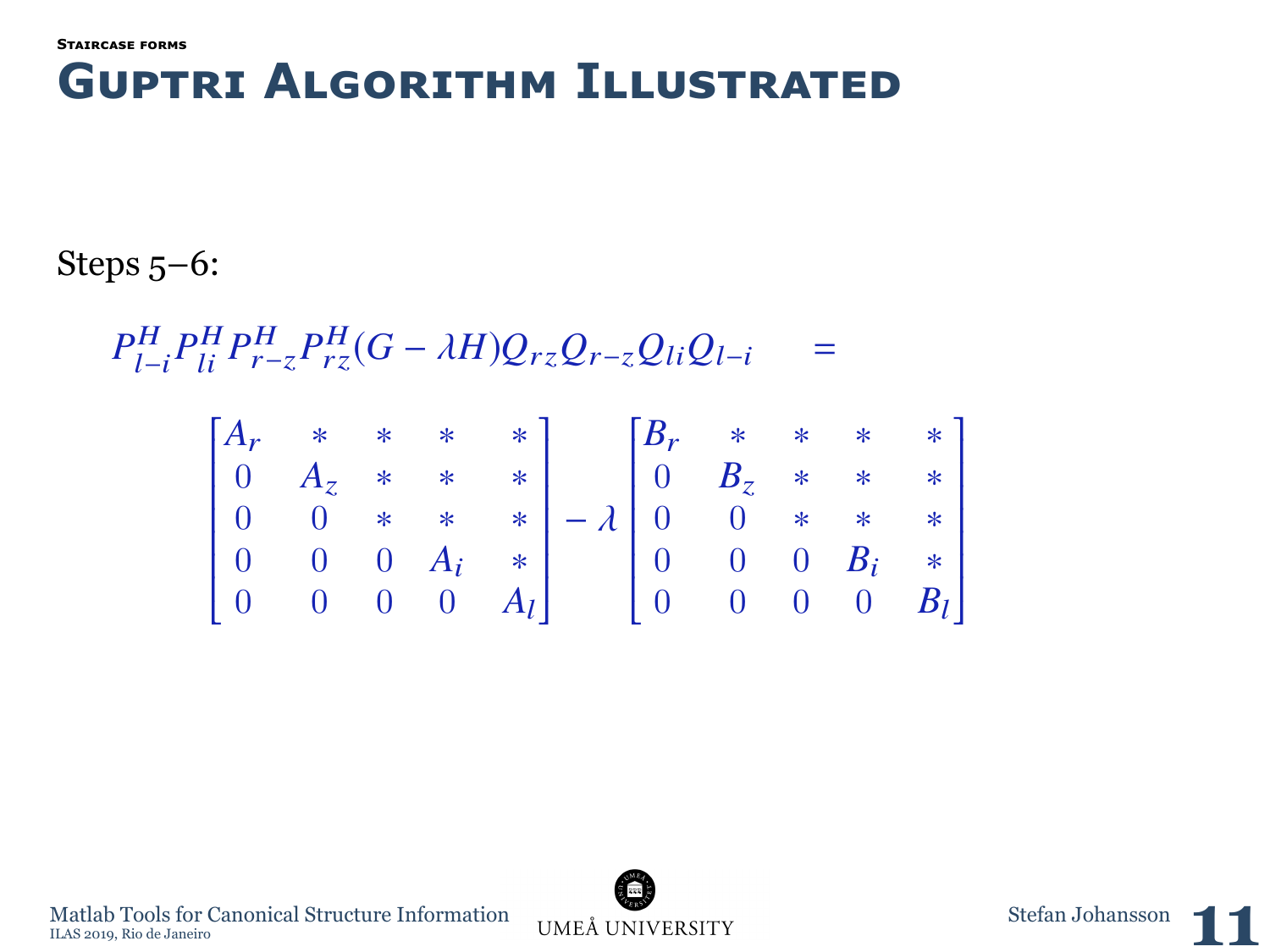Step 7:

 $P_f^H P_{l-i}^H P_{li}^H P_{r-z}^H P_{rz}^H (G - \lambda H) Q_{rz} Q_{r-z} Q_{li} Q_{l-i} Q_f =$ 

$$
\begin{bmatrix} A_r & * & * & * & * \\ 0 & A_z & * & * & * \\ 0 & 0 & A_f & * & * \\ 0 & 0 & 0 & A_i & * \\ 0 & 0 & 0 & 0 & A_l \end{bmatrix} - \lambda \begin{bmatrix} B_r & * & * & * & * \\ 0 & B_z & * & * & * \\ 0 & 0 & B_f & * & * \\ 0 & 0 & 0 & B_i & * \\ 0 & 0 & 0 & 0 & B_l \end{bmatrix}
$$

where a matrix pair  $(A_x, B_x)$  is non-existing  $(0 \times 0)$  for an absent invariant

Ī

Ī



 $\begin{minipage}{0.9\linewidth} \textbf{Matala Tools for Canonical Structure Information} & \begin{minipage}{0.9\linewidth} \textbf{MEA} & \begin{minipage}{0.9\linewidth} \textbf{MHA} & \begin{minipage}{0.9\linewidth} \end{minipage} \end{minipage} \begin{minipage}{0.9\linewidth} \end{minipage} \begin{minipage}{0.9\linewidth} \textbf{MELA} & \begin{minipage}{0.9\linewidth} \end{minipage} \end{minipage} \begin{minipage}{0.9\linewidth} \end{minipage} \begin{minipage}{0.9\linewidth} \begin{minipage}{0.9\linewidth} \begin{minipage}{0.$ Matlab Tools for Canonical Structure Information UMEÅ UNIVERSITY Stefan Johansson **11** 

Ī

Ī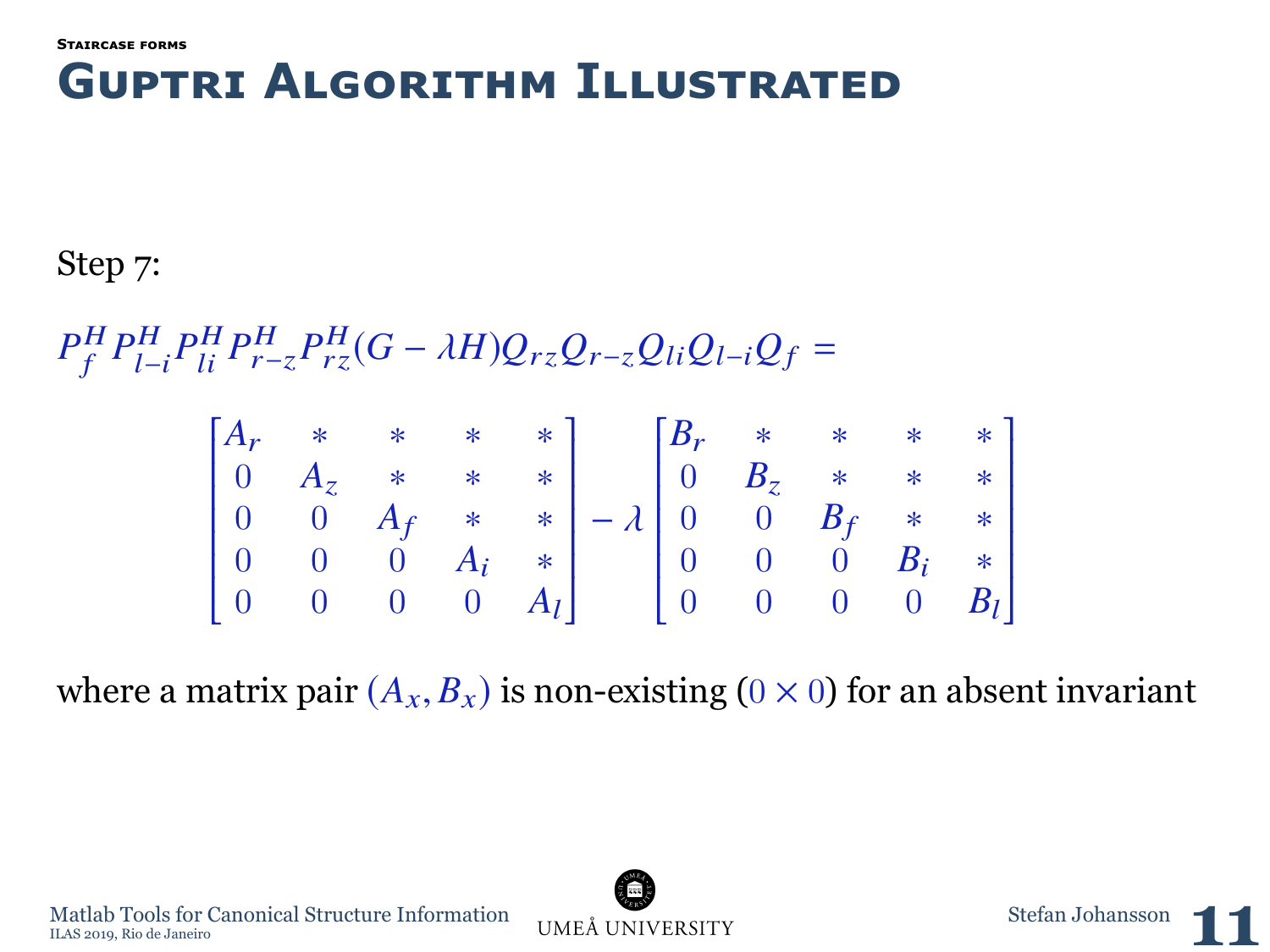### **Clusterıng of Eıgenvalues - Motıvatıon**

Let *A* be a  $5 \times 5$  matrix in JCF

$$
A = \begin{bmatrix} 3 & 1 & 0 & 0 & 0 \\ 0 & 3 & 1 & 0 & 0 \\ 0 & 0 & 3 & 1 & 0 \\ 0 & 0 & 0 & 3 & 1 \\ \alpha & 0 & 0 & 0 & 3 \end{bmatrix}
$$

If  $\alpha = 0$ , *A* has one eigenvalue  $\mu = 3$ with multiplicity 5



 $\begin{minipage}{0.5cm}\textbf{Math Tools for Canonical Structure Information} & \begin{minipage}{1.4cm}\textbf{UMEÅ UNIVERSITY} \end{minipage} \end{minipage} \begin{minipage}{0.5cm}\textbf{Stefan Johansson} \end{minipage} \begin{minipage}{0.5cm}\textbf{Stefan Johansson} \end{minipage} \begin{minipage}{0.5cm}\textbf{MSE} \end{minipage} \begin{minipage}{0.5cm}\textbf{MSE} \end{minipage} \begin{minipage}{0.5cm}\textbf{MSE} \end{minipage} \begin{minipage}{0.5cm}\textbf{MSE} \end{minipage} \begin{min$ Matlab Tools for Canonical Structure Information UMEÅ UNIVERSITY Stefan Johansson **12**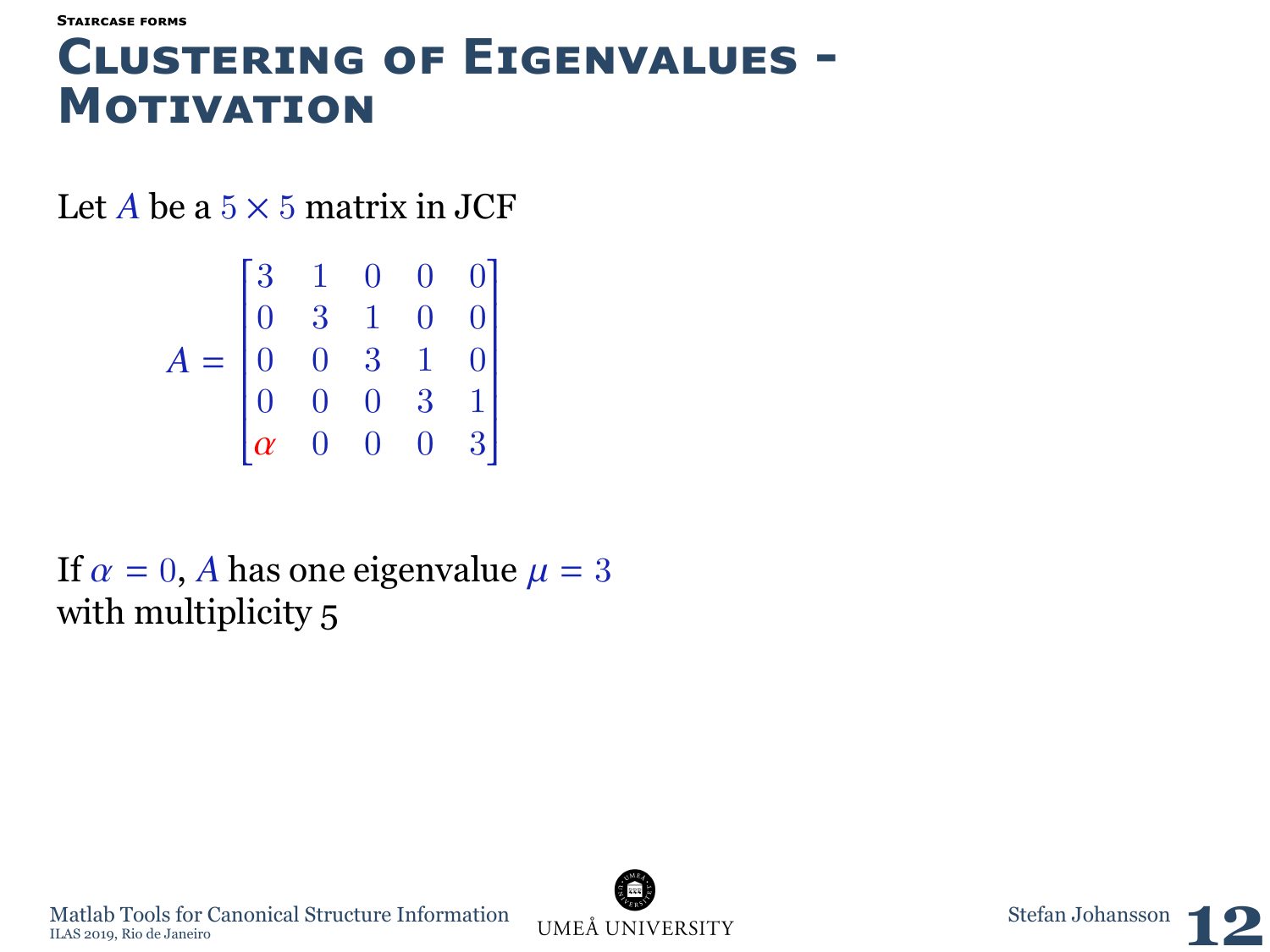**[Staırcase forms](#page-10-0)**

### **Clusterıng of Eıgenvalues - Motıvatıon**

Let *A* be a  $5 \times 5$  matrix in JCF

$$
A = \begin{bmatrix} 3 & 1 & 0 & 0 & 0 \\ 0 & 3 & 1 & 0 & 0 \\ 0 & 0 & 3 & 1 & 0 \\ 0 & 0 & 0 & 3 & 1 \\ \alpha & 0 & 0 & 0 & 3 \end{bmatrix}
$$

If  $\alpha = 0$ , *A* has one eigenvalue  $\mu = 3$ with multiplicity 5

If  $\alpha = 10^{-14}$ , *A* has 5 eigenvalues at<br>the distance  $\sqrt[8]{\alpha} = \sqrt[5]{10^{-14}}$  from  $\mu$ the distance  $\sqrt[n]{}$ √  $\alpha =$  $\frac{5}{2}$  $10^{-14}$  from  $\mu$ 





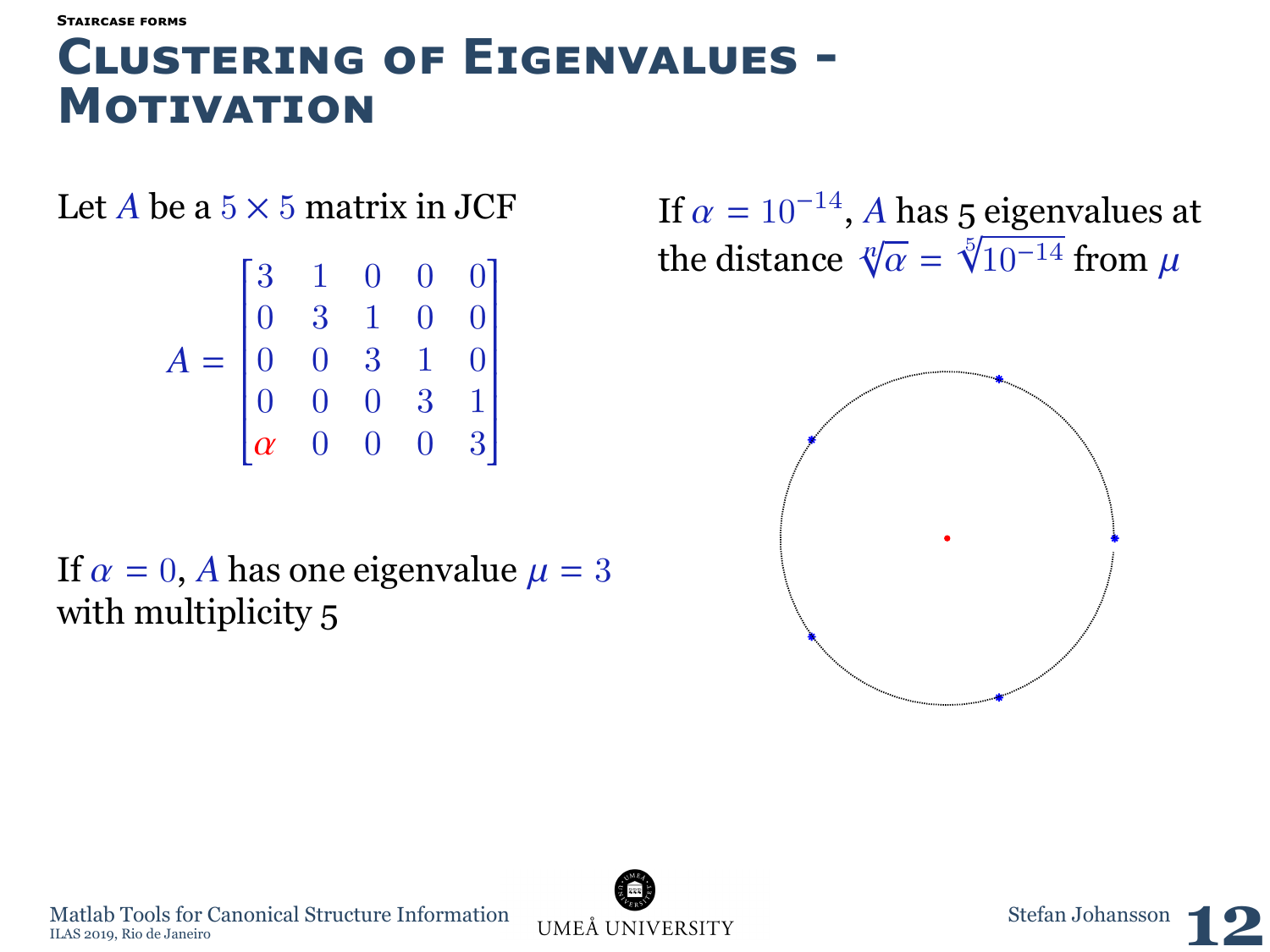```
Staırcase forms
```
### **Clusterıng of Eıgenvalues**

Hierarchical cluster methods:

 $\triangleright$  Using Gershgorin circles to cluster the eigenvalues starting with the eigenvalue closest to a goal [Gershgorin'31, Kågström-Wiberg'92]

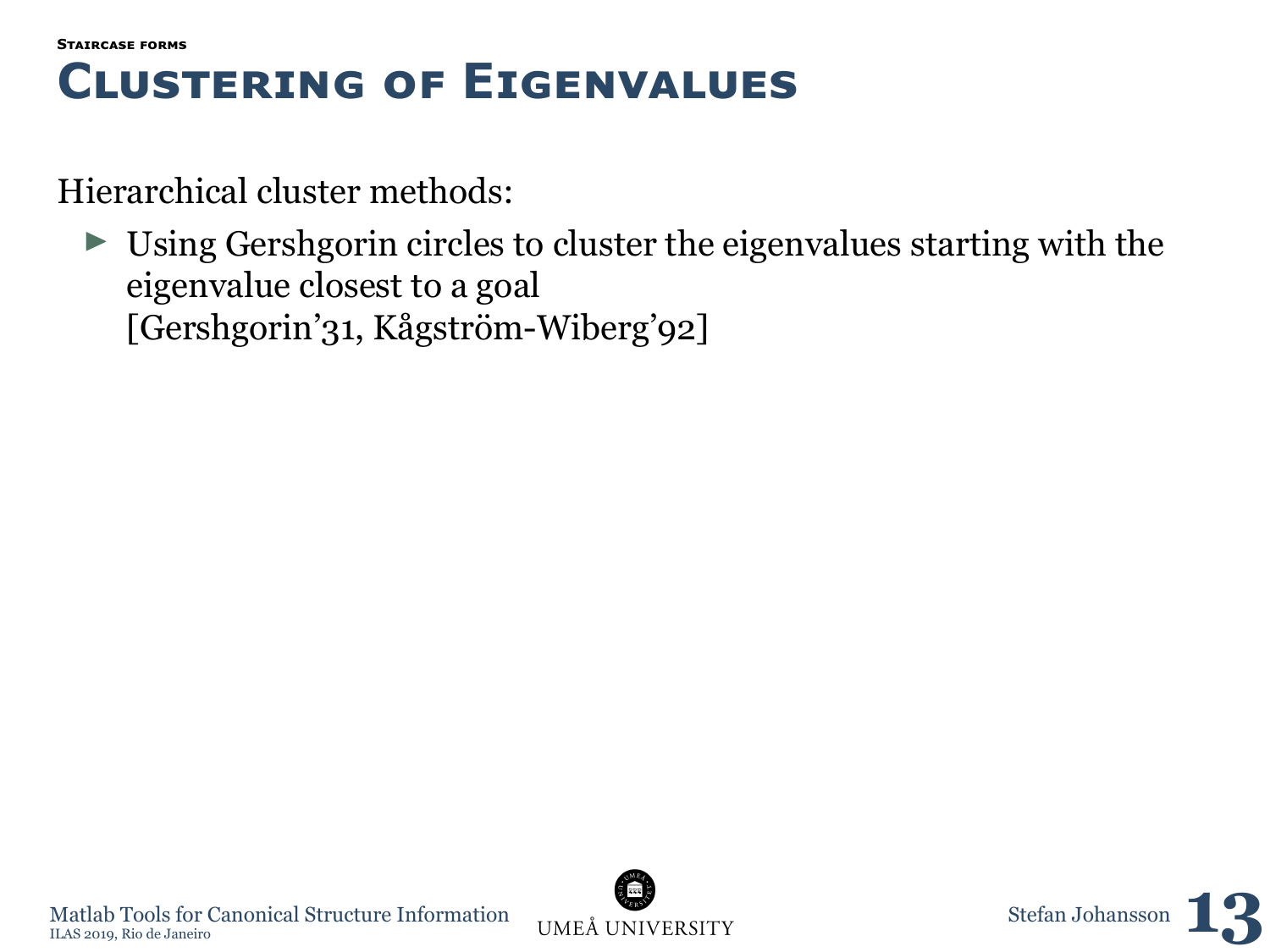```
Staırcase forms
```
## **Clusterıng of Eıgenvalues**

Hierarchical cluster methods:

- $\triangleright$  Using Gershgorin circles to cluster the eigenvalues starting with the eigenvalue closest to a goal [Gershgorin'31, Kågström-Wiberg'92]
- ► Using a distance function  $D(X, Y) \leq \delta_{max}$  where *X* and *Y* are different clusters of eigenvalues, and where a minimum number  $P_{min}$  of clusters can be guaranteed [Kintzel'03]

Possible functions *<sup>D</sup>*(*X*,*Y*) are:

**min** min(abs( $X(i) - Y(i)$ )), for all *i*, *j* **max** max $(\text{abs}(X(i) - Y(i)))$ , for all *i*, *j*  $\textbf{average } 1/(rs)(\sum^{r,s} \text{abs}(X(i) - Y(j)))$ **mean**  $\mathrm{abs}(\sum(X)/r - \sum(Y)/s)$ **variance**  $var(X \cup Y)$ 

where *r* and *s* are #eigenvalues in each cluster



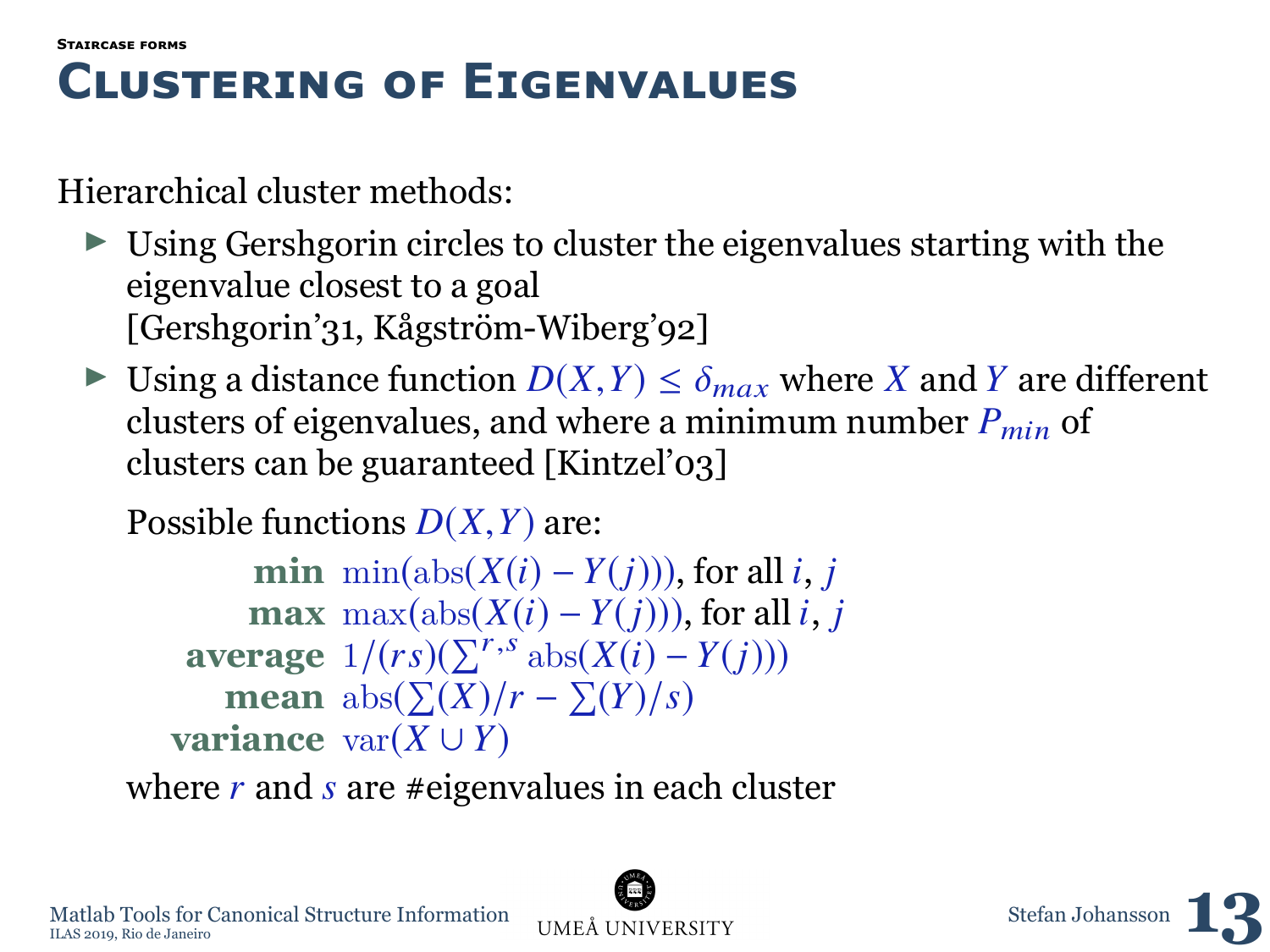<span id="page-31-0"></span>*The MCS Toolbox* – A Matlab toolbox for computing and representing canonical structure information

### **Includes data type objects for**

- $\triangleright$  Canonical Structure Objects
- Canonical Block Objects



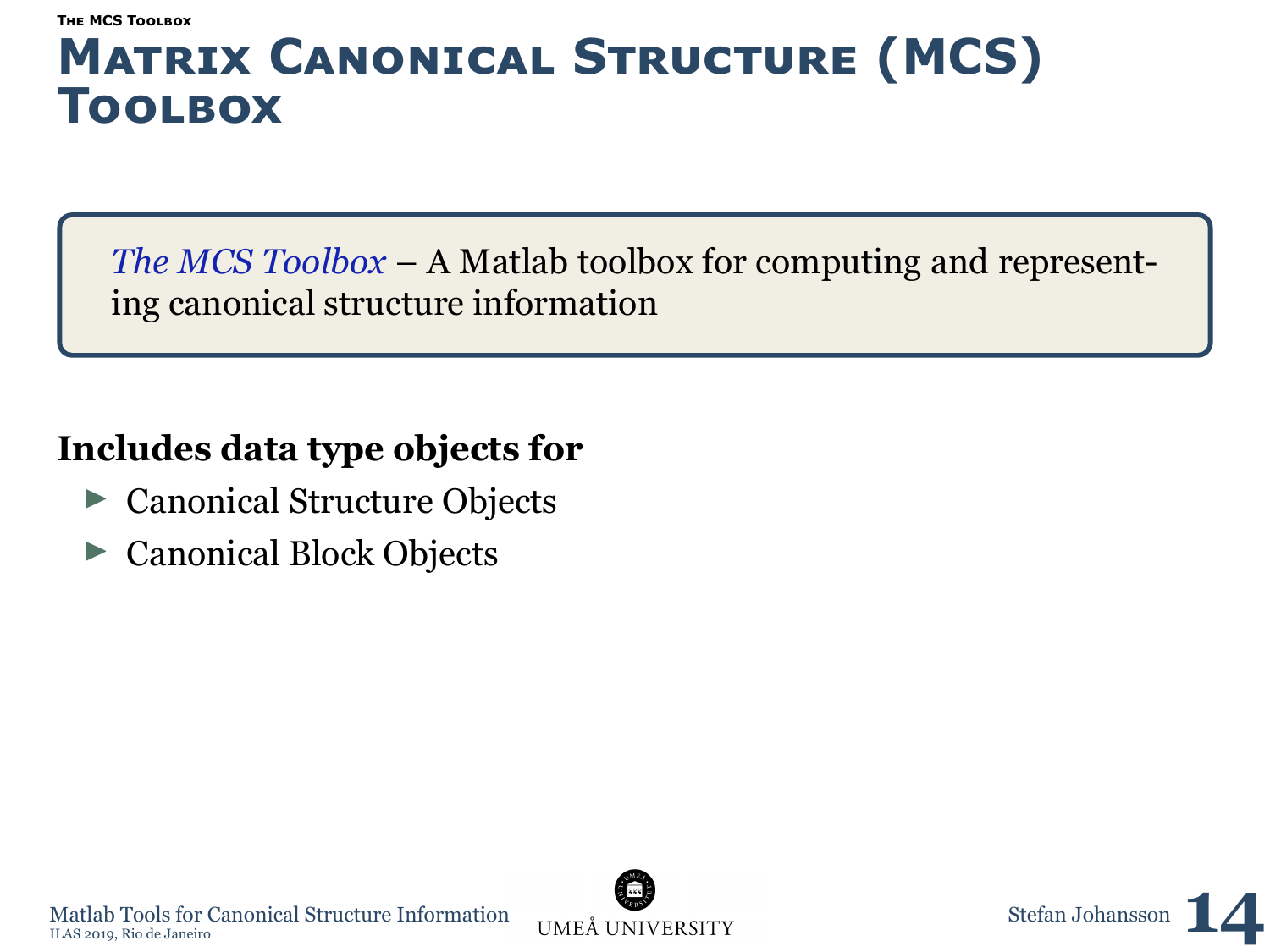*The MCS Toolbox* – A Matlab toolbox for computing and representing canonical structure information

### **Includes data type objects for**

- $\triangleright$  Canonical Structure Objects
- Canonical Block Objects

*StratiGraph* – Software tool for stratification of closure hierarchies





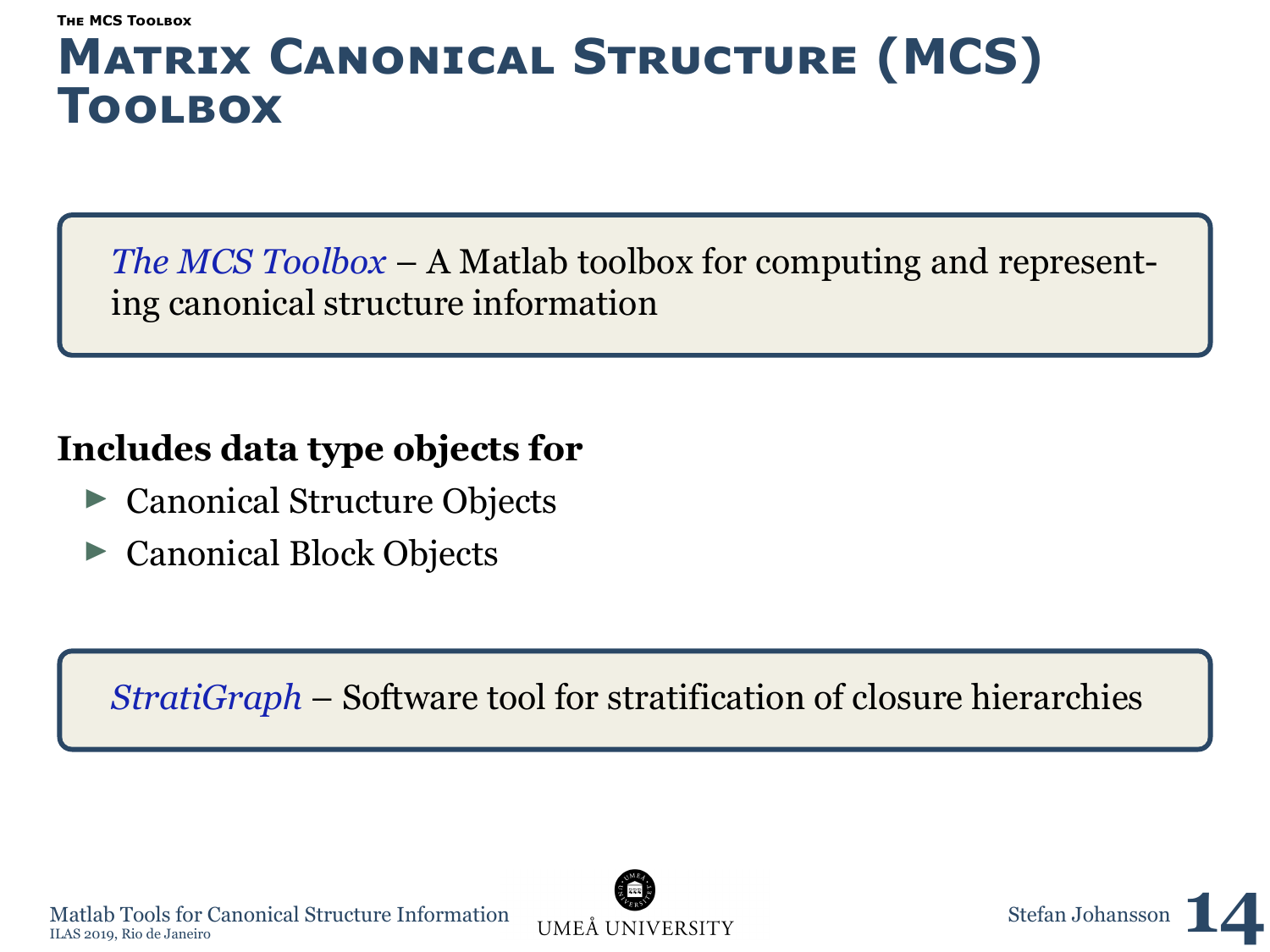**Canonical Structure Objects** are data type objects for representing the canonical structure information for a matrix setup



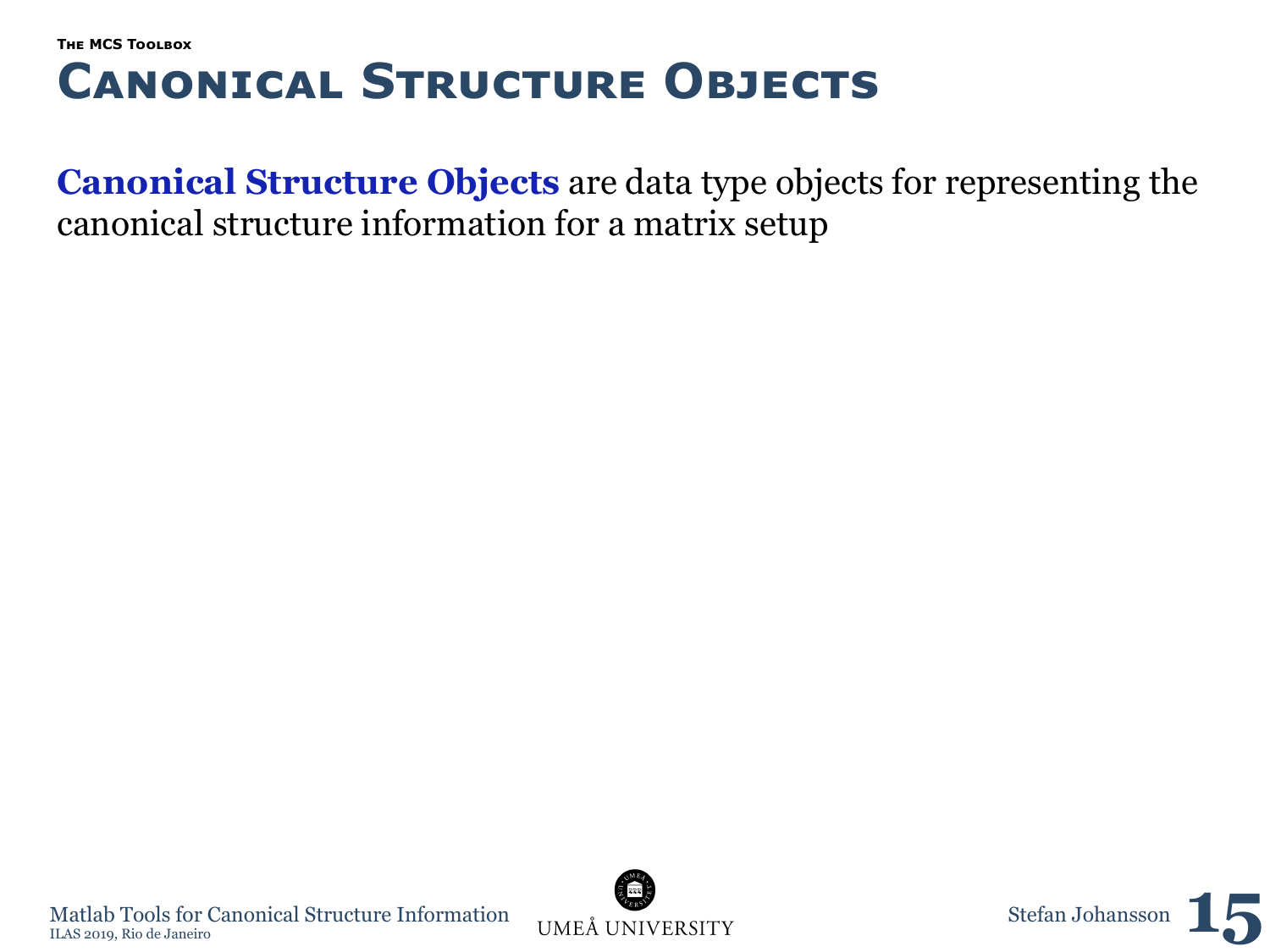**Canonical Structure Objects** are data type objects for representing the canonical structure information for a matrix setup

Available canonical structure objects:

pstruct Matrix pencils under strict equivalence



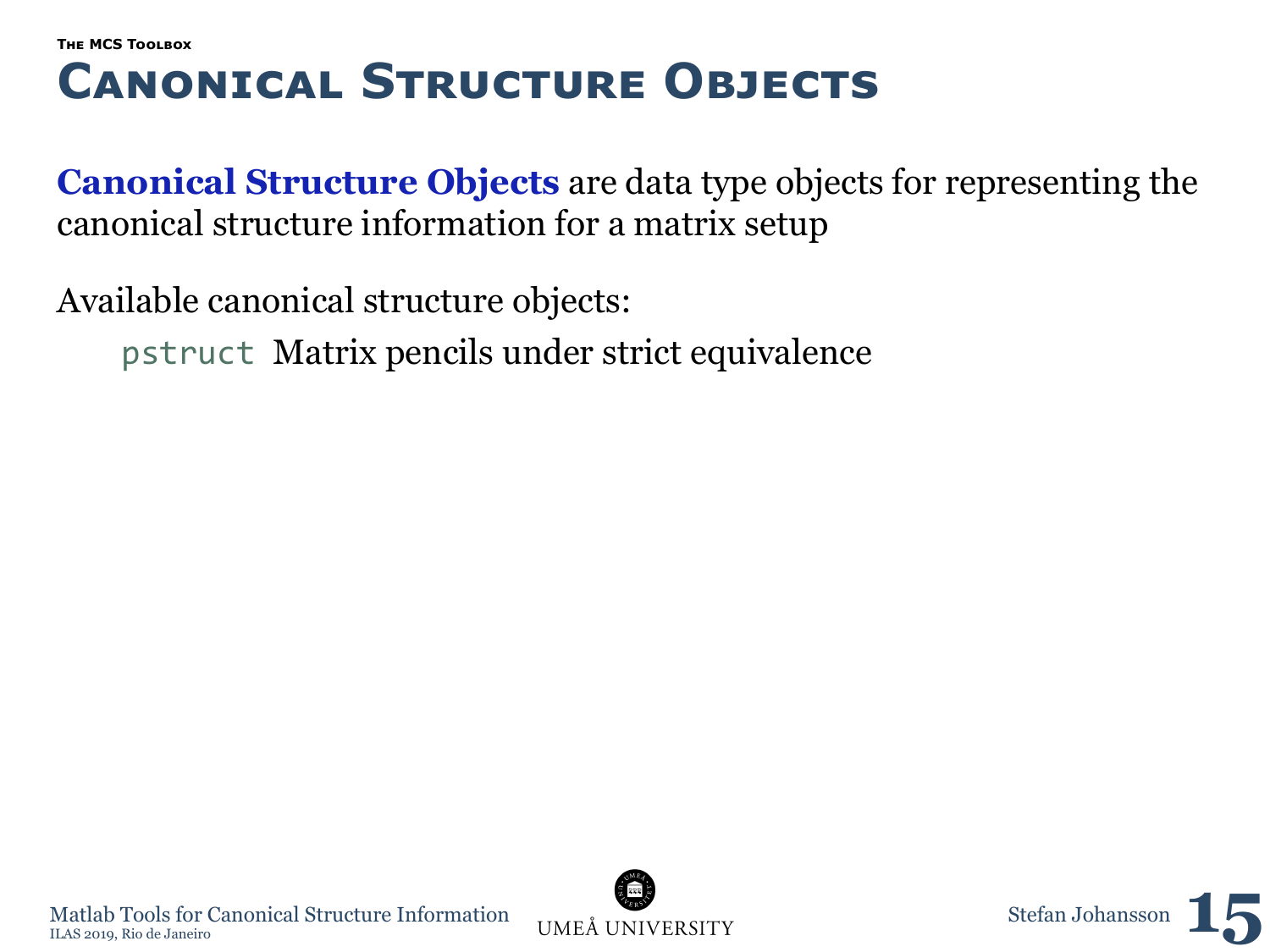**Canonical Structure Objects** are data type objects for representing the canonical structure information for a matrix setup

Available canonical structure objects:

- pstruct Matrix pencils under strict equivalence
- mstruct Matrices under similarity
- mpstruct Matrix polynomials under strict equivalence of the corresponding Fiedler linearization
- ssstruct State-space system pencils under feedback-injection equivalence
- cmstruct Matrices under congruence
- scmstruct Matrices under \*congruence
	- spstruct Symmetric matrix pencils under congruence
- sspstruct Skew-symmetric matrix pencils under congruence



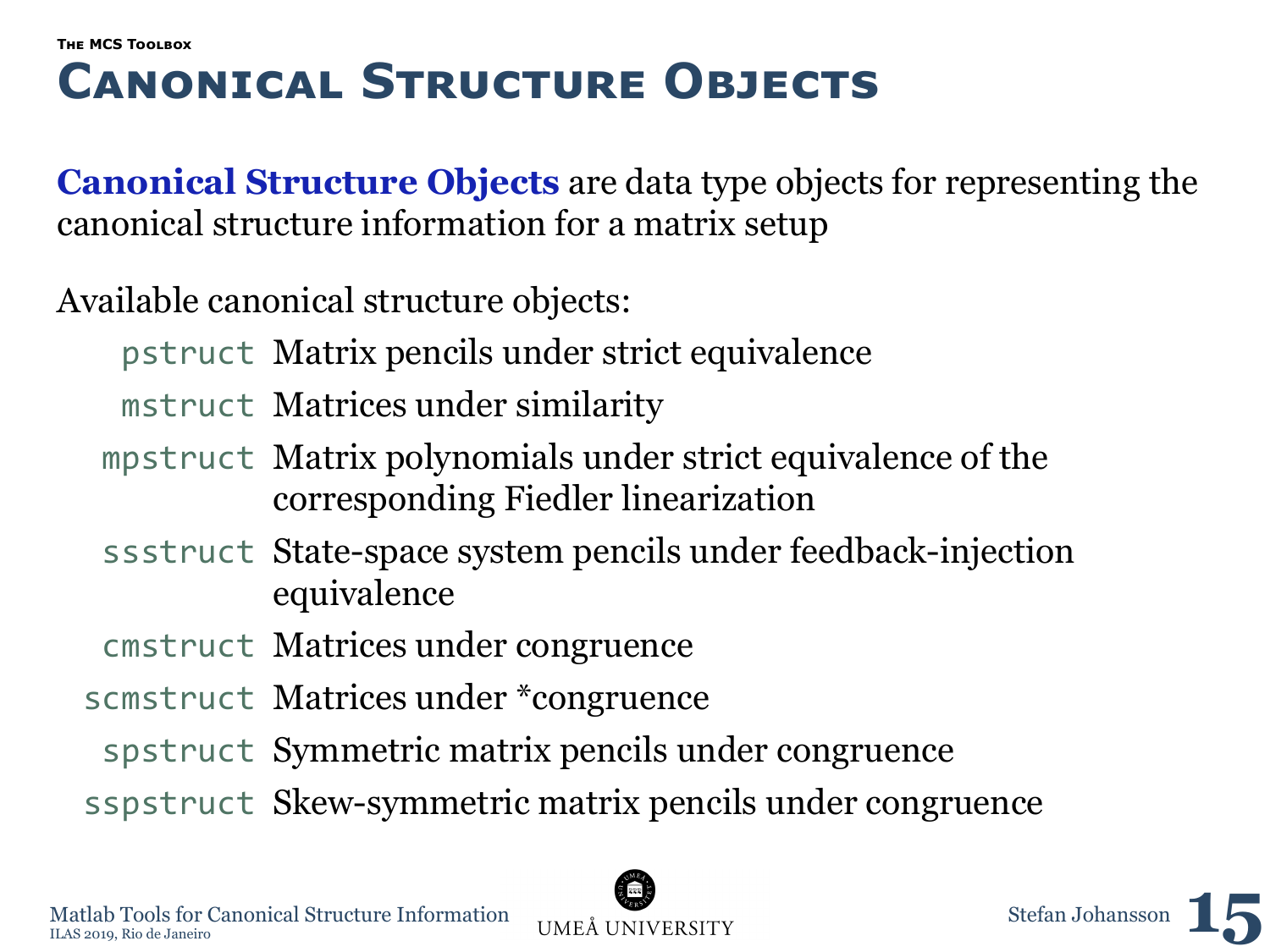Methods in canonical structure objects for

- $\triangleright$  accessing and changing the canonical structure
	- **–** get, set, compare, copy, etc.
- $\triangleright$  obtaining sizes and codimension of the matrix representation
	- **–** size, numblk, codim, etc.
- $\triangleright$  obtaining the corresponding canonical form in matrix form
	- **–** jnf, kcf, bcf, etc.



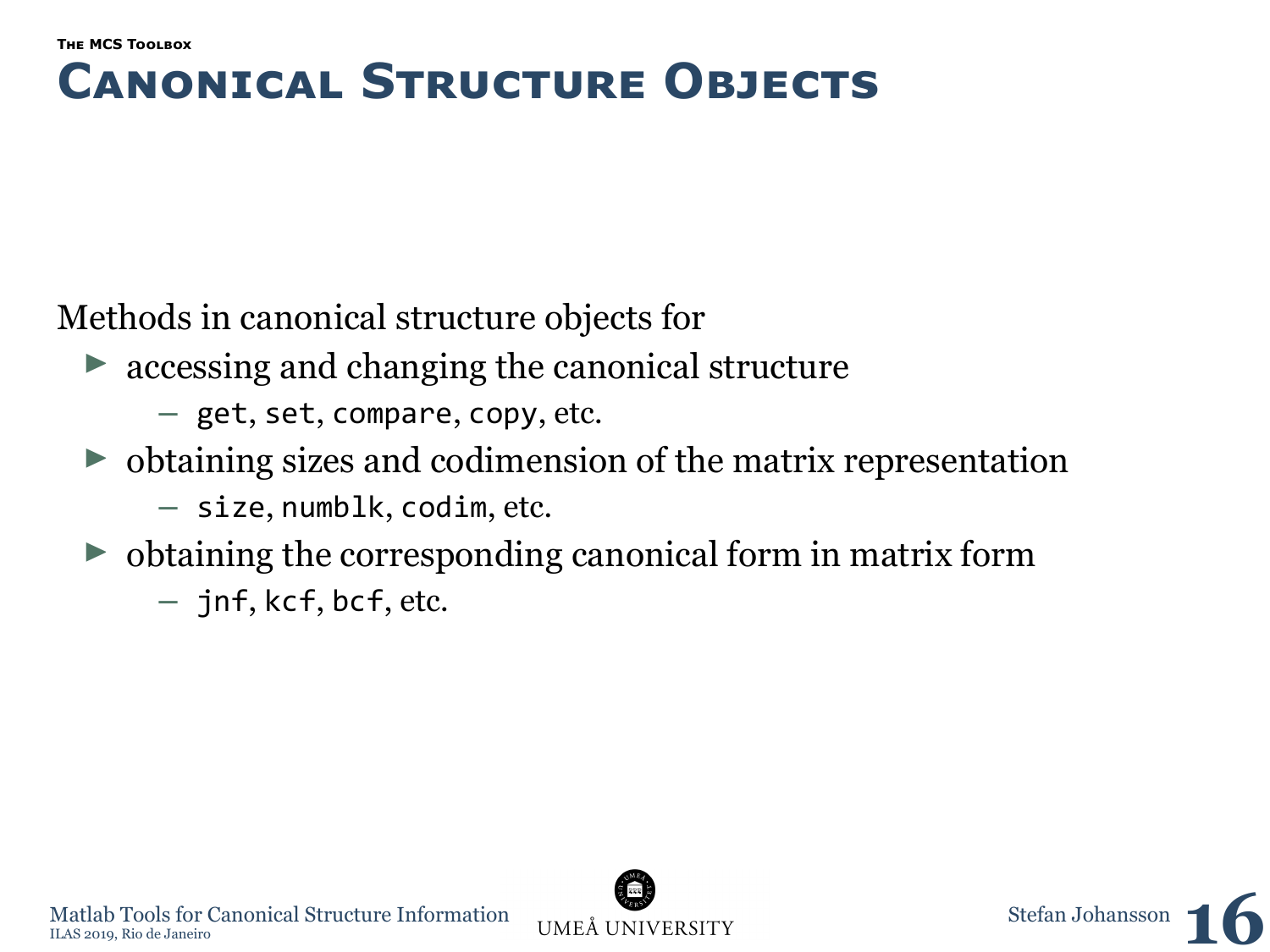**Canonical Block Objects** are data type objects for representing canonical blocks



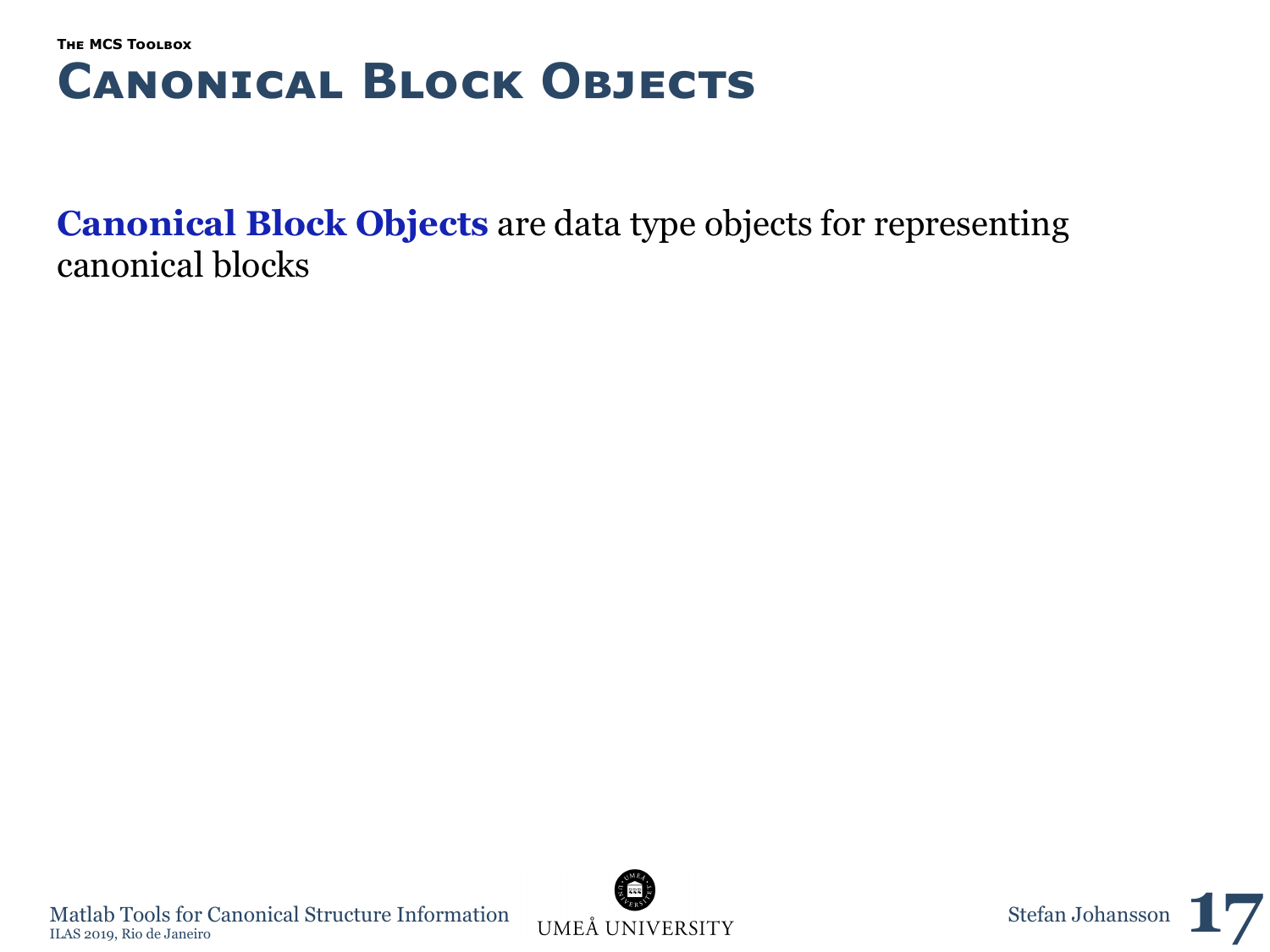### **[The MCS Toolbox](#page-31-0) Canonıcal Block Objects**

**Canonical Block Objects** are data type objects for representing canonical blocks

Available canonical block objects:

fjblock Jordan block for a finite eigenvalues

zjblock Jordan block for the zero eigenvalue

ijblock Jordan block for the infinite eigenvalue

rsblock Right singular block

lsblock Left singular block

**…** And corresponding block objects for (skew-)symmetric matrix pencils and matrices under congruence and \*congruence



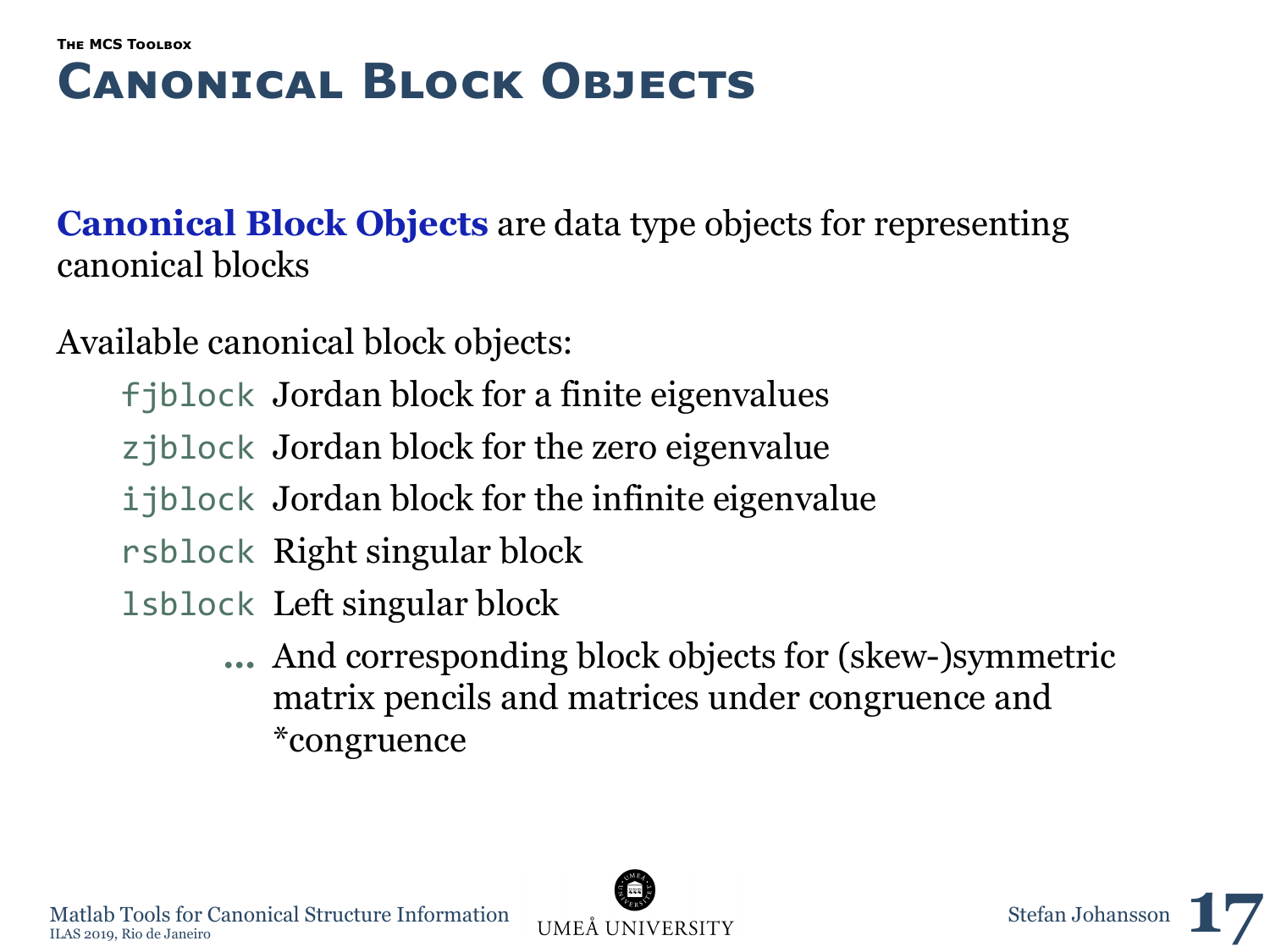### **Example - Canonıcal Structure Object**

Create a matrix pencil object with KCF  $L_2 \oplus L_0^T \oplus 2J_1(3 + i2)$ 

```
>> pstr = pstruct('rsblock',2,'lsblock',0,'fjblock',{[1 1],3+2i})
pstr =
     R2 + L0 + 2*J1(3 + 2i)
```


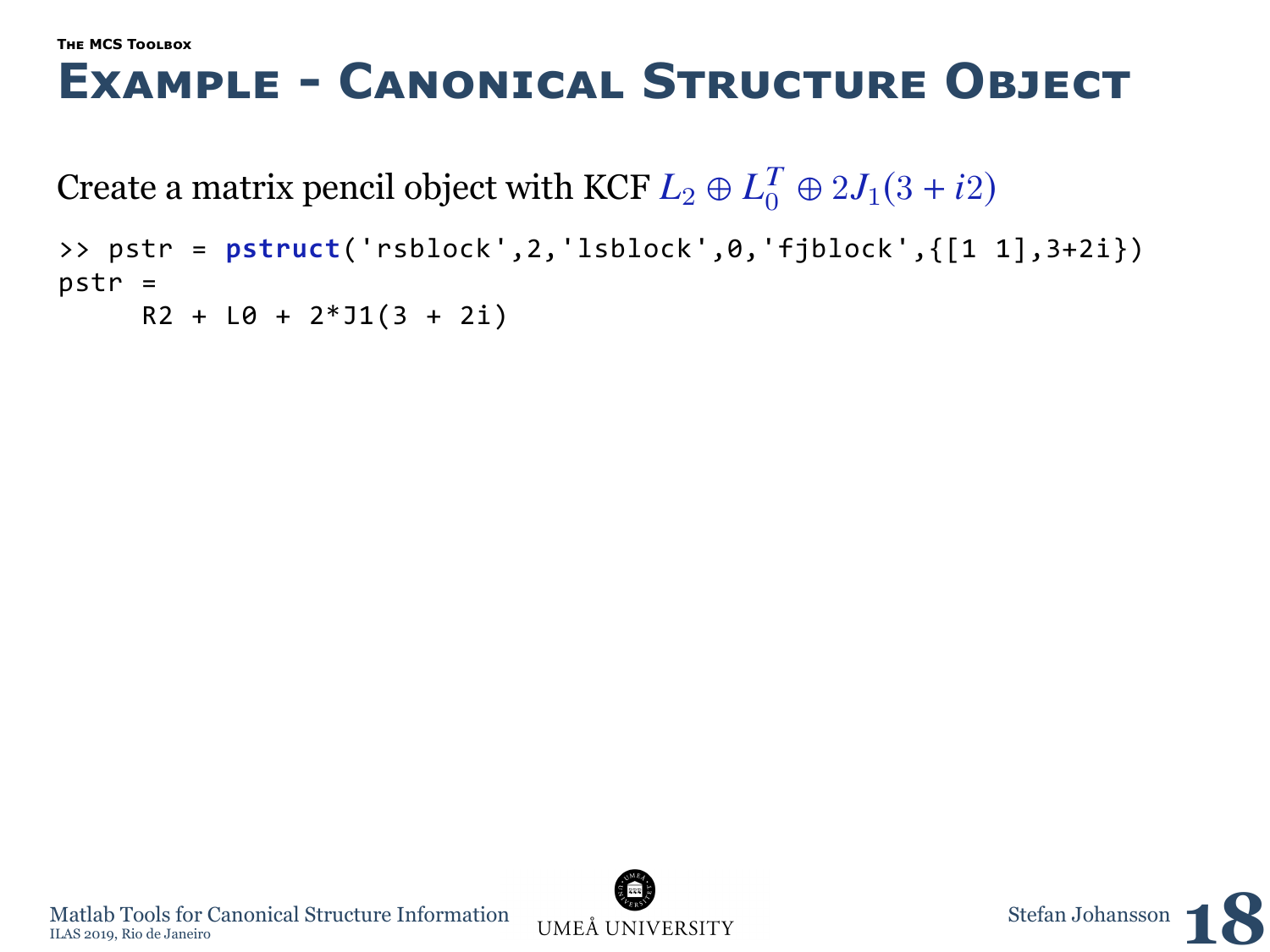## **Example - Canonıcal Structure Object**

Create a matrix pencil object with KCF  $L_2 \oplus L_0^T \oplus 2J_1(3 + i2)$ 

```
>> pstr = pstruct('rsblock',2,'lsblock',0,'fjblock',{[1 1],3+2i})
pstr =
     R2 + L0 + 2*J1(3 + 2i)
```
Get the size of the matrix pencil

>> pstr.**size ans** = 5 5



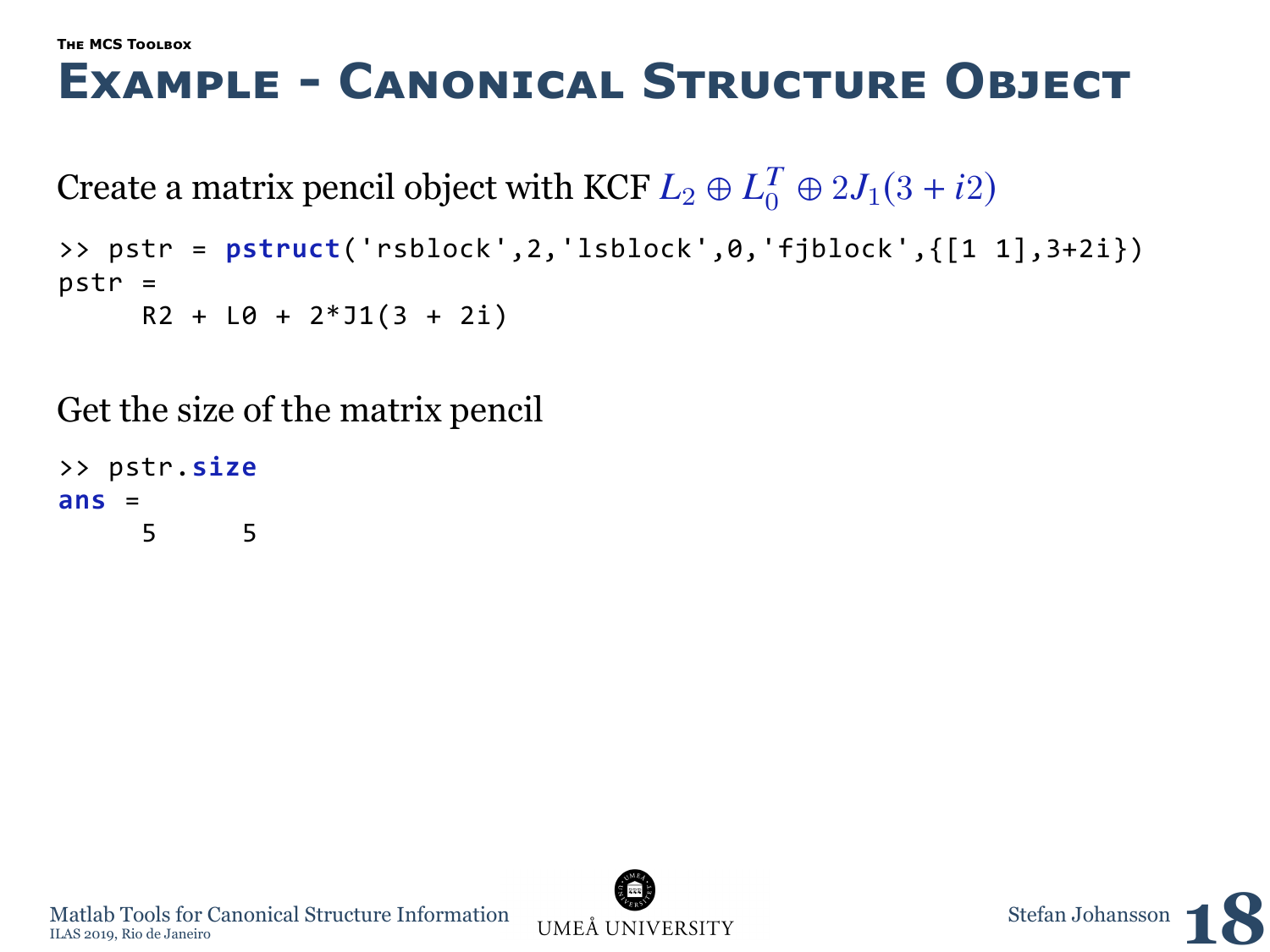## **Example - Canonıcal Structure Object**

Create a matrix pencil object with KCF  $L_2 \oplus L_0^T \oplus 2J_1(3 + i2)$ 

```
>> pstr = pstruct('rsblock',2,'lsblock',0,'fjblock',{[1 1],3+2i})
pstr =
     R2 + L0 + 2*J1(3 + 2i)
```
Get the size of the matrix pencil

>> pstr.**size**  $ans =$ 5 5

Get the block object for the Jordan blocks

```
>> fjblk = pstr.get('fjblock','object');
>> fjblk{1}
ans =
     2*J1(3.0000 + 2.0000i)
```




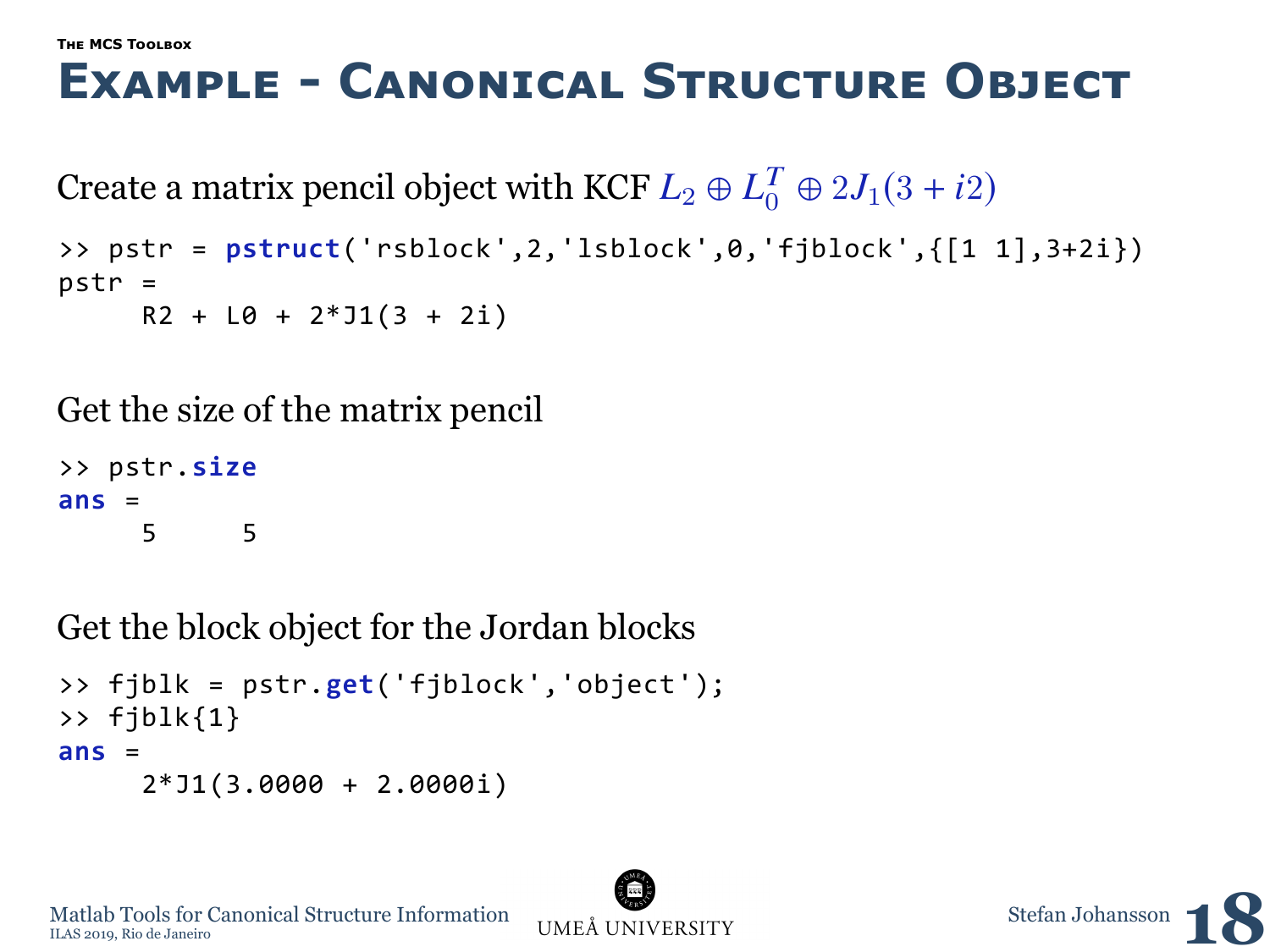### **Example - Canonıcal Structure Object**

Recall pstr has the KCF  $L_2 \oplus L_0^T \oplus 2J_1(3+i2)$ 

```
>> pstr = pstruct('rsblock',2,'lsblock',0,'fjblock',{[1 1],3+2i})
pstr =R2 + L0 + 2*J1(3 + 2i)
```
Get the KCF in matrix form

| >> $[G,H] = pstr.Kcf$              |                          |  |       |   |   |   |   |   |
|------------------------------------|--------------------------|--|-------|---|---|---|---|---|
| $G =$                              |                          |  | $H =$ |   |   |   |   |   |
|                                    | 0+0i 1+0i 0+0i 0+0i 0+0i |  |       |   |   | 0 | 0 | ø |
|                                    | 0+0i 0+0i 1+0i 0+0i 0+0i |  |       | ø |   | 0 | ø | a |
| 0+0i 0+0i 0+0i 0+0i 0+0i           |                          |  |       | a | ø | 0 | ø | ø |
| $0+0i$ $0+0i$ $0+0i$ $3+2i$ $0+0i$ |                          |  |       | a | 0 | 0 |   | ø |
| 0+0i 0+0i 0+0i 0+0i 3+2i           |                          |  |       | ø | ø | ø | ø |   |

Matlab Tools for Canonical Structure Information UMEÅ UNIVERSITY Stefan Johansson, Rio de Janeiro Matlab Tools for Canonical Structure Information UMEÅ UNIVERSITY Stefan Johansson **10** 

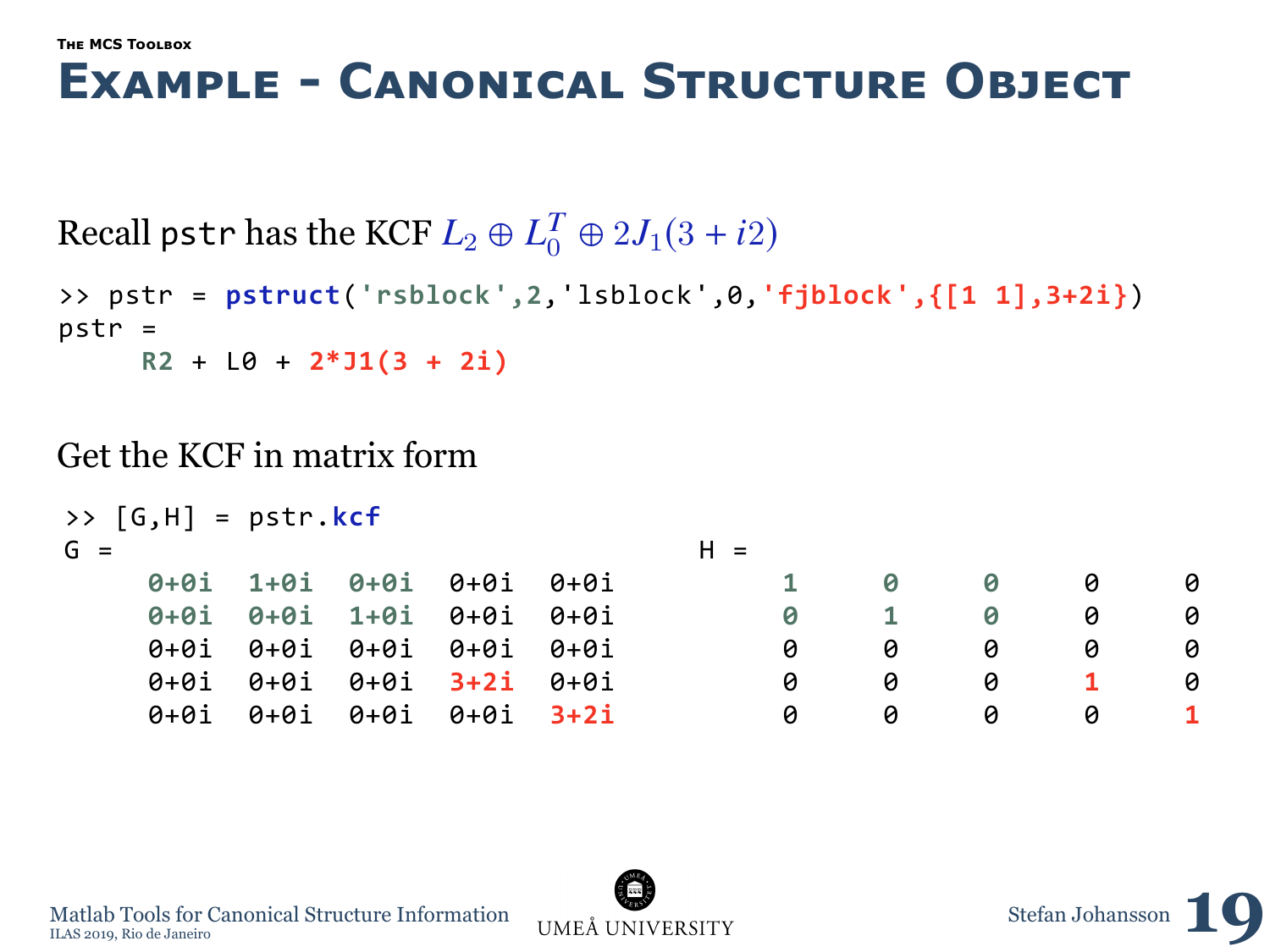### **Numerical routines for computing**

 $\triangleright$  the *staircase form* (the Guptri form) of matrices and matrix pencils **–** mguptri and pguptri



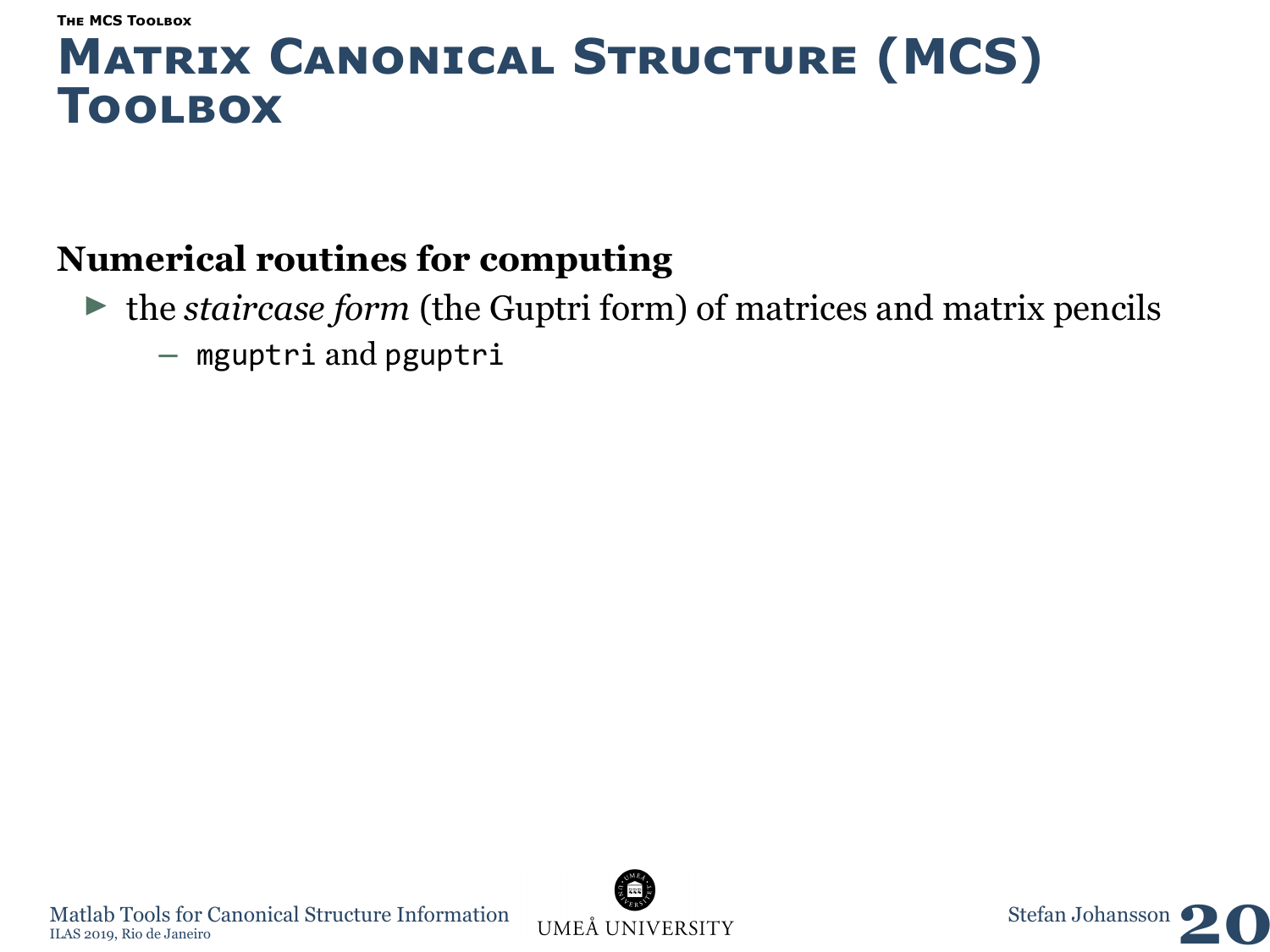### **Numerical routines for computing**

- $\triangleright$  the *staircase form* (the Guptri form) of matrices and matrix pencils **–** mguptri and pguptri
- ▶ a matrix representation of the *tangent space* of an orbit
- $\triangleright$  the *codimension*, either from matrices or the canonical structure

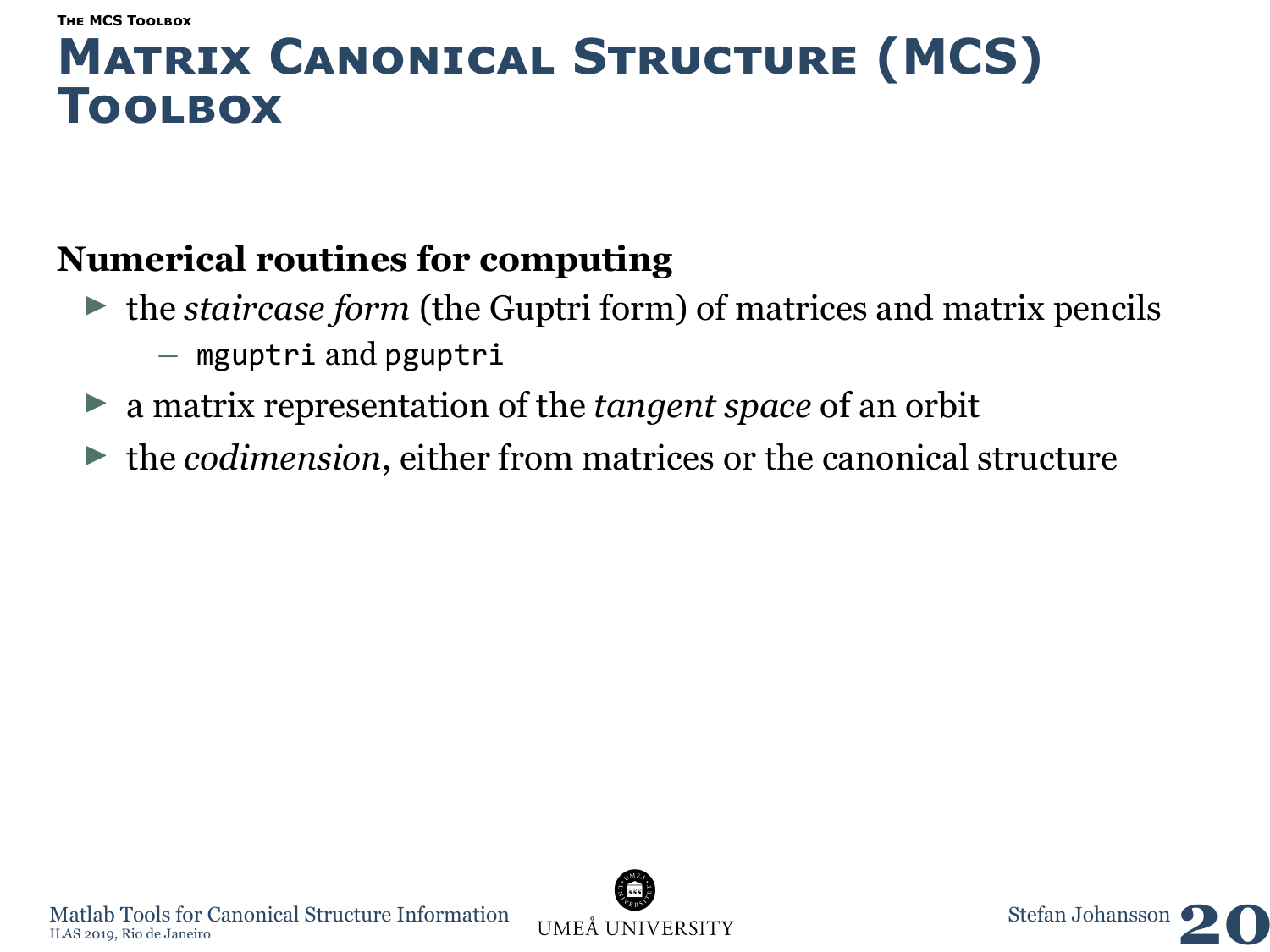### **Numerical routines for computing**

- $\blacktriangleright$  the *staircase form* (the Guptri form) of matrices and matrix pencils **–** mguptri and pguptri
- ▶ a matrix representation of the *tangent space* of an orbit
- $\triangleright$  the *codimension*, either from matrices or the canonical structure

Also includes

 $\triangleright$  a gallery of sample matrices and matrix pencils for staircase computations



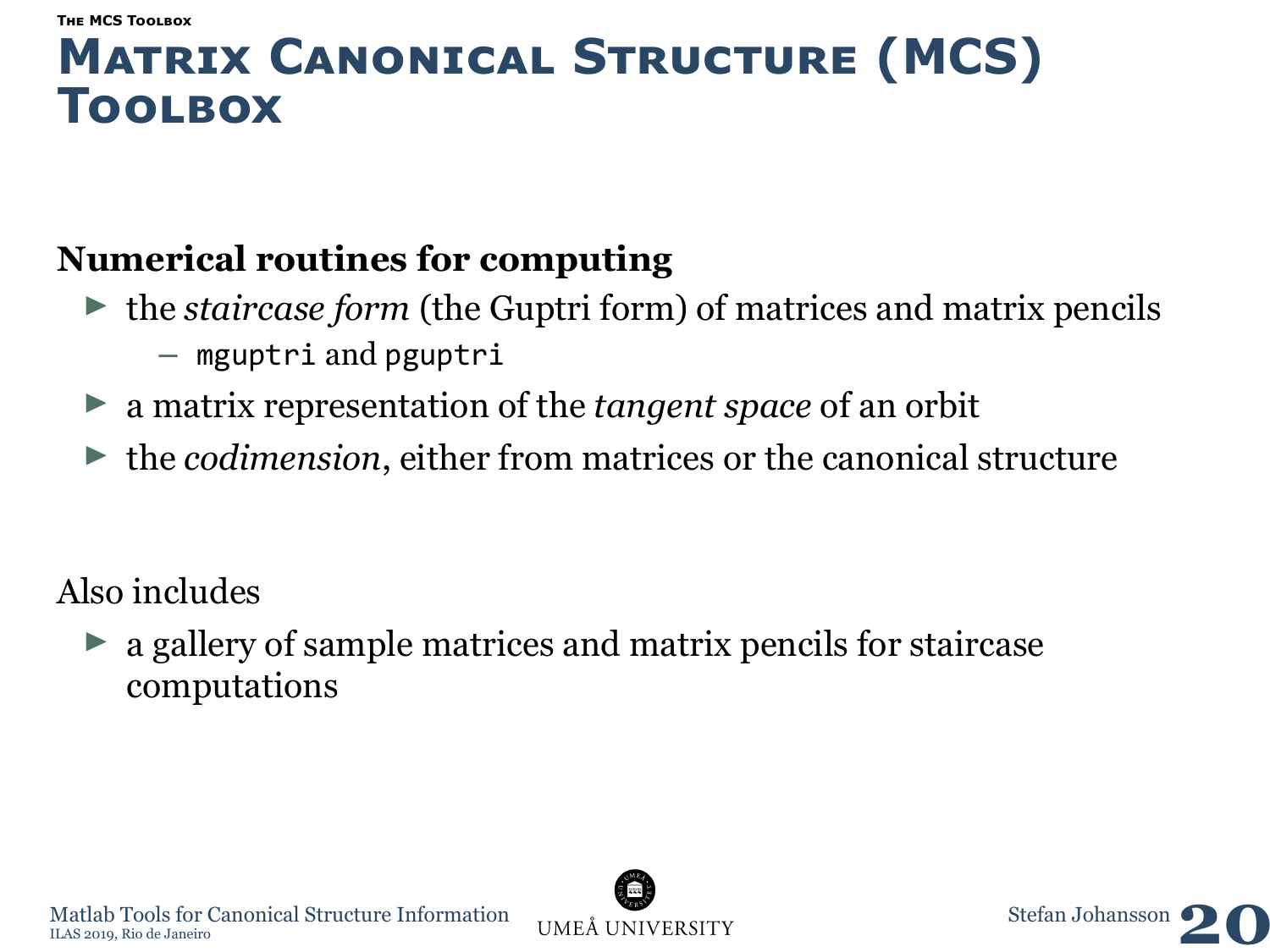## **The Guptrı Form For Matrıx Pencıls**

### $pstr = p$ guptri $(G,H)$

compute the canonical structure information of  $G - \lambda H$ where **pstr** is a matrix pencil object



 $\begin{minipage}{0.9\linewidth} \textbf{Matala Tools for Canonical Structure Information} & \begin{minipage}{0.9\linewidth} \textbf{MEA} & \begin{minipage}{0.9\linewidth} \textbf{MHA} & \begin{minipage}{0.9\linewidth} \end{minipage} \end{minipage} \begin{minipage}{0.9\linewidth} \end{minipage} \begin{minipage}{0.9\linewidth} \textbf{MELA} & \begin{minipage}{0.9\linewidth} \end{minipage} \end{minipage} \begin{minipage}{0.9\linewidth} \end{minipage} \begin{minipage}{0.9\linewidth} \begin{minipage}{0.9\linewidth} \begin{minipage}{0.$ Matlab Tools for Canonical Structure Information UMEÅ UNIVERSITY Stefan Johansson **21** 

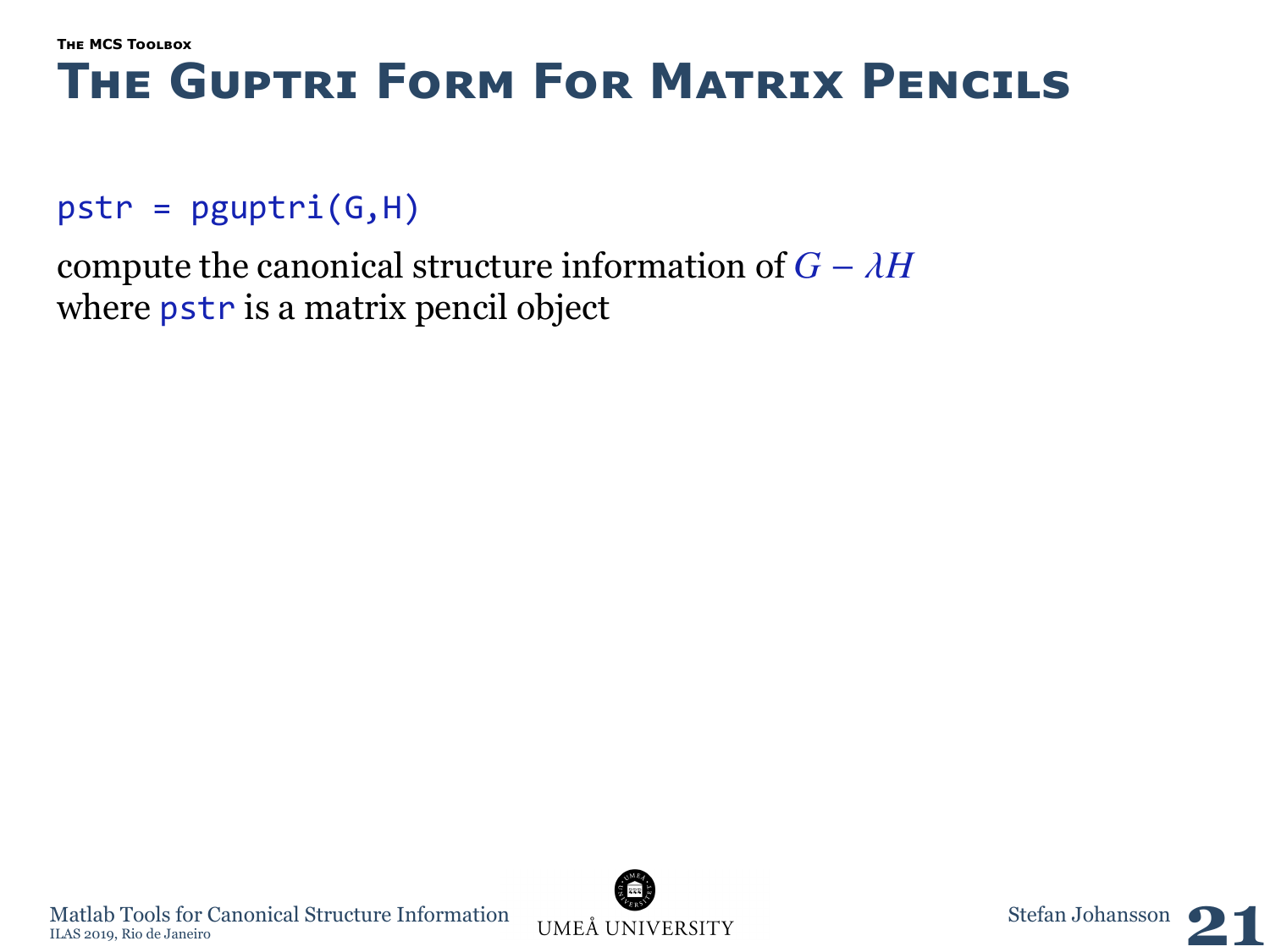## **The Guptrı Form For Matrıx Pencıls**

### $pstr = p$ guptri $(G,H)$

compute the canonical structure information of  $G - \lambda H$ where **pstr** is a matrix pencil object

Returning the Guptri staircase form:

 $[A,B,P,0,dG,dH,pstr] = peuptri(G,H)$ 

where *P* and *Q* are unitary and *A* and *B* are in generalized upper triangular form (Guptri staircase form), such that

 $P(A - \lambda B)Q^{H} = (G + dG) - \lambda (H + dH)$ 

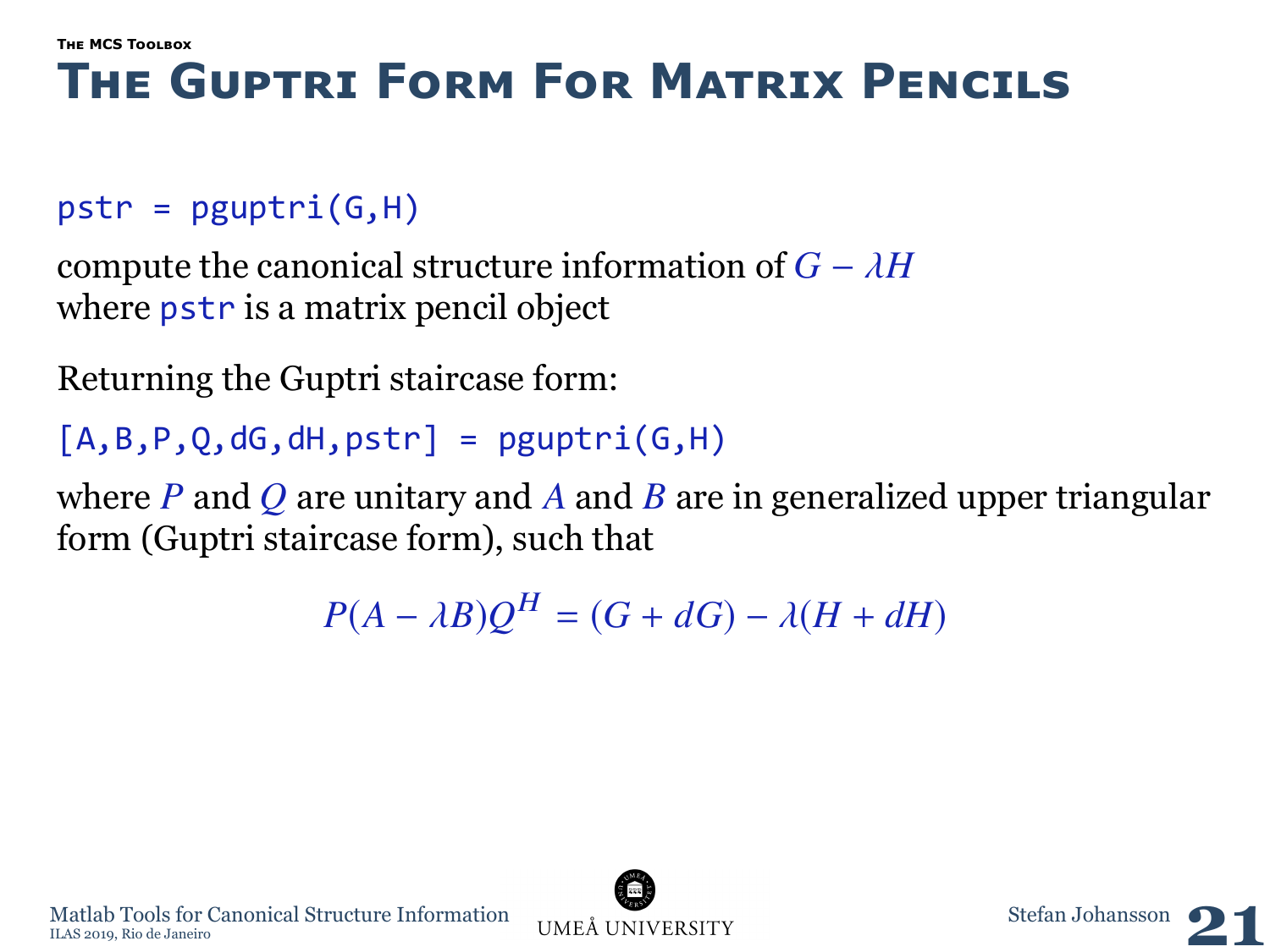## **The Guptrı Form For Matrıx Pencıls**

### $pstr = p$ guptri $(G,H)$

compute the canonical structure information of  $G - \lambda H$ where **pstr** is a matrix pencil object

Returning the Guptri staircase form:

 $[A,B,P,0,dG,dH,pstr] = peuptri(G,H)$ 

where *P* and *Q* are unitary and *A* and *B* are in generalized upper triangular form (Guptri staircase form), such that

 $P(A - \lambda B)Q^{H} = (G + dG) - \lambda (H + dH)$ 

 $\|(dG, dH)\|_F$  is an upper bound on the distance from  $G - \lambda H$  to a matrix pencil with the computed Kronecker structure



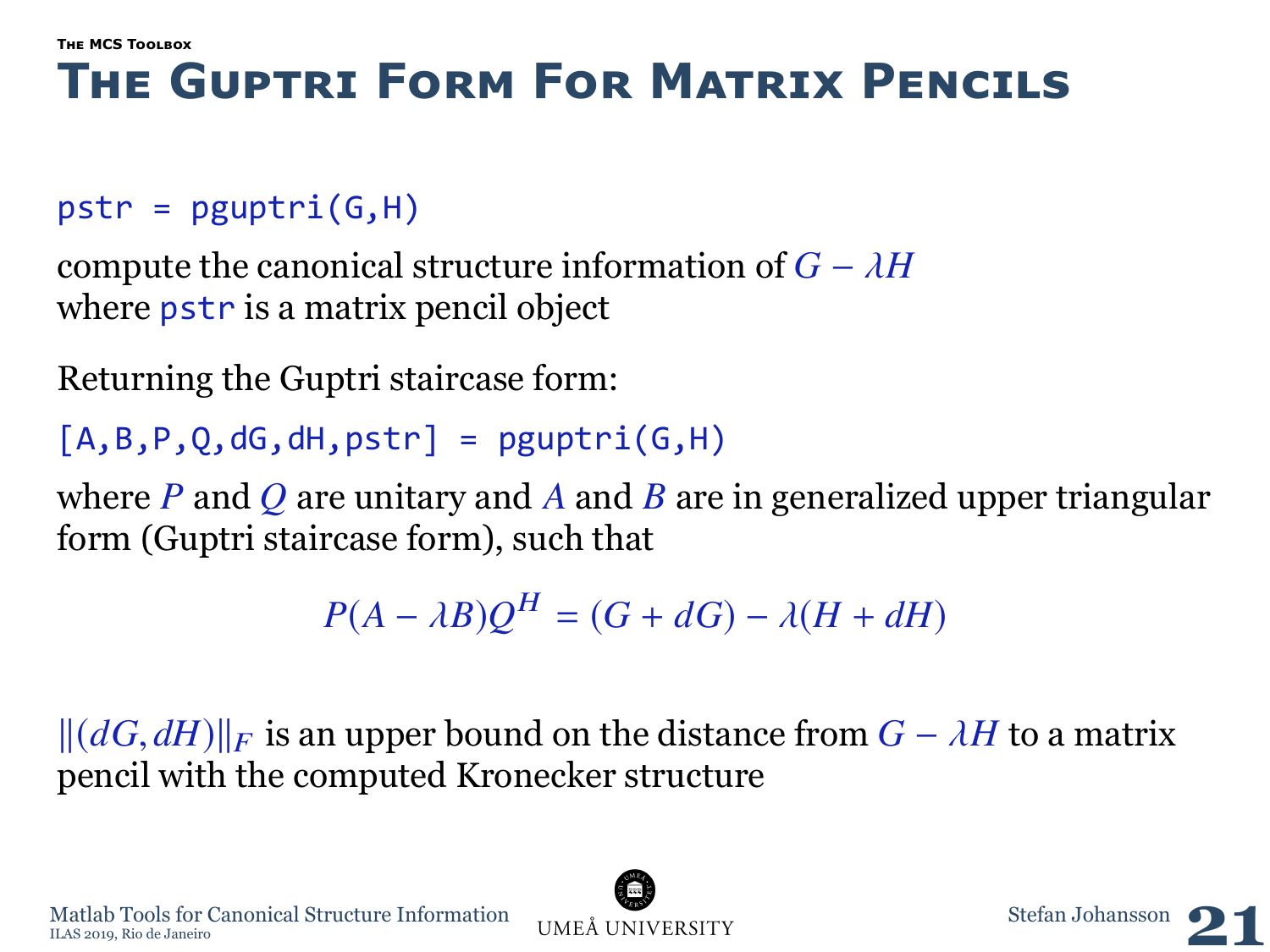#### **[The MCS Toolbox](#page-31-0) Upper Bound on Error**

# If the small singular values < *tol* are kept in the deflation

 $||(dG, dH)|| \approx ||(G, H)|| * eps$ 

**Otherwise** 

 $||(dG, dH)|| \approx ||(G, H)|| * tol$ 



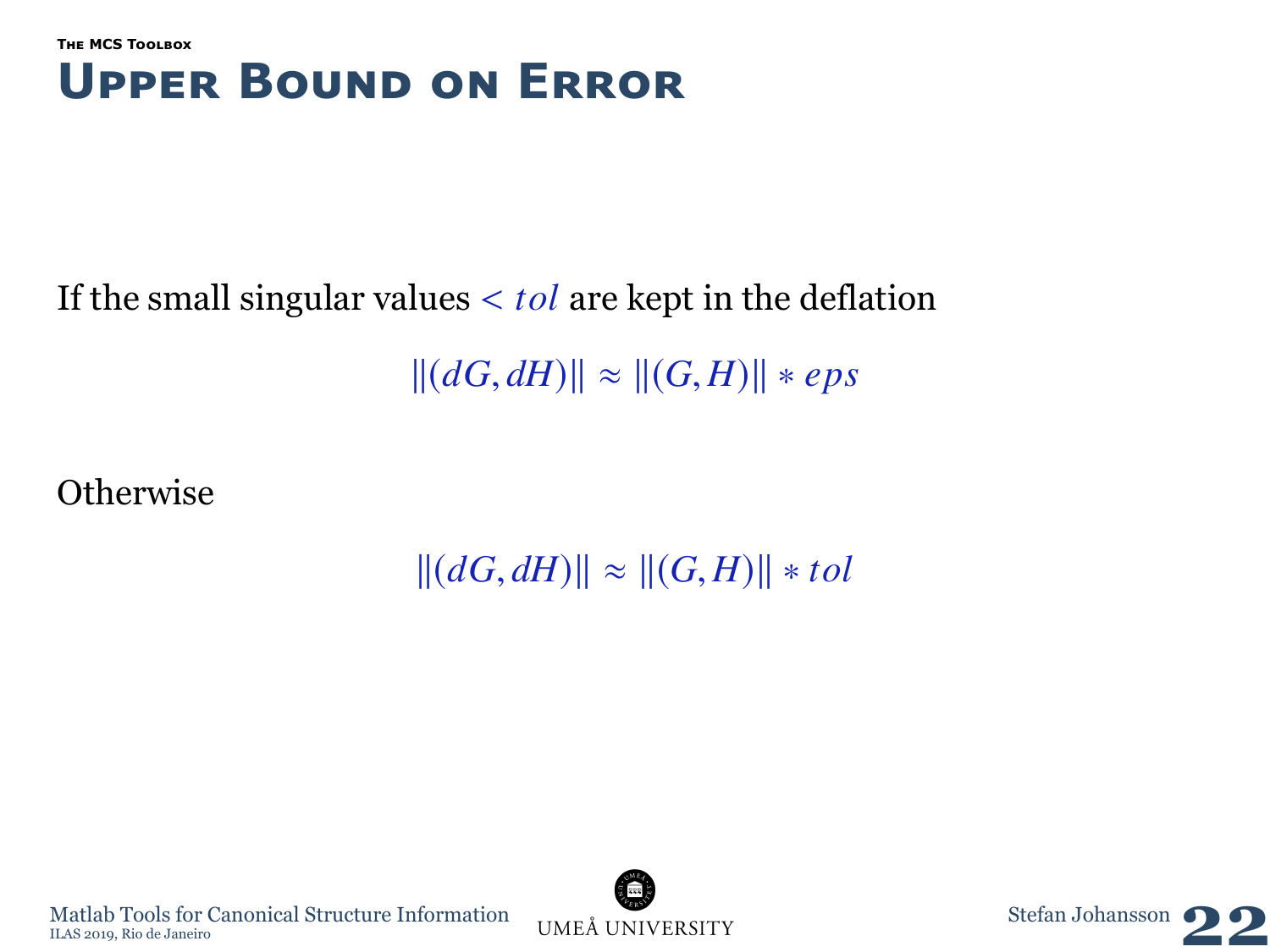### **Specıfyıng Regular Block Order**

The block order of the regular part

$$
A_{reg} - \lambda B_{reg} = \begin{bmatrix} A_z & * & * \\ 0 & A_f & * \\ 0 & 0 & A_i \end{bmatrix} - \lambda \begin{bmatrix} B_z & * & * \\ 0 & B_f & * \\ 0 & 0 & B_i \end{bmatrix}
$$

can be changed

 $\triangleright$  Reordering of the sub-pencils are done by solving a generalized Sylvester equation



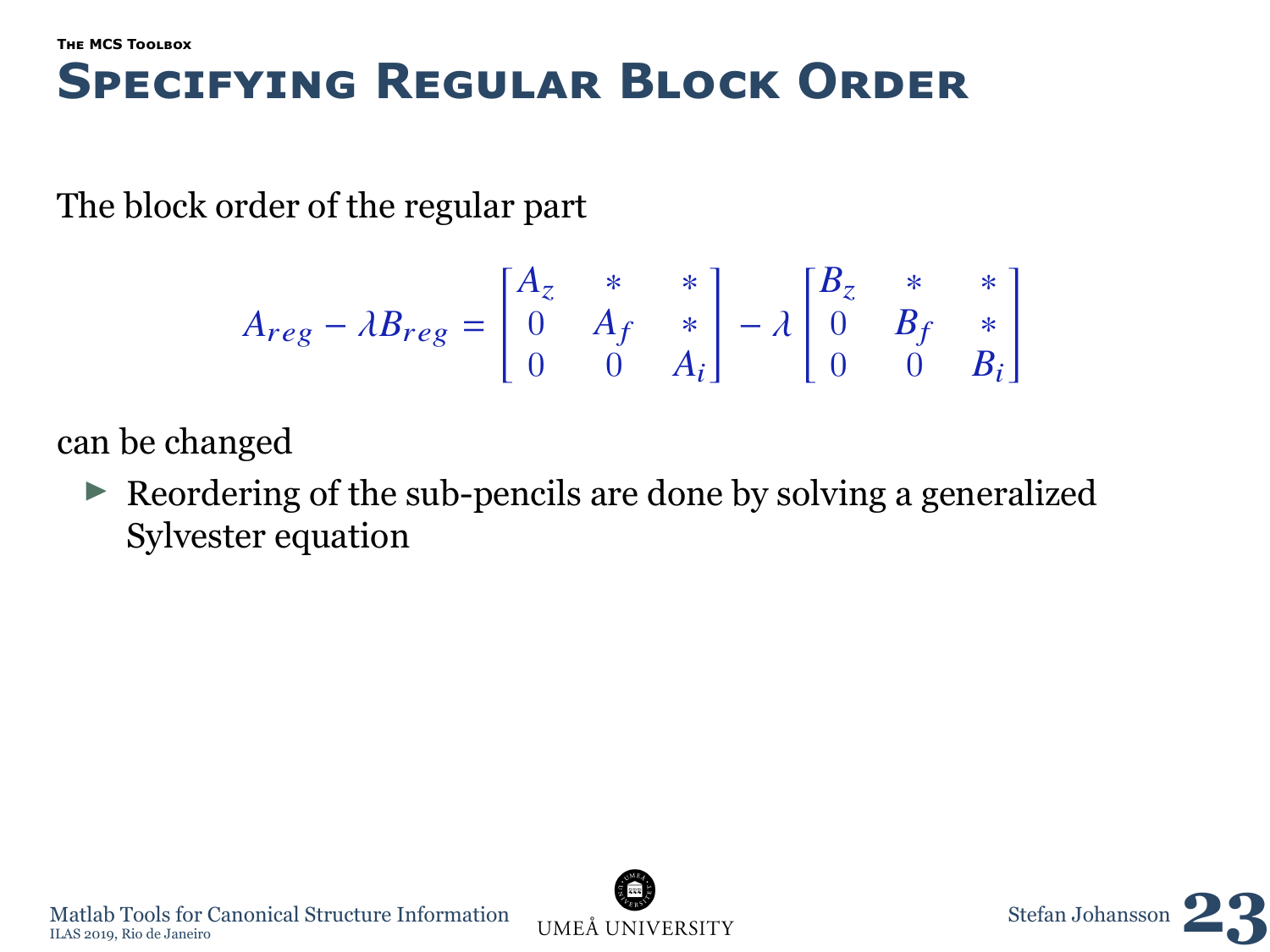## **Specıfyıng Regular Block Order**

The block order of the regular part

$$
A_{reg} - \lambda B_{reg} = \begin{bmatrix} A_z & * & * \\ 0 & A_f & * \\ 0 & 0 & A_i \end{bmatrix} - \lambda \begin{bmatrix} B_z & * & * \\ 0 & B_f & * \\ 0 & 0 & B_i \end{bmatrix}
$$

can be changed

Reordering of the sub-pencils are done by solving a generalized Sylvester equation

Specified with an optional parameter to guptri

**'zfi'** Zero-Finite-Infinite **'zif'** Zero-Infinite-Finite **'fzi'** Finite-Zero-Infinite **'fiz'** Finite-Infinite-Zero

- **'ifz'** Infinite-Finite-Zero
- **'izf'** Infinite-Zero-Finite

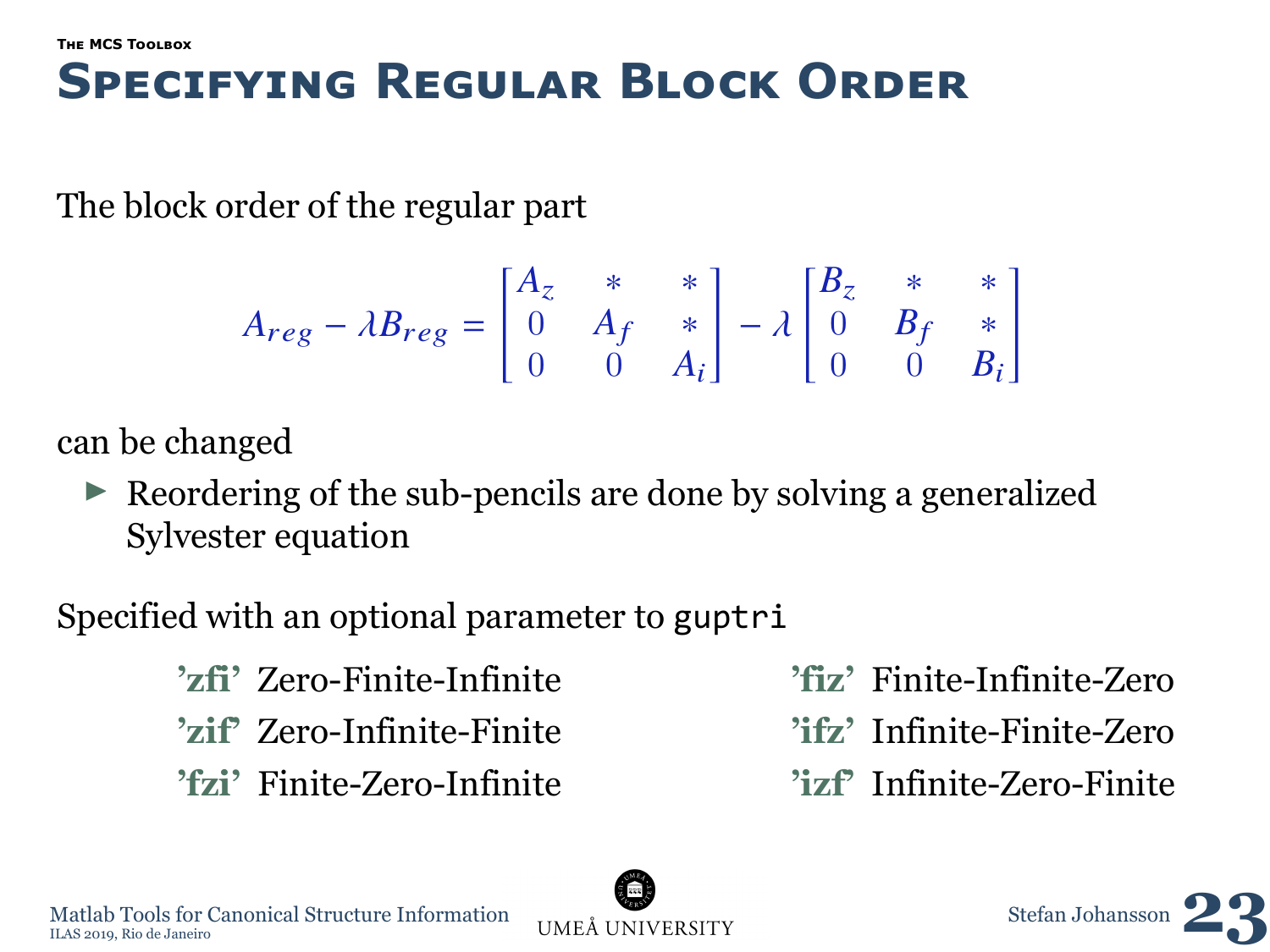#### **[The MCS Toolbox](#page-31-0) Clusterıng of Eıgenvalues**

Eigenvalue clustering method is specified with (default 'var') **'norm'** Cluster within a norm distance

**'gersh'** Cluster using Gershgorin circles

**'min'** Cluster using a hierarchical clustering algorithm **'max'** where the clustering is determined by the specified **'avg'** distance function *<sup>D</sup>*(*X*,*Y*) **'mean'**

**'var'**



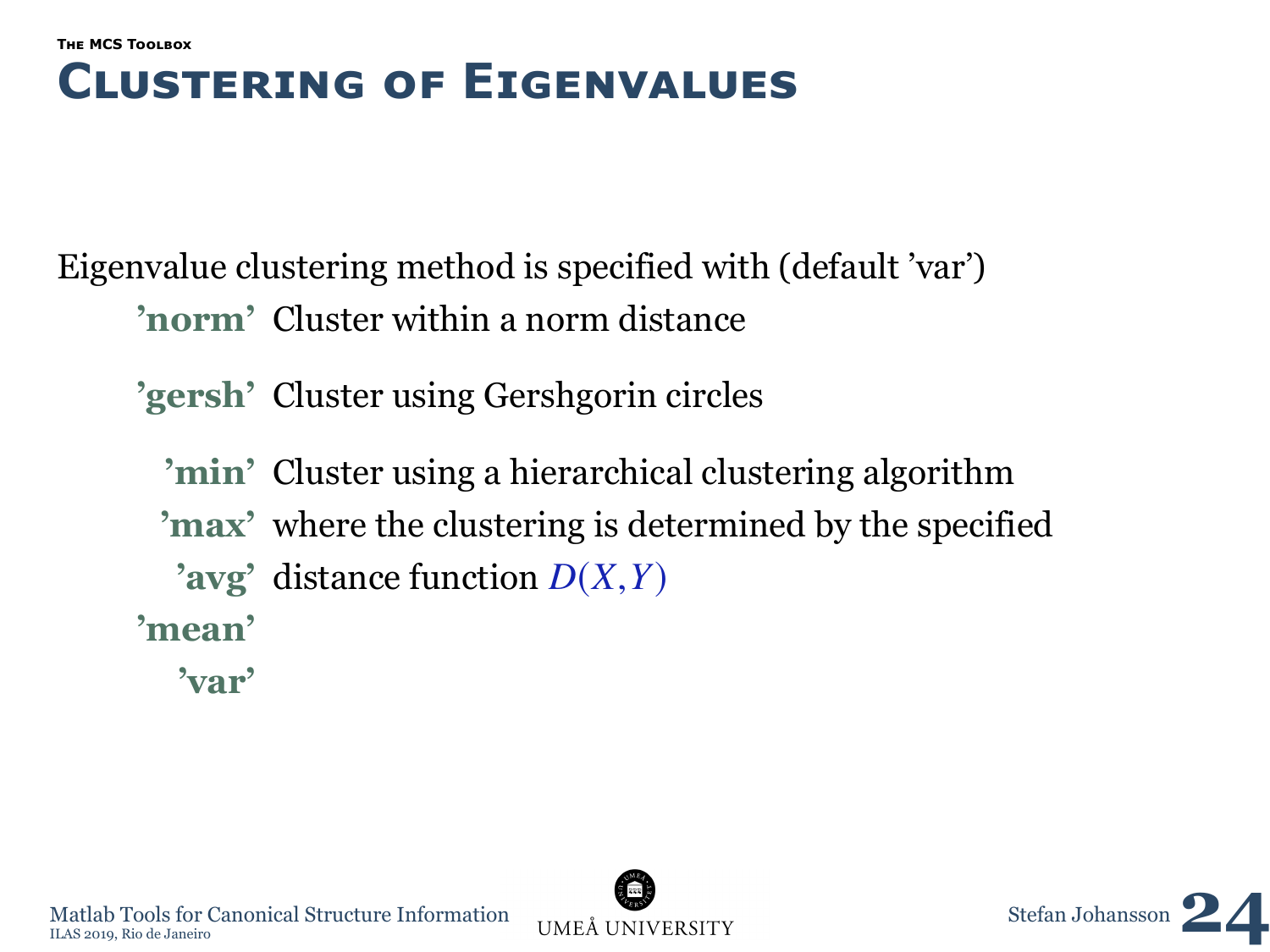### **Pguptrı - Example**

Load the sample matrix pencil 'boley2' [Boley'90] with KCF *L*<sup>3</sup> >> [G,H] = **pggallery**('boley2'); where

$$
G - \lambda H = \begin{bmatrix} 0 & 1 & 0 & 0 \\ 0 & 0 & 1 & 0 \\ 0 & 0 & 0 & 1 \end{bmatrix} - \lambda \begin{bmatrix} 1 & -149 & 537 & -27 \\ 1 & -50 & 180 & -9 \\ 1 & -154 & 546 & -25 \end{bmatrix}
$$

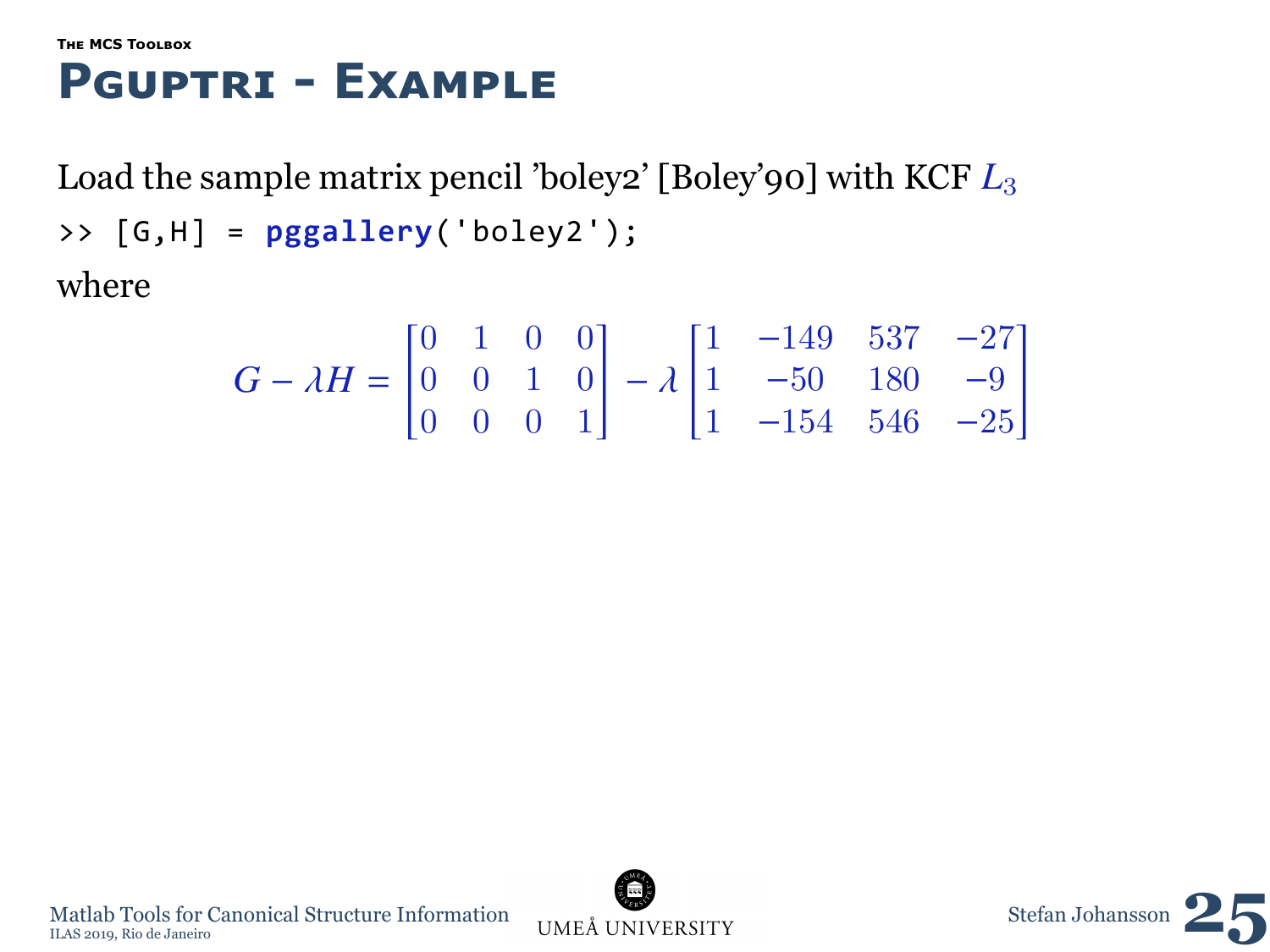### **Pguptrı - Example**

Load the sample matrix pencil 'boley2' [Boley'90] with KCF *L*<sup>3</sup> >> [G,H] = **pggallery**('boley2'); where

$$
G - \lambda H = \begin{bmatrix} 0 & 1 & 0 & 0 \\ 0 & 0 & 1 & 0 \\ 0 & 0 & 0 & 1 \end{bmatrix} - \lambda \begin{bmatrix} 1 & -149 & 537 & -27 \\ 1 & -50 & 180 & -9 \\ 1 & -154 & 546 & -25 \end{bmatrix}
$$

Results from pguptri ( $tol = 10^{-12}$  and  $gap = 1000$ )

```
>> [A,B,pstr] = pguptri(G,H)
```

```
\Delta =-1.0000 -0.0046 0.0008 -0.0004
         0 0.1966 0.8556 -0.4789
                    0 0 0.4884 0.8726
                                           B =0 -146.8650 -492.6903 635.9285
                                                0 0 2.3417 -1.5560<br>0 0 3.7346
                                                                     8 3.7346
 pstr =
      R3
```


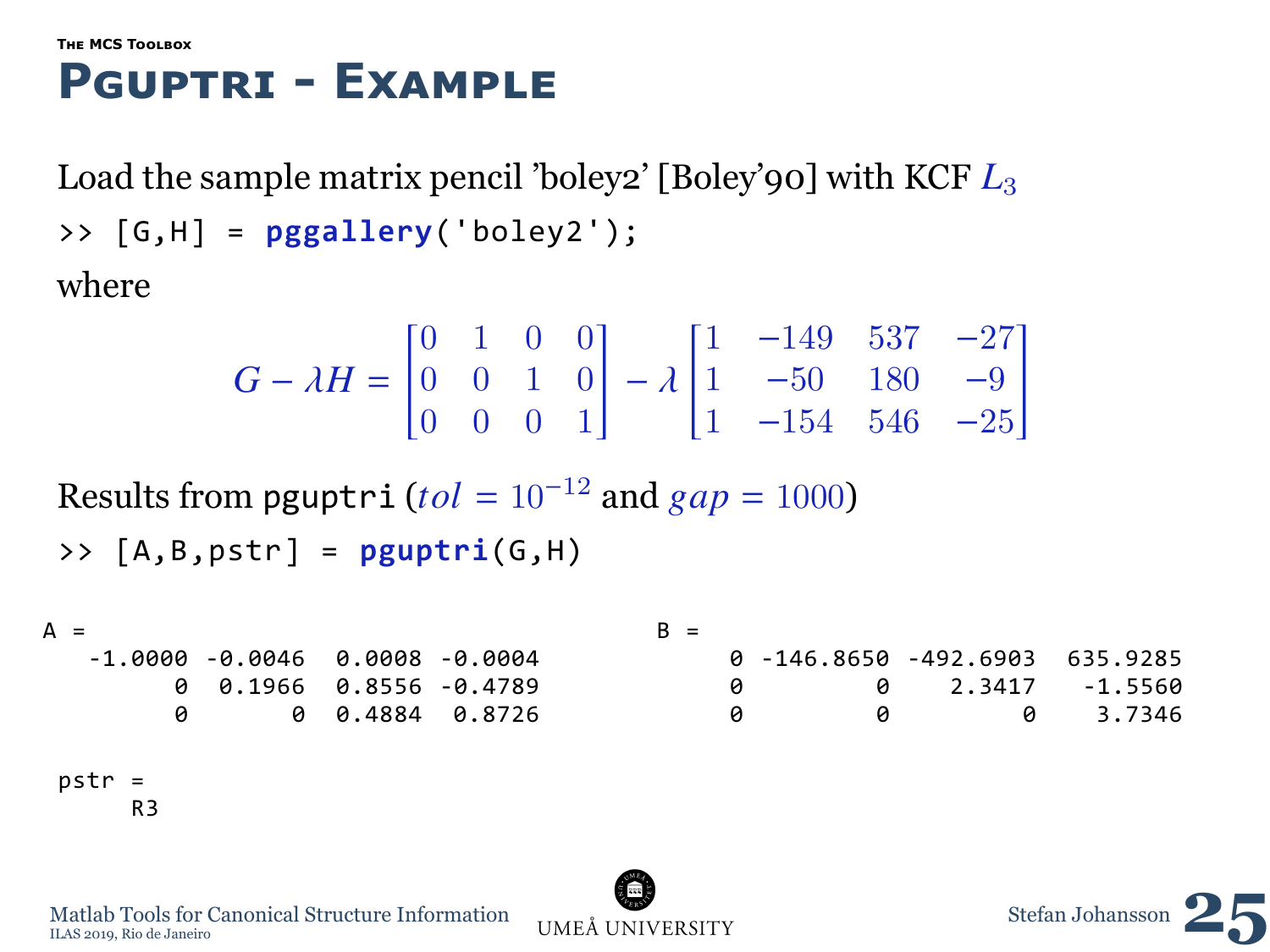### **Pguptrı - Problematıc Example**

The 3 × 4 sample matrix pencil 'test1' with KCF  $L_0 \oplus L_1 \oplus L_2^T \oplus J_1(10^{-4}i)$ has ill-conditioned matrices *G* and *H*,  $O(\text{cond}(G)) = O(\text{cond}(H)) = 10^{16}$ 

```
pguptri fails:
```

```
>> [A,B,P,Q,dG,dH,pstr] = pguptri(G,H);
```

```
Warning: The rank is increased by 1 with a total perturbation
  of 1.000e-12.
Warning: Failed to separate the right singular and the zero
  eigenvalue blocks.
Warning: Returned order RZ-F-I-L, where RZ is not separated.
returns the KCF L_0 \oplus J_3(0)
```


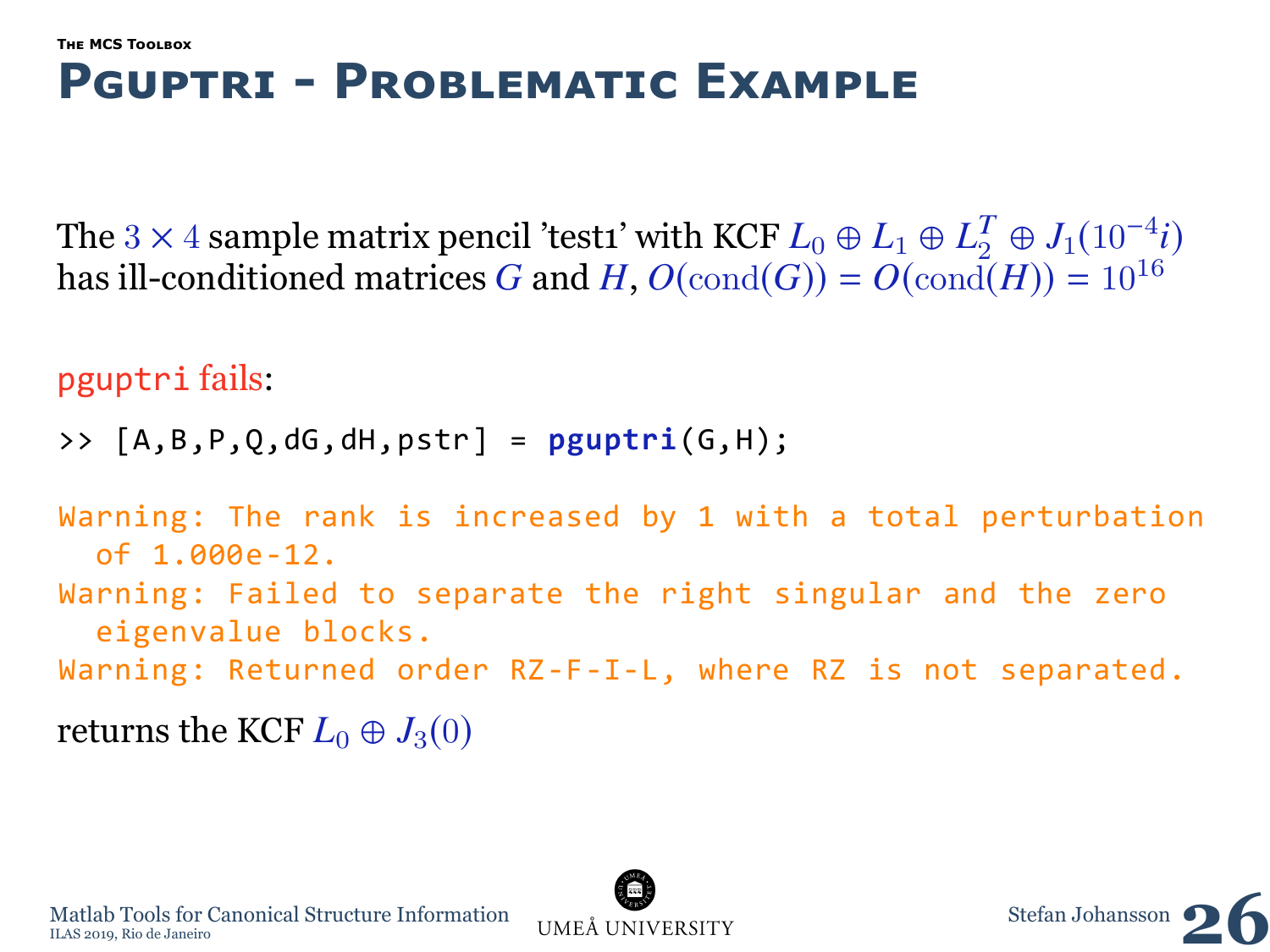### **Pguptrı - Problematıc Example**

The 3 × 4 sample matrix pencil 'test1' with KCF  $L_0 \oplus L_1 \oplus L_2^T \oplus J_1(10^{-4}i)$ has ill-conditioned matrices *G* and *H*,  $O(\text{cond}(G)) = O(\text{cond}(H)) = 10^{16}$ 

#### However,

the correct KCF is computed if the matrices are swapped in the computation

```
>> pstr = pguptri(G,H,'ifz')
pstr =
     R1 + R0 + L0 + J1(-3.7259e-17 + 1.0000e-04i)
```